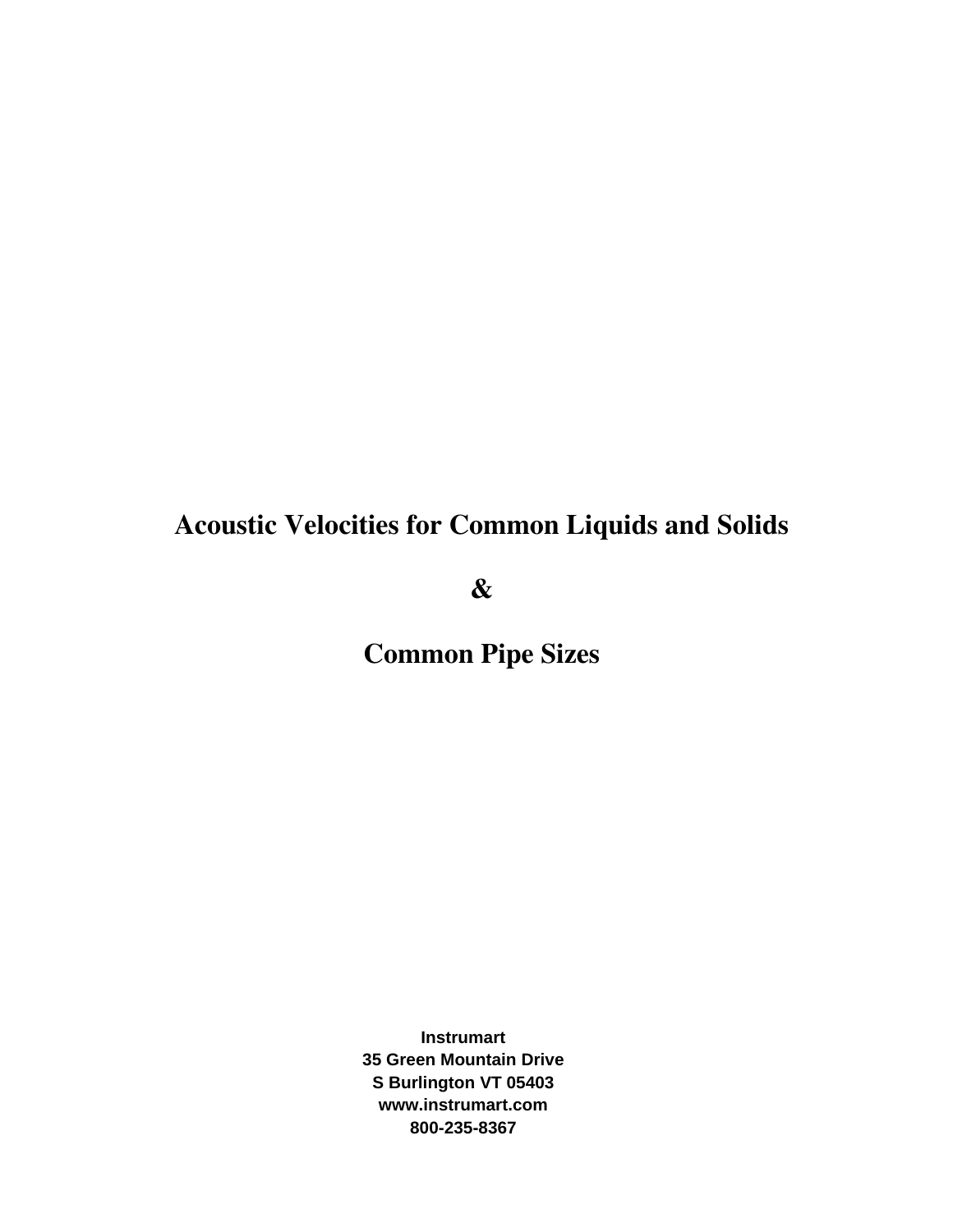i sang pangkata ito gayo Teori ne dan kitin na nama sang tini dan kara

Longitudinal Acoustic Velocities for Common Liquids at 25 deg C or other temperature indicate

| <b>Substance</b>                     |                      | ft/sec |                         |               |
|--------------------------------------|----------------------|--------|-------------------------|---------------|
| Acetone                              |                      | 3852   |                         | m/sec<br>1174 |
| Alcohol - Ethyl                      |                      | 3960   |                         |               |
| Alcohol - Isopropyl                  |                      | 3839   |                         | 1207          |
| Ammonia (-33)                        |                      | 5671   |                         | 1170          |
| n-Amyl Alcohol                       |                      | 4015   |                         | 1729          |
| Aminobenzene                         | $Q\bar{Q}\bar{Q}$ vs | 5376   |                         | 1224          |
| Benzene                              | 6.78                 | 4284   |                         | 1639          |
| $n$ -Butane $(-5)$                   | enar                 | 3559   |                         | 1306          |
| Carbon Tetrachloride                 | Alian<br>Naskar      | 3037   |                         | 1085          |
| Carbon Tetraflouride (-150)          | 보도                   | 2870   |                         | 926           |
| Cetane $(20)$                        | tyk i                | 4389   |                         | 875           |
| Chloroform (20)                      | e Java               | 3054   |                         | 1338          |
| Cyclohexane (20)                     |                      | 4212   |                         | 931<br>1284   |
| Diesel fuel                          |                      | 4100   |                         | 1250          |
| Dimethyl Siloxan (Dow Corning 200)   |                      | 2991   |                         | 912           |
| Ether                                |                      | 3231   |                         | 985           |
| Formaldehyde, methylester            |                      | 3697   |                         | 1127          |
| Hexane                               |                      | 3647   |                         | 1112          |
| n-Hexane (20)                        |                      | 3552   |                         | 1083          |
| Kerosene                             |                      | 4343   | $\mathbb{Z}_2^{\times}$ | 1324          |
| Naptha                               |                      | 4018   |                         | 1225          |
| Octane                               |                      | 3844   |                         | 1172          |
| $n$ -Octane (20)                     |                      | 3910   |                         | 1192          |
| 1-Octene                             |                      | 3854   |                         | 1175          |
| Oil, Auto crankcase - SAE 20         |                      | 2854   |                         | 870           |
| Oil, Fuel AA gravity                 |                      | 4871   |                         | 1485          |
| Oil, Lube - X200                     |                      | 5018   |                         | 1530          |
| Refrigerant 11 (0)                   |                      | 2716   |                         | 828           |
| Refrigerant 12 (-40)                 |                      | 2539   |                         | 774           |
| Refrigerant 14 (-150)                |                      | 2870   |                         | 875           |
| Refrigerant 21 (0)                   |                      | 2922   |                         | 891           |
| Refrigerant 22 (50)                  |                      | 2932   |                         | 894           |
| Refrigerant 113 (0)                  |                      | 2572   | projektik.              | 784           |
| Refrigerant 114 (-10)                |                      | 2181   |                         | 665           |
| Refrigerant 115 (-50)                |                      | 10590  |                         | 656           |
| Refrigerant C318 (-10)               |                      | 1883   |                         | 574           |
| Toluol                               |                      | 4290   |                         | 1308          |
| Tricloro-ethene                      |                      | 3372   |                         | 1028          |
| Triflourotrichloroethene - Freon 113 |                      | 2572   |                         | 784           |
| Turpentine                           |                      | 4116   |                         | 1255          |
| Water                                |                      | 4864   |                         | 1483          |
| Water, distilled                     |                      | 49.13  |                         | 1498          |
| Water, heavy                         |                      | 4592   |                         | 1400          |
| Water, sea                           | tkinda)              | 5022   |                         |               |
|                                      | 한 동안                 |        |                         | 1531          |

èn)  $\mathcal{L}^{\text{max}}_{\text{max}}$ 

éks.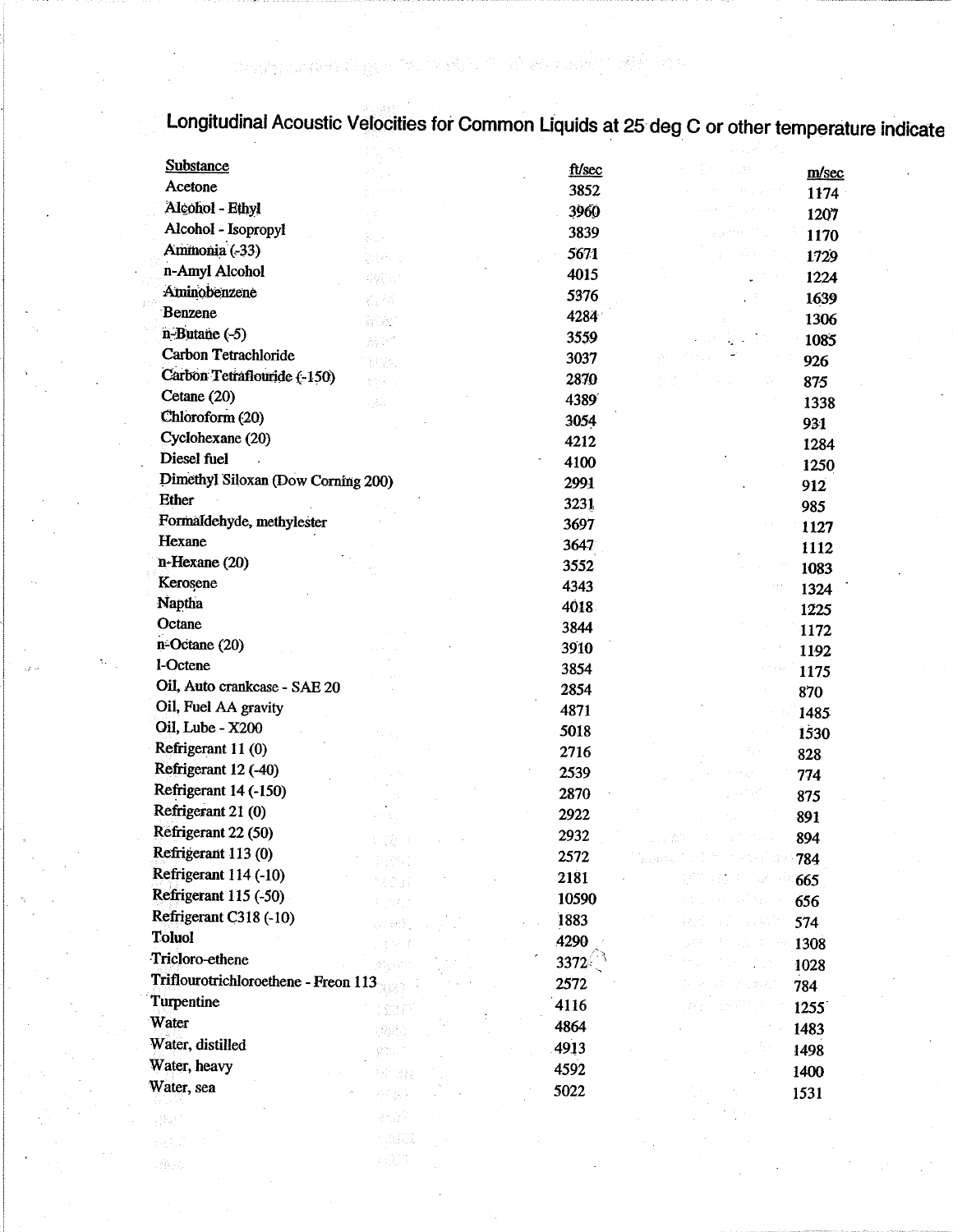# Acoustic Velocities for Solids at 25 deg C (longitudinal)

| <b>Material</b>              |               | ft/sec | m/sec   |
|------------------------------|---------------|--------|---------|
| Acrylic                      |               | 8954   | 2730    |
| <b>Aluminum</b>              |               | 10102  | 3080    |
| Aluminum (rolled)            |               | 9971   | 3040    |
| Aluminum (2024)              |               | 10365  | 3160    |
| Asbestos Cement.             |               | 7216   | 2200    |
| <b>Brass (Naval)</b>         |               | 6724   | 2050    |
| <b>Carbon Steel</b>          |               | 10516  | 3206    |
| Cast Iron                    |               | 10594  | 3230    |
| Copper                       | 81            | 7413   | 2260    |
| Copper (annealed)            |               | 7626   | 2325.   |
| Copper (rolled)              |               | 7446   | 2270    |
| Copper-Nickel (70-30)        |               | 8331   | 2540    |
| Copper-Nickel (90-10)        |               | 6757   | 2060.   |
| Ductile Iron                 |               | 9840   | 3000    |
| <b>FRP</b>                   |               | 8216   | 2505    |
| Glass, Crown                 |               | 9315   | 2840    |
| Glass, Pyrex                 |               | 10758  | 3280    |
| Glass, Quartz                |               | 11546  | 3520    |
| Gold                         |               | 3936   | 1200    |
| Inconel                      |               | 9906   | 3020    |
| Iron                         |               | 10611  | 3235    |
| Iron, Ductile                |               | 9840   | 3000    |
| Lead                         |               | 7118   | 2170    |
| Lucite                       |               | 4133   | 1260    |
| Mild steel                   |               | 10611  | 3235    |
| Monel                        |               | 8922   | 2720    |
| Mortar                       |               | 8200   | 2500    |
| Nickel                       |               | 9709   | 2960    |
| Nylon                        |               | 7872   | 2400    |
| Nylon, 6-6                   |               | 3510   | 1070    |
| Polyethylene (LD)            |               | 6363   | 1940    |
| Polyethylene (HD)            |               | 7577   | 2310    |
| PVC, CPVC                    |               | 7872   | 2400    |
| Steel, 1% carbon             | $\Delta \sim$ | 10562  | 3220    |
| Steel, galvanized - standard | A.C           | 10590  | 3223    |
| Steel, hardened 1% carbon    | 6566          | 10332  | 3150    |
| Stainless Steel - 302        | (Ris          | 10234  | 3120    |
| Stainless Steel - 303        |               | 10234  | 3120    |
| Stainless Steel - 304        |               | 10516  | 3206    |
| Stainless Steel - 316        |               | 10414  | 3175    |
| Stainless Steel - 347        |               | 10168  | 3100    |
| Stainless Steel - 410        |               | 9807   | 2990    |
| Stainless Steel - 430        |               | 11021  | 3360    |
| Tar epoxy                    | - 48          | 6560   | 2000    |
| Tin, rolled                  |               | 5478   | 1670    |
| <b>Titanium</b>              |               | 10250  | 3125    |
| Tungsten, annealed           |               | 9479   | 2890    |
| Tungsten, drawn              |               | 8659   | 2640    |
| Tungsten, carbide            |               | 13054  | 3980    |
| Zinc, rolled                 |               | 8003   | $-2440$ |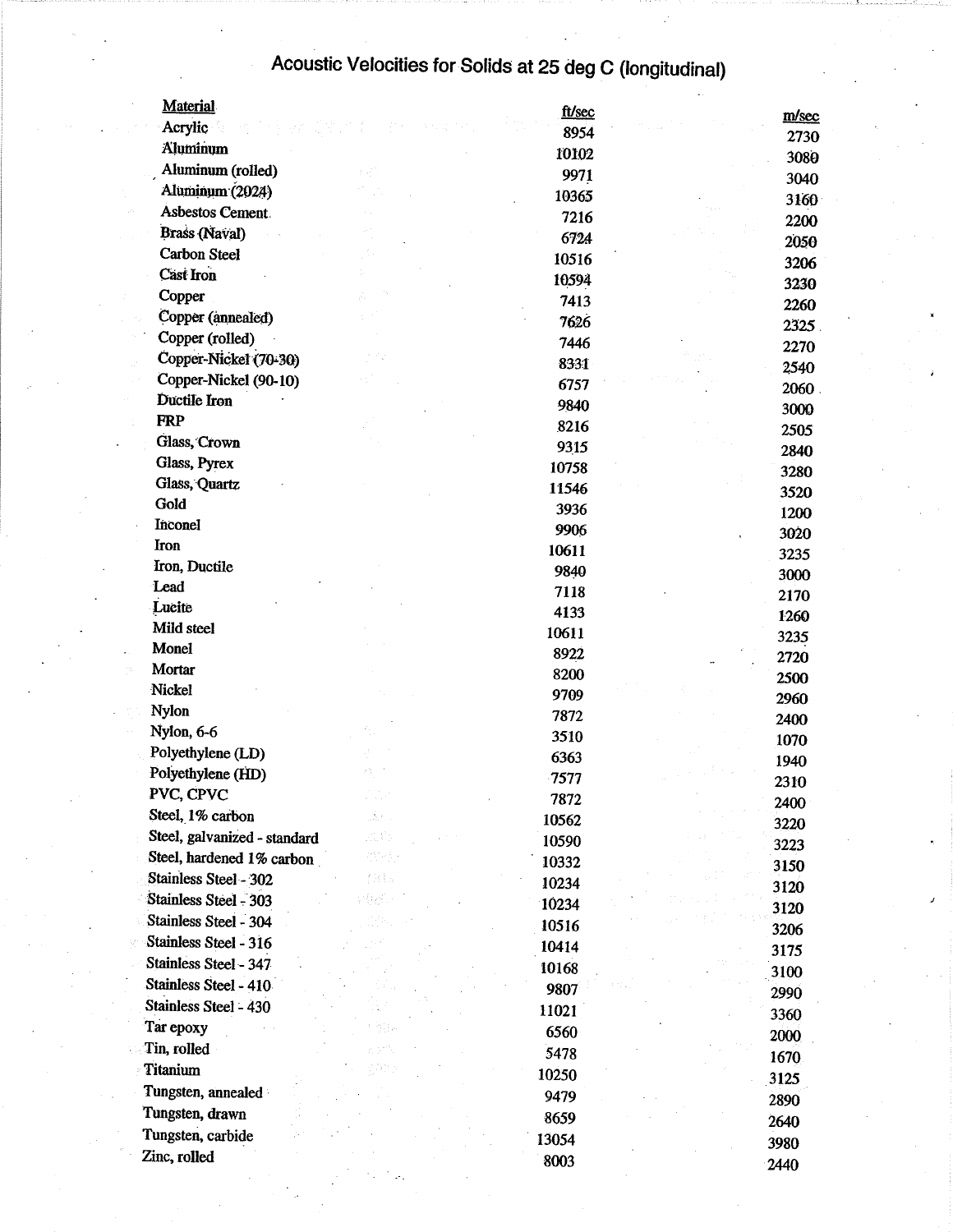|                                         |              |       |                |                |                |                   |         | Common Pipe Sizes for Welded Steel, Aluminum, and Copper |         |         |                     |        |     |      |     |      |     |
|-----------------------------------------|--------------|-------|----------------|----------------|----------------|-------------------|---------|----------------------------------------------------------|---------|---------|---------------------|--------|-----|------|-----|------|-----|
| <b>ALUMINUM</b><br><b>COPPER TUBING</b> |              |       |                |                | Copper &       |                   |         |                                                          |         |         | <b>WELDED STEEL</b> |        |     |      |     |      |     |
| <b>Nominal Diameter</b>                 |              |       | Type K         | Type L         | <b>Type M</b>  | <b>Brass Pipe</b> | 16 Gage | 14 Gage                                                  | 12 Gage | 10 Gage | 7 Gage              | 3 Gage | 1/4 | 5/16 | 3/8 | 7/16 | 1/2 |
| 1/2"                                    | O.D.         |       | 0.625          | 0.625          | 0.625          | 0.840             |         |                                                          |         |         |                     |        |     |      |     |      |     |
|                                         | Wall         |       | 0.049          | 0.040          | 0.028          | 0.108             |         |                                                          |         |         |                     |        |     |      |     |      |     |
|                                         | I.D.         |       | 0.527          | 0.545          | 0.569          | 0.625             |         |                                                          |         |         |                     |        |     |      |     |      |     |
| 5/8"                                    | O.D.         |       | 0.750          | 0.750          | 0.750          |                   |         |                                                          |         |         |                     |        |     |      |     |      |     |
|                                         | Wall         |       | 0.049          | 0.042          | 0.030          |                   |         |                                                          |         |         |                     |        |     |      |     |      |     |
|                                         | I.D.         |       | 0.652          | 0.666          | 0.690          |                   |         |                                                          |         |         |                     |        |     |      |     |      |     |
| 3/4"                                    | O.D.         |       | 0.875          | 0.875          | 0.875          | 1.050             |         |                                                          |         |         |                     |        |     |      |     |      |     |
|                                         | Wall         |       | 0.065          | 0.045          | 0.032          | 0.114             |         |                                                          |         |         |                     |        |     |      |     |      |     |
|                                         | I.D.         |       | 0.745          | 0.785          | 0.811          | 0.822             |         |                                                          |         |         |                     |        |     |      |     |      |     |
| 1"                                      | O.D.         |       | 1.125          | 1.125          | 1.125          | 1.315             |         |                                                          |         |         |                     |        |     |      |     |      |     |
|                                         | Wall         |       | 0.065          | 0.050          | 0.035          | 0.127             |         |                                                          |         |         |                     |        |     |      |     |      |     |
|                                         | I.D.         |       | 0.995          | 1.025          | 1.055          | 1.062             |         |                                                          |         |         |                     |        |     |      |     |      |     |
| $1 - 1/4"$                              | O.D.         |       | 1.375          | 1.375          | 1.375          | 1.660             |         |                                                          |         |         |                     |        |     |      |     |      |     |
|                                         | Wall         |       | 0.065          | 0.055          | 0.042          | 0.146             |         |                                                          |         |         |                     |        |     |      |     |      |     |
|                                         | I.D.         |       | 1.245          | 1.265          | 1.291          | 1.368             |         |                                                          |         |         |                     |        |     |      |     |      |     |
| $1 - 1/2"$                              | O.D.         |       | 1.625          | 1.625          | 1.625          | 1.900             |         |                                                          |         |         |                     |        |     |      |     |      |     |
|                                         | Wall         |       | 0.072          | 0.060          | 0.027          | 0.150             |         |                                                          |         |         |                     |        |     |      |     |      |     |
|                                         | I.D.         |       | 1.481          | 1.505          | 1.571          | 1.600             |         |                                                          |         |         |                     |        |     |      |     |      |     |
| 2"                                      | O.D.         |       | 2.125          | 2.125          | 2.125          | 2.375             |         |                                                          |         |         |                     |        |     |      |     |      |     |
|                                         | Wall         |       | 0.083          | 0.070          | 0.058          | 0.157             |         |                                                          |         |         |                     |        |     |      |     |      |     |
|                                         | I.D.         |       | 1.959          | 1.985          | 2.009          | 2.062             |         |                                                          |         |         |                     |        |     |      |     |      |     |
| $2 - 1/2"$                              | O.D.         | 2.500 | 2.625          | 2.625          | 2.625          | 2.875             |         |                                                          |         |         |                     |        |     |      |     |      |     |
|                                         | Wall         | 0.050 | 0.095          | 0.080          | 0.065          | 0.188             |         |                                                          |         |         |                     |        |     |      |     |      |     |
|                                         | I.D.         | 2.400 | 2.435          | 2.465          | 2.495          | 2.500             |         |                                                          |         |         |                     |        |     |      |     |      |     |
| 3"                                      | O.D.         | 3.000 | 3.125          | 3.125          | 3.125          | 3.500             |         |                                                          |         |         |                     |        |     |      |     |      |     |
|                                         | Wall         | 0.050 | 0.109          | 0.090          | 0.072          | 0.219             |         |                                                          |         |         |                     |        |     |      |     |      |     |
|                                         | I.D.         | 2.900 | 2.907          | 2.945          | 2.981          | 3.062             |         |                                                          |         |         |                     |        |     |      |     |      |     |
| $3 - 1/2"$                              | O.D.         |       | 3.625          | 3.625          | 3.625          | 4.000             |         |                                                          |         |         |                     |        |     |      |     |      |     |
|                                         | Wall         |       | 0.120<br>3.385 | 0.100          | 0.083          | 0.250<br>3.500    |         |                                                          |         |         |                     |        |     |      |     |      |     |
| 4"                                      | I.D.         | 4.000 | 4.125          | 3.425<br>4.125 | 3.459<br>4.125 | 4.500             | 4.000   | 4.000                                                    | 4.000   | 4.000   |                     |        |     |      |     |      |     |
|                                         | O.D.<br>Wall | 0.063 | 0.134          | 0.110          | 0.095          | 0.250             | 0.060   | 0.075                                                    | 0.105   | 0.135   |                     |        |     |      |     |      |     |
|                                         | I.D.         | 3.874 | 3.857          | 3.905          | 3.935          | 4.000             | 3.880   | 3.851                                                    | 3.791   | 3.731   |                     |        |     |      |     |      |     |
| $4 - 1/2"$                              | O.D.         |       |                |                |                | 5.000             | 4.500   | 4.500                                                    | 4.500   | 4.500   |                     |        |     |      |     |      |     |
|                                         | Wall         |       |                |                |                | 0.250             | 0.060   | 0.075                                                    | 0.105   | 0.135   |                     |        |     |      |     |      |     |
|                                         | I.D.         |       |                |                |                | 4.500             | 4.380   | 4.351                                                    | 4.291   | 4.231   |                     |        |     |      |     |      |     |
| 5"                                      | O.D.         | 5.000 | 5.125          | 5.125          | 5.125          | 5.563             | 5.000   | 5.000                                                    | 5.000   | 5.000   | 5.000               |        |     |      |     |      |     |
|                                         | Wall         | 0.063 | 0.160          | 0.125          | 0.109          | 0.250             | 0.060   | 0.075                                                    | 0.105   | 0.135   | 0.179               |        |     |      |     |      |     |
|                                         | I.D.         | 4.875 | 4.805          | 4.875          | 4.907          | 5.063             | 4.880   | 4.851                                                    | 4.791   | 4.731   | 4.641               |        |     |      |     |      |     |
| 6"                                      | O.D.         | 6.000 | 6.125          | 6.125          | 6.125          | 6.625             | 6.000   | 6.000                                                    | 6.000   | 6.000   | 6.000               |        |     |      |     |      |     |
|                                         | Wall         | 0.063 | 0.192          | 0.140          | 0.122          | 0.250             | 0.060   | 0.075                                                    | 0.105   | 0.135   | 0.179               |        |     |      |     |      |     |
|                                         | I.D.         | 5.874 | 5.741          | 5.845          | 5.881          | 6.125             | 5.880   | 5.851                                                    | 5.791   | 5.731   | 5.641               |        |     |      |     |      |     |
| $6 - 5/8"$                              | O.D.         |       |                |                |                |                   | 6.625   | 6.625                                                    | 6.625   | 6.625   | 6.625               |        |     |      |     |      |     |
|                                         | Wall         |       |                |                |                |                   | 0.060   | 0.075                                                    | 0.105   | 0.135   | 0.179               |        |     |      |     |      |     |
|                                         | I.D.         |       |                |                |                |                   | 6.505   | 6.476                                                    | 6.416   | 6.356   | 6.266               |        |     |      |     |      |     |
| 7"                                      | O.D.         | 7.000 |                |                |                | 7.625             | 7.000   | 7.000                                                    | 7.000   | 7.000   | 7.000               | 7.000  |     |      |     |      |     |
|                                         | Wall         | 0.078 |                |                |                | 0.282             | 0.060   | 0.075                                                    | 0.105   | 0.135   | 0.179               | 0.239  |     |      |     |      |     |
|                                         | I.D.         | 6.844 |                |                |                | 7.062             | 6.880   | 6.851                                                    | 6.791   | 6.731   | 6.641               | 6.522  |     |      |     |      |     |
| 8"                                      | O.D.         | 8.000 | 8.125          | 8.125          | 8.125          | 8.625             | 8.000   | 8.000                                                    | 8.000   | 8.000   | 8.000               | 8.000  |     |      |     |      |     |
|                                         | Wall         | 0.094 | 0.271          | 0.200          | 0.170          | 0.313             | 0.060   | 0.075                                                    | 0.105   | 0.135   | 0.179               | 0.239  |     |      |     |      |     |
|                                         | I.D.         | 7.812 | 7.583          | 7.725          | 7.785          | 8.000             | 7.880   | 7.851                                                    | 7.791   | 7.731   | 7.641               | 7.522  |     |      |     |      |     |
| $8 - 5/8"$                              | O.D.         |       |                |                |                |                   | 8.625   | 8.625                                                    | 8.625   | 8.625   | 8.625               | 8.625  |     |      |     |      |     |
|                                         | Wall         |       |                |                |                |                   | 0.060   | 0.075                                                    | 0.105   | 0.135   | 0.179               | 0.239  |     |      |     |      |     |
|                                         | I.D.         |       |                |                |                |                   | 8.505   | 8.476                                                    | 8.416   | 8.356   | 8.266               | 8.147  |     |      |     |      |     |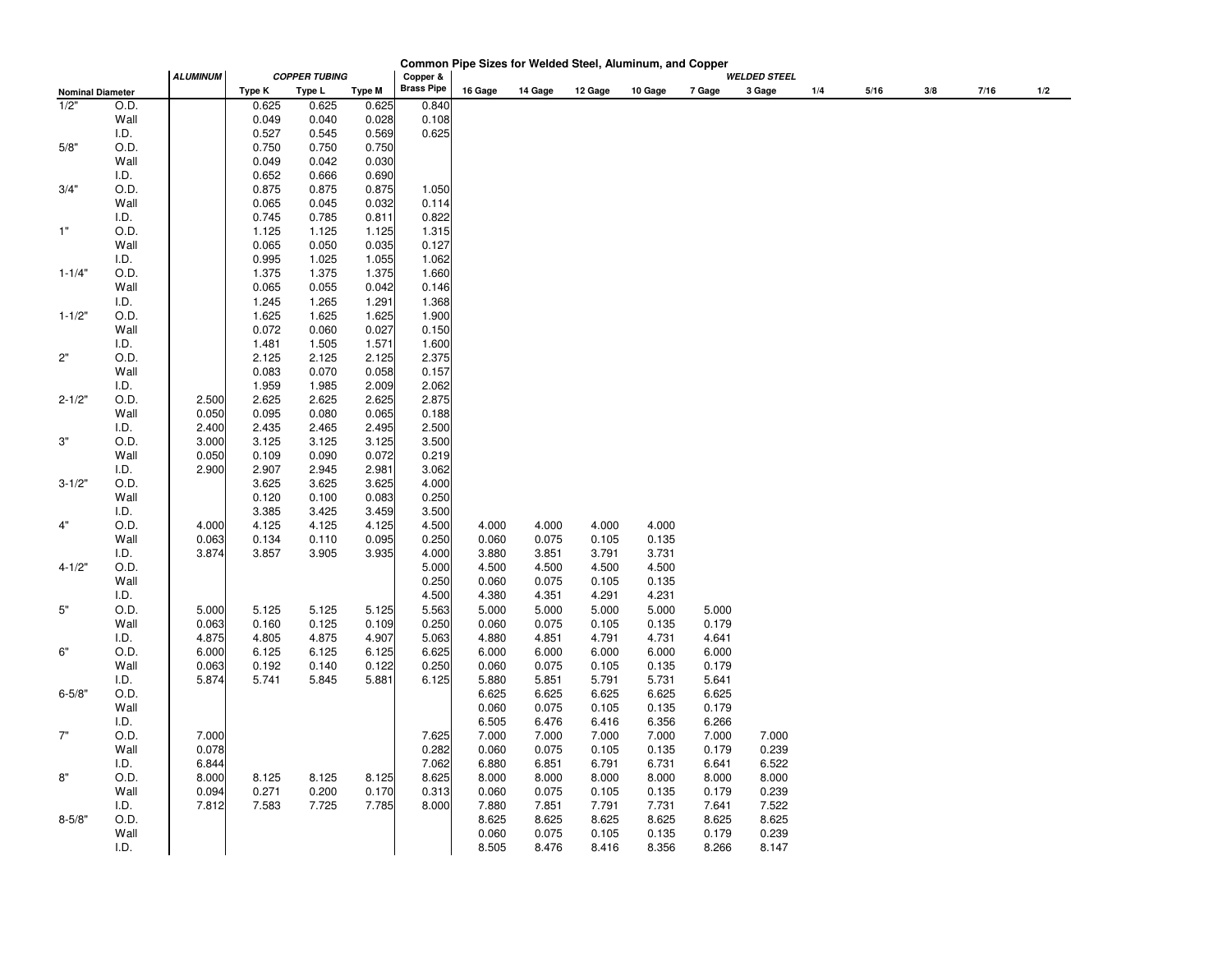| 10"                  | O.D. | 10.000 |  | 10.000 | 10.000 | 10.000 | 10.000 | 10.000 |        |        |        |        |        |
|----------------------|------|--------|--|--------|--------|--------|--------|--------|--------|--------|--------|--------|--------|
|                      | Wall | 0.094  |  | 0.075  | 0.105  | 0.135  | 0.179  | 0.239  |        |        |        |        |        |
|                      | I.D. | 9.812  |  | 9.851  | 9.791  | 9.731  | 9.641  | 9.522  |        |        |        |        |        |
| $10-3/4"$            | O.D. |        |  | 10.750 | 10.750 | 10.750 | 10.750 | 10.750 |        |        |        |        |        |
|                      | Wall |        |  | 0.075  | 0.105  | 0.135  | 0.179  | 0.239  |        |        |        |        |        |
|                      | I.D. |        |  | 10.601 | 10.541 | 10.481 | 10.391 | 10.272 |        |        |        |        |        |
| 12"                  | O.D. |        |  | 12.000 | 12.000 | 12.000 | 12.000 | 12.000 |        |        |        |        |        |
|                      | Wall |        |  | 0.075  | 0.105  | 0.135  | 0.179  | 0.239  |        |        |        |        |        |
|                      | I.D. |        |  | 11.851 | 11.791 | 11.731 | 11.641 | 11.522 |        |        |        |        |        |
|                      |      |        |  |        |        |        |        |        |        |        |        |        |        |
| $12 - 3/4"$          | O.D. |        |  | 12.750 | 12.750 | 12.750 | 12.750 | 12.750 |        |        |        |        |        |
|                      | Wall |        |  | 0.075  | 0.105  | 0.135  | 0.179  | 0.239  |        |        |        |        |        |
|                      | I.D. |        |  | 12.601 | 12.541 | 12.481 | 12.391 | 12.272 |        |        |        |        |        |
| 14"                  | O.D. |        |  | 14.000 | 14.000 | 14.000 | 14.000 | 14.000 |        |        |        |        |        |
|                      | Wall |        |  | 0.075  | 0.105  | 0.135  | 0.179  | 0.239  |        |        |        |        |        |
|                      | I.D. |        |  | 13.851 | 13.791 | 13.731 | 13.641 | 13.522 |        |        |        |        |        |
| 16"                  | O.D. |        |  | 16.000 | 16.000 | 16.000 | 16.000 | 16.000 | 16.000 | 16.000 | 16.000 |        |        |
|                      | Wall |        |  | 0.075  | 0.105  | 0.135  | 0.179  | 0.239  | 0.250  | 0.315  | 0.375  |        |        |
|                      | I.D. |        |  | 15.851 | 15.791 | 15.731 | 15.641 | 15.522 | 15.500 | 15.370 | 15.250 |        |        |
| 18"                  | O.D. |        |  | 18.000 | 18.000 | 18.000 | 18.000 | 18.000 | 18.000 | 18.000 | 18.000 |        |        |
|                      | Wall |        |  | 0.075  | 0.105  | 0.135  | 0.179  | 0.239  | 0.250  | 0.315  | 0.375  |        |        |
|                      | I.D. |        |  | 17.851 | 17.791 | 17.731 | 17.641 | 17.522 | 17.500 | 17.370 | 17.250 |        |        |
| 20"                  | O.D. |        |  | 20.000 | 20.000 | 20.000 | 20.000 | 20.000 | 20.000 | 20.000 | 20.000 | 20.000 |        |
|                      | Wall |        |  | 0.075  | 0.105  | 0.135  | 0.179  | 0.239  | 0.250  | 0.315  | 0.375  | 0.438  |        |
|                      | I.D. |        |  | 19.851 | 19.791 | 19.731 | 19.641 | 19.522 | 19.500 | 19.370 | 19.250 | 19.124 |        |
| 22"                  | O.D. |        |  | 22.000 | 22.000 | 22.000 |        |        | 22.000 | 22.000 | 22.000 | 22.000 |        |
|                      |      |        |  |        |        |        | 22.000 | 22.000 |        |        |        |        |        |
|                      | Wall |        |  | 0.075  | 0.105  | 0.135  | 0.179  | 0.239  | 0.250  | 0.315  | 0.375  | 0.438  |        |
|                      | I.D. |        |  | 21.851 | 21.791 | 21.731 | 21.641 | 21.522 | 21.500 | 21.370 | 21.250 | 21.124 |        |
| 24"                  | O.D. |        |  | 24.000 | 24.000 | 24.000 | 24.000 | 24.000 | 24.000 | 24.000 | 24.000 | 24.000 | 24.000 |
|                      | Wall |        |  | 0.075  | 0.105  | 0.135  | 0.179  | 0.239  | 0.250  | 0.315  | 0.375  | 0.438  | 0.500  |
|                      | I.D. |        |  | 23.851 | 23.791 | 23.731 | 23.641 | 23.522 | 23.500 | 23.370 | 23.250 | 23.124 | 23.000 |
| 30"                  | O.D. |        |  | 30.000 | 30.000 | 30.000 | 30.000 | 30.000 | 30.000 | 30.000 | 30.000 | 30.000 | 30.000 |
|                      | Wall |        |  | 0.075  | 0.105  | 0.135  | 0.179  | 0.239  | 0.250  | 0.315  | 0.375  | 0.438  | 0.500  |
|                      | I.D. |        |  | 29.851 | 29.791 | 29.731 | 29.641 | 29.522 | 29.500 | 29.370 | 29.250 | 29.124 | 29.000 |
| 36"                  | O.D. |        |  | 36.000 | 36.000 | 36.000 | 36.000 | 36.000 | 36.000 | 36.000 | 36.000 | 36.000 | 36.000 |
|                      | Wall |        |  | 0.075  | 0.105  | 0.135  | 0.179  | 0.239  | 0.250  | 0.315  | 0.375  | 0.438  | 0.500  |
|                      | I.D. |        |  | 35.851 | 35.791 | 35.731 | 35.641 | 35.522 | 35.500 | 35.370 | 35.250 | 35.124 | 35.000 |
| 42"                  | O.D. |        |  |        | 42.000 | 42.000 | 42.000 | 42.000 | 42.000 | 42.000 | 42.000 | 42.000 | 42.000 |
|                      | Wall |        |  |        | 0.105  | 0.135  | 0.179  | 0.239  | 0.250  | 0.315  | 0.375  | 0.438  | 0.500  |
|                      | I.D. |        |  |        | 41.791 | 41.731 | 41.641 | 41.522 | 41.500 | 41.370 | 41.250 | 41.124 | 41.000 |
| 48"                  | O.D. |        |  |        | 48.000 | 48.000 | 48.000 | 48.000 | 48.000 | 48.000 | 48.000 | 48.000 | 48.000 |
|                      | Wall |        |  |        | 0.105  | 0.135  | 0.179  | 0.239  | 0.250  | 0.315  | 0.375  | 0.438  | 0.500  |
|                      | I.D. |        |  |        | 47.791 | 47.731 | 47.641 | 47.522 | 47.500 | 47.370 | 47.250 | 47.124 | 47.000 |
|                      |      |        |  |        |        |        |        |        |        |        |        |        |        |
| 54"                  | O.D. |        |  |        | 54.000 | 54.000 | 54.000 | 54.000 | 54.000 | 54.000 | 54.000 | 54.000 | 54.000 |
|                      | Wall |        |  |        | 0.105  | 0.135  | 0.179  | 0.239  | 0.250  | 0.315  | 0.375  | 0.438  | 0.500  |
|                      | I.D. |        |  |        | 53.791 | 53.731 | 53.641 | 53.522 | 53.500 | 53.370 | 53.250 | 53.124 | 53.000 |
| 60"                  | O.D. |        |  |        | 60.000 | 60.000 | 60.000 | 60.000 | 60.000 | 60.000 | 60.000 | 60.000 | 60.000 |
|                      | Wall |        |  |        | 0.105  | 0.135  | 0.179  | 0.239  | 0.250  | 0.315  | 0.375  | 0.438  | 0.500  |
|                      | I.D. |        |  |        | 59.791 | 59.731 | 59.641 | 59.522 | 59.500 | 59.370 | 59.250 | 59.124 | 59.000 |
| 66"                  | O.D. |        |  |        | 66.000 | 66.000 | 66.000 | 66.000 | 66.000 | 66.000 | 66.000 | 66.000 | 66.000 |
|                      | Wall |        |  |        | 0.105  | 0.135  | 0.179  | 0.239  | 0.250  | 0.315  | 0.375  | 0.438  | 0.500  |
|                      | I.D. |        |  |        | 65.791 | 65.731 | 65.641 | 65.522 | 65.500 | 65.370 | 65.250 | 65.124 | 65.000 |
| 72"                  | O.D. |        |  |        | 72.000 | 72.000 | 72.000 | 72.000 | 72.000 | 72.000 | 72.000 | 72.000 | 72.000 |
|                      | Wall |        |  |        | 0.105  | 0.135  | 0.179  | 0.239  | 0.250  | 0.315  | 0.375  | 0.438  | 0.500  |
|                      | I.D. |        |  |        | 71.791 | 71.731 | 71.641 | 71.522 | 71.500 | 71.370 | 71.250 | 71.124 | 71.000 |
| FloSonics, Inc. 1996 |      |        |  |        |        |        |        |        |        |        |        |        |        |
|                      |      |        |  |        |        |        |        |        |        |        |        |        |        |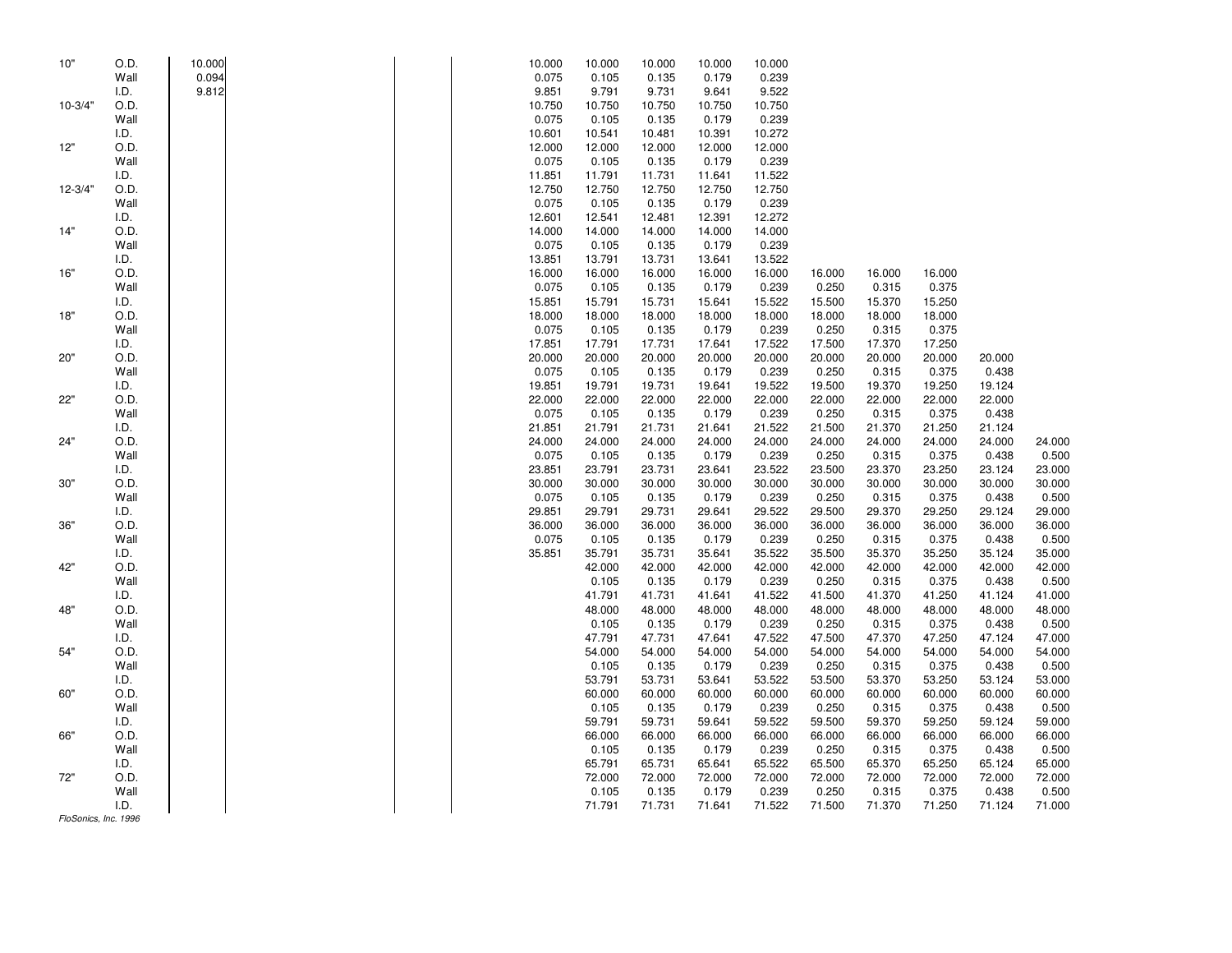|                  |              |                |                |                |                |                |                | <b>CARBON STEEL</b> | <b>Common Pipe Sizes for Steel</b> |                 |                 |                    |                 |                           |                | <b>STAINLESS STEEL</b> |                |                |
|------------------|--------------|----------------|----------------|----------------|----------------|----------------|----------------|---------------------|------------------------------------|-----------------|-----------------|--------------------|-----------------|---------------------------|----------------|------------------------|----------------|----------------|
| Nominal Diameter |              | Schedule<br>10 | Schedule<br>20 | Schedule<br>30 | Schedule<br>40 | Schedule<br>60 | Schedule<br>80 | Schedule<br>100     | Schedule<br>120                    | Schedule<br>140 | Schedule<br>160 | Standard<br>Weight | Extra<br>Strong | Double<br>Extra<br>Strong | Schedule<br>5  | Schedule<br>10         | Schedule<br>40 | Schedule<br>80 |
| 1/2"             | O.D.         |                |                |                | 0.840          |                | 0.840          |                     |                                    |                 | 0.840           | 0.840              | 0.840           | 0.840                     |                |                        |                |                |
|                  | Wall         |                |                |                | 0.109          |                | 0.147          |                     |                                    |                 | 0.187           | 0.109              | 0.147           | 0.294                     |                |                        |                |                |
|                  | I.D.         |                |                |                | 0.612          |                | 0.546          |                     |                                    |                 | 0.466           | 0.612              | 0.546           | 0.252                     |                |                        |                |                |
| 3/4"             | O.D.         |                |                |                | 1.050          |                | 1.050          |                     |                                    |                 | 1.050           | 1.050              | 1.050           | 1.050                     |                |                        |                |                |
|                  | Wall         |                |                |                | 0.113          |                | 0.154          |                     |                                    |                 | 0.218           | 0.113              | 0.154           | 0.308                     |                |                        |                |                |
|                  | I.D.         |                |                |                | 0.824          |                | 0.742          |                     |                                    |                 | 0.614           | 0.824              | 0.742           | 0.434                     |                |                        |                |                |
| 1"               | O.D.         |                |                |                | 1.315          |                | 1.315          |                     |                                    |                 | 1.315           | 1.315              | 1.315           | 1.315                     | 1.315          | 1.315                  | 1.315          | 1.315          |
|                  | Wall         |                |                |                | 0.133          |                | 0.179          |                     |                                    |                 | 0.250           | 0.133              | 0.179           | 0.358                     | 0.065          | 0.109                  | 0.133          | 0.179          |
|                  | I.D.         |                |                |                | 1.049          |                | 0.957          |                     |                                    |                 | 0.815           | 1.049              | 0.957           | 0.559                     | 1.185          | 1.097                  | 1.049          | 0.957          |
| $1 - 1/4"$       | O.D.         |                |                |                | 1.660          |                | 1.660          |                     |                                    |                 | 1.660           | 1.660              | 1.660           | 1.660                     | 1.660          | 1.660                  | 1.660          | 1.660          |
|                  | Wall         |                |                |                | 0.140          |                | 0.191          |                     |                                    |                 | 0.250           | 0.140              | 0.191           | 0.382                     | 0.065          | 0.109                  | 0.140          | 0.191          |
|                  | I.D.         |                |                |                | 1.380          |                | 1.278          |                     |                                    |                 | 1.160           | 1.380              | 1.278           | 0.896                     | 1.530          | 1.442                  | 1.380          | 1.278          |
| $1 - 1/2"$       | O.D.         |                |                |                | 1.900          |                | 1.900          |                     |                                    |                 | 1.900           | 1.900              | 1.900           | 1.900                     | 1.900          | 1.900                  | 1.900          | 1.900          |
|                  | Wall         |                |                |                | 0.145          |                | 0.200          |                     |                                    |                 | 0.281           | 0.145              | 0.200           | 0.400                     | 0.065          | 0.109                  | 0.145          | 0.200          |
|                  | I.D.         |                |                |                | 1.610          |                | 1.500          |                     |                                    |                 | 1.338           | 1.610              | 1.500           | 1.100                     | 1.770          | 1.682                  | 1.610          | 1.500          |
| 2"               | O.D.         |                |                |                | 2.375          |                | 2.375          |                     |                                    |                 | 2.375           | 2.375              | 2.375           | 2.375                     | 2.375          | 2.375                  | 2.375          | 2.375          |
|                  | Wall         |                |                |                | 0.154          |                | 0.218          |                     |                                    |                 | 0.343           | 0.154              | 0.218           | 0.436                     | 0.065          | 0.109                  | 0.154          | 0.218          |
|                  | I.D.         |                |                |                | 2.067          |                | 1.939          |                     |                                    |                 | 1.689           | 2.067              | 1.939           | 1.503                     | 2.245          | 2.157                  | 2.067          | 1.939          |
| $2 - 1/2"$       | O.D.         |                |                |                | 2.875          |                | 2.875          |                     |                                    |                 | 2.875           | 2.875              | 2.875           | 2.875                     | 2.875          | 2.875                  | 2.875          | 2.875          |
|                  | Wall         |                |                |                | 0.203          |                | 0.276          |                     |                                    |                 | 0.375           | 0.203              | 0.276           | 0.552                     | 0.083          | 0.120                  | 0.203          | 0.276          |
|                  | I.D.         |                |                |                | 2.469          |                | 2.323          |                     |                                    |                 | 2.125           | 2.469              | 2.323           | 1.771                     | 2.709          | 2.635                  | 2.469          | 2.323          |
| 3"               | O.D.         |                |                |                | 3.500          |                | 3.500          |                     |                                    |                 | 3.500           | 3.500              | 3.500           | 3.500                     | 3.500          | 3.500                  | 3.500          | 3.500          |
|                  | Wall         |                |                |                | 0.216          |                | 0.300          |                     |                                    |                 | 0.438           | 0.216              | 0.300           | 0.600                     | 0.083          | 0.120                  | 0.216          | 0.300          |
|                  | I.D.         |                |                |                | 3.067          |                | 2.900          |                     |                                    |                 | 2.624           | 3.068              | 2.900           | 2.300                     | 3.334          | 3.260                  | 3.068          | 2.900          |
| $3 - 1/2"$       | O.D.         |                |                |                | 4.000          |                | 4.000          |                     |                                    |                 |                 | 4.000              | 4.000           | 4.000                     | 4.000          | 4.000                  | 4.000          | 4.000          |
|                  | Wall         |                |                |                | 0.226          |                | 0.318          |                     |                                    |                 |                 | 0.226              | 0.318           | 0.636                     | 0.083          | 0.120                  | 0.226          | 0.318          |
|                  | I.D.         |                |                |                | 3.548          |                | 3.364          |                     |                                    |                 |                 | 3.548              | 3.364           | 2.728                     | 3.834          | 3.760                  | 3.548          | 3.364          |
| 4"               | O.D.         |                |                |                | 4.500          |                | 4.500          |                     | 4.500                              |                 | 4.500           | 4.500              | 4.500           | 4.500                     | 4.500          | 4.500                  | 4.500          | 4.500          |
|                  | Wall         |                |                |                | 0.237          |                | 0.337          |                     | 0.438                              |                 | 0.531           | 0.237              | 0.337           | 0.674                     | 0.083          | 0.120                  | 0.237          | 0.337          |
|                  | I.D.         |                |                |                | 4.026          |                | 3.826          |                     | 3.626                              |                 | 3.438           | 4.026              | 3.826           | 3.152                     | 4.334          | 4.260                  | 4.026          | 3.826          |
| 5"               | O.D.         |                |                |                | 5.563          |                | 5.563          |                     | 5.563                              |                 | 5.563           | 5.563              | 5.563           | 5.563                     | 5.563          | 5.563                  | 5.563          | 5.563          |
|                  | Wall         |                |                |                | 0.258          |                | 0.375          |                     | 0.500                              |                 | 0.625           | 0.258              | 0.375           | 0.750                     | 0.083          | 0.134                  | 0.258          | 0.375          |
|                  | I.D.         |                |                |                | 5.047          |                | 4.813          |                     | 4.563                              |                 | 4.313           | 5.047              | 4.813           | 4.063                     | 5.397          | 5.295                  | 5.047          | 4.813          |
| 6"               | O.D.         |                |                |                | 6.625          |                | 6.625          |                     | 6.625                              |                 | 6.625           | 6.625              | 6.625           | 6.625                     | 6.625          | 6.625                  | 6.625          | 6.625          |
|                  | Wall         |                |                |                | 0.280          |                | 0.432          |                     | 0.562                              |                 | 0.718           | 0.280              | 0.432           | 0.897                     | 0.109          | 0.134                  | 0.280          | 0.432          |
|                  | I.D.         |                |                |                | 6.065          |                | 5.761          |                     | 5.501                              |                 | 5.189           | 6.065              | 5.761           | 4.897                     | 6.407          | 6.357                  | 6.065          | 5.761          |
| 8"               | O.D.         |                | 8.625          | 8.625          | 8.625          | 8.625          | 8.625          | 8.625               | 8.625                              | 8.625           | 8.625           | 8.625              | 8.625           | 8.625                     | 8.625          | 8.625                  | 8.625          | 8.625          |
|                  | Wall<br>I.D. |                | 0.250<br>8.125 | 0.277<br>8.071 | 0.322<br>7.981 | 0.406<br>7.813 | 0.500<br>7.625 | 0.593<br>7.439      | 0.718<br>7.189                     | 0.812<br>7.001  | 0.906<br>6.813  | 0.322<br>7.981     | 0.500<br>7.625  | 0.875<br>6.875            | 0.109<br>8.407 | 0.148<br>8.329         | 0.322<br>7.981 | 0.500<br>7.625 |
| 10"              | O.D.         |                | 10.750         | 10.750         | 10.750         | 10.750         | 10.750         | 10.750              | 10.750                             | 10.750          | 10.750          | 10.750             | 10.750          | 10.750                    | 10.750         | 10.750                 | 10.750         | 10.750         |
|                  | Wall         |                | 0.250          | 0.307          | 0.365          | 0.500          | 0.593          | 0.718               | 0.843                              | 1.000           | 1.125           | 0.365              | 0.500           | 1.000                     | 0.134          | 0.165                  | 0.365          | 0.500          |
|                  | I.D.         |                | 10.250         | 10.136         | 10.020         | 9.750          | 9.564          | 9.314               | 9.064                              | 8.750           | 8.500           | 10.020             | 9.750           | 8.750                     | 10.482         | 10.420                 | 10.020         | 9.750          |
| 12"              | O.D.         |                | 12.750         | 12.750         | 12.750         | 12.750         | 12.750         | 12.750              | 12.750                             | 12.750          | 12.750          | 12.750             | 12.750          | 12.750                    | 12.750         | 12.750                 | 12.750         | 12.750         |
|                  | Wall         |                | 0.250          | 0.330          | 0.406          | 0.562          | 0.687          | 0.843               | 1.000                              | 1.125           | 1.312           | 0.375              | 0.500           | 1.000                     | 0.156          | 0.180                  | 0.375          | 0.500          |
|                  | I.D.         |                | 12.250         | 12.090         | 11.938         | 11.626         | 11.376         | 11.064              | 10.750                             | 10.500          | 10.126          | 12.000             | 11.750          | 10.750                    | 12.438         | 12.390                 | 12.000         | 11.750         |
| 14"              | O.D.         | 14.000         | 14.000         | 14.000         | 14.000         | 14.000         | 14.000         | 14.000              | 14.000                             | 14.000          | 14.000          | 14.000             | 14.000          |                           | 14.000         | 14.000                 |                |                |
|                  | Wall         | 0.250          | 0.312          | 0.375          | 0.438          | 0.593          | 0.750          | 0.937               | 1.093                              | 1.250           | 1.406           | 0.375              | 0.500           |                           | 0.156          | 0.188                  |                |                |
|                  | I.D.         | 13.500         | 13.375         | 13.250         | 13.124         | 12.814         | 12.500         | 12.126              | 11.814                             | 11.500          | 11.188          | 13.250             | 13.000          |                           | 13.688         | 13.624                 |                |                |
| 16"              | O.D.         | 16.000         | 16.000         | 16.000         | 16.000         | 16.000         | 16.000         | 16.000              | 16.000                             | 16.000          | 16.000          | 16.000             | 16.000          |                           | 16.000         | 16.000                 |                |                |
|                  | Wall         | 0.250          | 0.312          | 0.375          | 0.500          | 0.656          | 0.843          | 1.031               | 1.218                              | 1.438           | 1.593           | 0.375              | 0.500           |                           | 0.165          | 0.188                  |                |                |
|                  | I.D.         | 15.500         | 15.375         | 15.250         | 15.000         | 14.688         | 14.314         | 13.938              | 13.564                             | 13.124          | 12.814          | 15.250             | 15.000          |                           | 15.670         | 15.624                 |                |                |
| 18"              | O.D.         | 18.000         | 18.000         | 18.000         | 18.000         | 18.000         | 18.000         | 18.000              | 18.000                             | 18.000          | 18.000          | 18.000             | 18.000          |                           | 18.000         | 18.000                 |                |                |
|                  | Wall         | 0.250          | 0.312          | 0.438          | 0.562          | 0.750          | 0.937          | 1.156               | 1.375                              | 1.562           | 1.781           | 0.375              | 0.500           |                           | 0.165          | 0.188                  |                |                |
|                  | I.D.         | 17.500         | 17.375         | 17.124         | 16.876         | 16.500         | 16.126         | 15.688              | 15.250                             | 14.876          | 14.438          | 17.250             | 17.000          |                           | 17.670         | 17.624                 |                |                |
| 20"              | O.D.         | 20.000         | 20.000         | 20.000         | 20.000         | 20.000         | 20.000         | 20.000              | 20.000                             | 20.000          | 20.000          | 20.000             | 20.000          |                           | 20.000         | 20.000                 |                |                |
|                  | Wall         | 0.250          | 0.375          | 0.500          | 0.593          | 0.812          | 1.031          | 1.281               | 1.500                              | 1.750           | 1.968           | 0.375              | 0.500           |                           | 0.188          | 0.218                  |                |                |
|                  | I.D.         | 19.500         | 19.250         | 19.000         | 18.814         | 18.376         | 17.938         | 17.438              | 17.000                             | 16.500          | 16.064          | 19.250             | 19.000          |                           | 19.624         | 19.564                 |                |                |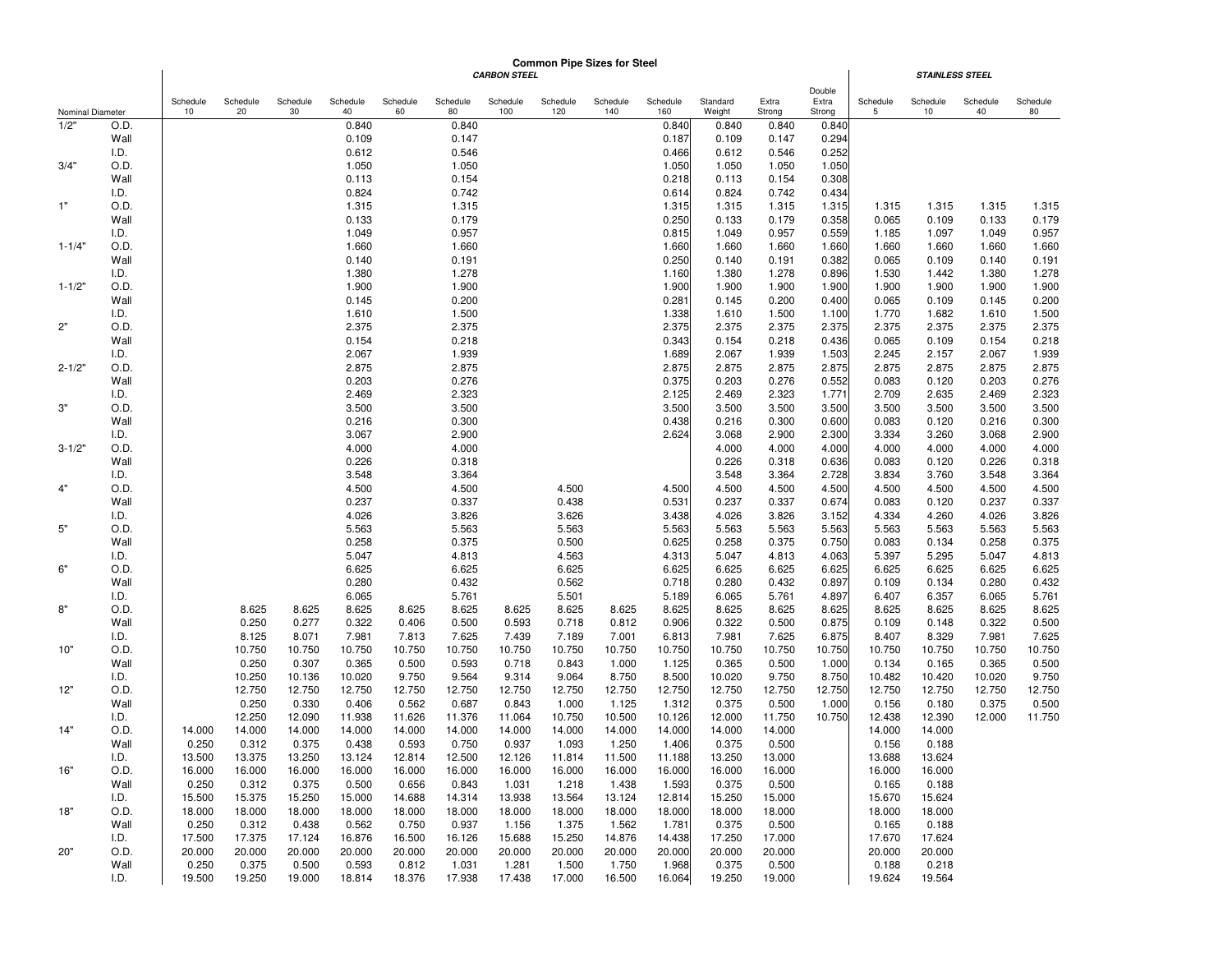| 22" | O.D.                 | 22.000 | 22.000 | 22.000 | 22.000 | 22.000 | 22.000 | 22.000 | 22.000 | 22.000 | 22.000 | 22.000 | 22.000 | 22.000 | 22.000 |
|-----|----------------------|--------|--------|--------|--------|--------|--------|--------|--------|--------|--------|--------|--------|--------|--------|
|     | Wall                 | 0.250  | 0.375  | 0.500  | 0.594  | 0.812  | 1.031  | 1.281  | 1.500  | 1.750  | 1.969  | 0.375  | 0.500  | 0.188  | 0.218  |
|     | I.D.                 | 21.500 | 21.250 | 21.000 | 20.812 | 20.376 | 19.938 | 19.438 | 19.000 | 18.500 | 18.062 | 21.250 | 21.000 | 21.624 | 21.564 |
| 24" | O.D.                 | 24.000 | 24.000 | 24.000 | 24.000 | 24.000 | 24.000 | 24.000 | 24.000 | 24.000 | 24.000 | 24.000 | 24.000 | 24.000 | 24.000 |
|     | Wall                 | 0.250  | 0.375  | 0.562  | 0.687  | 0.968  | 1.218  | 1.531  | 1.812  | 2.062  | 2.343  | 0.375  | 0.500  | 0.218  | 0.250  |
|     | I.D.                 | 23.500 | 23.250 | 22.875 | 22.626 | 22.064 | 21.564 | 20.938 | 20.376 | 19.876 | 19.314 | 23.250 | 23.000 | 23.564 | 23.500 |
| 26" | O.D.                 | 26.000 | 26.000 |        |        |        |        |        |        |        |        | 26.000 | 26.000 |        |        |
|     | Wall                 | 0.312  | 0.500  |        |        |        |        |        |        |        |        | 0.375  | 0.500  |        |        |
|     | I.D.                 | 25.376 | 25.000 |        |        |        |        |        |        |        |        | 25.250 | 25.000 |        |        |
| 28" | O.D.                 | 28.000 | 28.000 | 28.000 |        |        |        |        |        |        |        | 28.000 | 28.000 |        |        |
|     | Wall                 | 0.312  | 0.500  | 0.625  |        |        |        |        |        |        |        | 0.375  | 0.500  |        |        |
|     | I.D.                 | 27.376 | 27.000 | 26.750 |        |        |        |        |        |        |        | 27.250 | 27.000 |        |        |
| 30" | O.D.                 | 30.000 | 30.000 | 30.000 | 30.000 |        |        |        |        |        |        | 30.000 | 30.000 | 30.000 | 30.000 |
|     | Wall                 | 0.312  | 0.500  | 0.625  | 0.750  |        |        |        |        |        |        | 0.375  | 0.500  | 0.250  | 0.312  |
|     | I.D.                 | 29.376 | 29.000 | 28.750 | 28.500 |        |        |        |        |        |        | 29.250 | 29.000 | 29.500 | 29.376 |
| 32" | O.D.                 | 32.000 | 32.000 | 32.000 | 32.000 |        |        |        |        |        |        | 32.000 | 32.000 |        |        |
|     | Wall                 | 0.312  | 0.500  | 0.625  | 0.688  |        |        |        |        |        |        | 0.375  | 0.500  |        |        |
|     | I.D.                 | 31.376 | 31.000 | 30.750 | 30.624 |        |        |        |        |        |        | 31.250 | 31.000 |        |        |
| 34" | O.D.                 | 34.000 | 34.000 | 34.000 | 34.000 |        |        |        |        |        |        | 34.000 | 34.000 |        |        |
|     | Wall                 | 0.344  | 0.500  | 0.625  | 0.688  |        |        |        |        |        |        | 0.375  | 0.500  |        |        |
|     | I.D.                 | 33.312 | 33.000 | 32.750 | 32.624 |        |        |        |        |        |        | 33.250 | 33.000 |        |        |
| 36" | O.D.                 | 36.000 | 36.000 | 36.000 | 36.000 |        |        |        |        |        |        | 36.000 | 36.000 |        |        |
|     | Wall                 | 0.312  | 0.500  | 0.625  | 0.750  |        |        |        |        |        |        | 0.375  | 0.500  |        |        |
|     | I.D.                 | 35.312 | 35.000 | 34.750 | 34.500 |        |        |        |        |        |        | 35.250 | 35.000 |        |        |
| 42" | O.D.                 |        | 42.000 | 42.000 | 42.000 |        |        |        |        |        |        | 42.000 | 42.000 |        |        |
|     | Wall                 |        | 0.500  | 0.625  | 0.750  |        |        |        |        |        |        | 0.375  | 0.500  |        |        |
|     | I.D.                 |        | 41.000 | 40.750 | 40.500 |        |        |        |        |        |        | 41.250 | 41.000 |        |        |
| 48" | O.D.                 |        |        |        |        |        |        |        |        |        |        | 48.000 | 48.000 |        |        |
|     | Wall                 |        |        |        |        |        |        |        |        |        |        | 0.375  | 0.500  |        |        |
|     | I.D.                 |        |        |        |        |        |        |        |        |        |        | 47.250 | 47.000 |        |        |
|     | FloSonics, Inc. 1996 |        |        |        |        |        |        |        |        |        |        |        |        |        |        |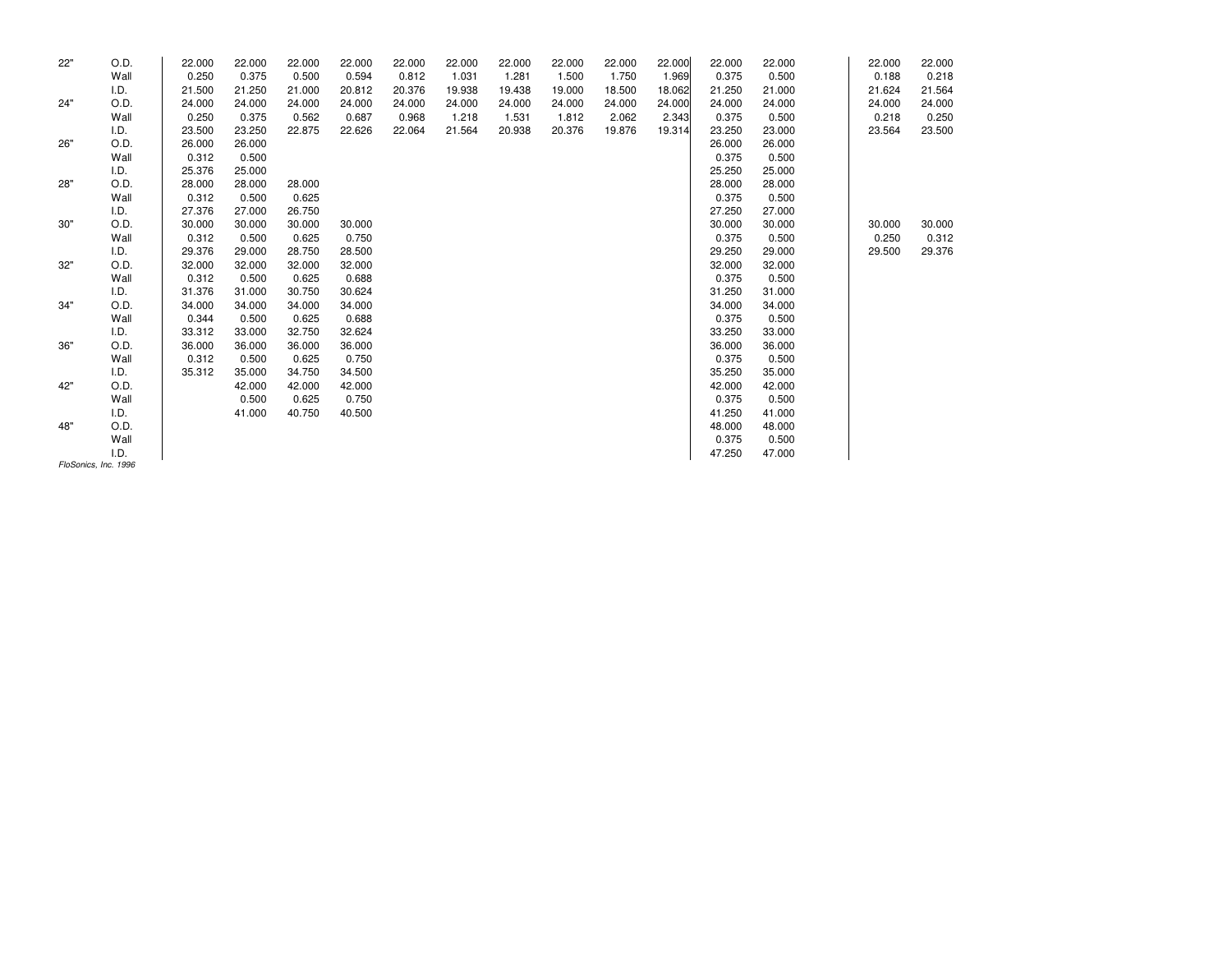|                         |      |                 |        |                      |               | Common Pipe Sizes for Welded Steel, Aluminum, and Copper (all dimensions in inches) |         |         |         |         |        |                     |     |      |     |      |     |
|-------------------------|------|-----------------|--------|----------------------|---------------|-------------------------------------------------------------------------------------|---------|---------|---------|---------|--------|---------------------|-----|------|-----|------|-----|
|                         |      | <b>ALUMINUM</b> |        | <b>COPPER TUBING</b> |               | Copper &                                                                            |         |         |         |         |        | <b>WELDED STEEL</b> |     |      |     |      |     |
| <b>Nominal Diameter</b> |      |                 | Type K | Type L               | <b>Type M</b> | <b>Brass Pipe</b>                                                                   | 16 Gage | 14 Gage | 12 Gage | 10 Gage | 7 Gage | 3 Gage              | 1/4 | 5/16 | 3/8 | 7/16 | 1/2 |
| $\overline{1/2}$ "      | O.D. |                 | 0.625  | 0.625                | 0.625         | 0.840                                                                               |         |         |         |         |        |                     |     |      |     |      |     |
|                         | Wall |                 | 0.049  | 0.040                | 0.028         | 0.108                                                                               |         |         |         |         |        |                     |     |      |     |      |     |
|                         | I.D. |                 | 0.527  | 0.545                | 0.569         | 0.625                                                                               |         |         |         |         |        |                     |     |      |     |      |     |
| 5/8"                    | O.D. |                 | 0.750  | 0.750                | 0.750         |                                                                                     |         |         |         |         |        |                     |     |      |     |      |     |
|                         | Wall |                 | 0.049  | 0.042                | 0.030         |                                                                                     |         |         |         |         |        |                     |     |      |     |      |     |
|                         | I.D. |                 | 0.652  | 0.666                | 0.690         |                                                                                     |         |         |         |         |        |                     |     |      |     |      |     |
| 3/4"                    | 0.D. |                 | 0.875  | 0.875                | 0.875         | 1.050                                                                               |         |         |         |         |        |                     |     |      |     |      |     |
|                         | Wall |                 | 0.065  | 0.045                | 0.032         | 0.114                                                                               |         |         |         |         |        |                     |     |      |     |      |     |
|                         | I.D. |                 | 0.745  | 0.785                | 0.811         | 0.822                                                                               |         |         |         |         |        |                     |     |      |     |      |     |
| 1"                      | O.D. |                 | 1.125  | 1.125                | 1.125         | 1.315                                                                               |         |         |         |         |        |                     |     |      |     |      |     |
|                         | Wall |                 | 0.065  | 0.050                | 0.035         | 0.127                                                                               |         |         |         |         |        |                     |     |      |     |      |     |
|                         | I.D. |                 | 0.995  | 1.025                | 1.055         | 1.062                                                                               |         |         |         |         |        |                     |     |      |     |      |     |
| $1 - 1/4"$              | O.D. |                 | 1.375  | 1.375                | 1.375         | 1.660                                                                               |         |         |         |         |        |                     |     |      |     |      |     |
|                         | Wall |                 | 0.065  | 0.055                | 0.042         | 0.146                                                                               |         |         |         |         |        |                     |     |      |     |      |     |
|                         | I.D. |                 | 1.245  | 1.265                | 1.291         | 1.368                                                                               |         |         |         |         |        |                     |     |      |     |      |     |
| $1 - 1/2"$              | O.D. |                 | 1.625  | 1.625                | 1.625         | 1.900                                                                               |         |         |         |         |        |                     |     |      |     |      |     |
|                         | Wall |                 | 0.072  | 0.060                | 0.027         | 0.150                                                                               |         |         |         |         |        |                     |     |      |     |      |     |
|                         | I.D. |                 | 1.481  | 1.505                | 1.571         | 1.600                                                                               |         |         |         |         |        |                     |     |      |     |      |     |
| 2"                      | O.D. |                 | 2.125  | 2.125                | 2.125         | 2.375                                                                               |         |         |         |         |        |                     |     |      |     |      |     |
|                         | Wall |                 | 0.083  | 0.070                | 0.058         | 0.157                                                                               |         |         |         |         |        |                     |     |      |     |      |     |
|                         | I.D. |                 | 1.959  | 1.985                | 2.009         | 2.062                                                                               |         |         |         |         |        |                     |     |      |     |      |     |
| $2 - 1/2"$              | O.D. | 2.500           | 2.625  | 2.625                | 2.625         | 2.875                                                                               |         |         |         |         |        |                     |     |      |     |      |     |
|                         | Wall | 0.050           | 0.095  | 0.080                | 0.065         | 0.188                                                                               |         |         |         |         |        |                     |     |      |     |      |     |
|                         | I.D. | 2.400           | 2.435  | 2.465                | 2.495         | 2.500                                                                               |         |         |         |         |        |                     |     |      |     |      |     |
| 3"                      | O.D. | 3.000           | 3.125  | 3.125                | 3.125         | 3.500                                                                               |         |         |         |         |        |                     |     |      |     |      |     |
|                         | Wall | 0.050           | 0.109  | 0.090                | 0.072         | 0.219                                                                               |         |         |         |         |        |                     |     |      |     |      |     |
|                         | I.D. | 2.900           | 2.907  | 2.945                | 2.981         | 3.062                                                                               |         |         |         |         |        |                     |     |      |     |      |     |
| $3 - 1/2"$              | 0.D. |                 | 3.625  | 3.625                | 3.625         | 4.000                                                                               |         |         |         |         |        |                     |     |      |     |      |     |
|                         | Wall |                 | 0.120  | 0.100                | 0.083         | 0.250                                                                               |         |         |         |         |        |                     |     |      |     |      |     |
|                         | I.D. |                 | 3.385  | 3.425                | 3.459         | 3.500                                                                               |         |         |         |         |        |                     |     |      |     |      |     |
| 4"                      | O.D. | 4.000           | 4.125  | 4.125                | 4.125         | 4.500                                                                               | 4.000   | 4.000   | 4.000   | 4.000   |        |                     |     |      |     |      |     |
|                         | Wall | 0.063           | 0.134  | 0.110                | 0.095         | 0.250                                                                               | 0.060   | 0.075   | 0.105   | 0.135   |        |                     |     |      |     |      |     |
|                         | I.D. | 3.874           | 3.857  | 3.905                | 3.935         | 4.000                                                                               | 3.880   | 3.851   | 3.791   | 3.731   |        |                     |     |      |     |      |     |
| $4 - 1/2"$              | O.D. |                 |        |                      |               | 5.000                                                                               | 4.500   | 4.500   | 4.500   | 4.500   |        |                     |     |      |     |      |     |
|                         | Wall |                 |        |                      |               | 0.250                                                                               | 0.060   | 0.075   | 0.105   | 0.135   |        |                     |     |      |     |      |     |
|                         | I.D. |                 |        |                      |               | 4.500                                                                               | 4.380   | 4.351   | 4.291   | 4.231   |        |                     |     |      |     |      |     |
| 5"                      | 0.D. | 5.000           | 5.125  | 5.125                | 5.125         | 5.563                                                                               | 5.000   | 5.000   | 5.000   | 5.000   | 5.000  |                     |     |      |     |      |     |
|                         | Wall | 0.063           | 0.160  | 0.125                | 0.109         | 0.250                                                                               | 0.060   | 0.075   | 0.105   | 0.135   | 0.179  |                     |     |      |     |      |     |
|                         | I.D. | 4.875           | 4.805  | 4.875                | 4.907         | 5.063                                                                               | 4.880   | 4.851   | 4.791   | 4.731   | 4.641  |                     |     |      |     |      |     |
| 6"                      | O.D. | 6.000           | 6.125  | 6.125                | 6.125         | 6.625                                                                               | 6.000   | 6.000   | 6.000   | 6.000   | 6.000  |                     |     |      |     |      |     |
|                         | Wall | 0.063           | 0.192  | 0.140                | 0.122         | 0.250                                                                               | 0.060   | 0.075   | 0.105   | 0.135   | 0.179  |                     |     |      |     |      |     |
|                         | I.D. | 5.874           | 5.741  | 5.845                | 5.881         | 6.125                                                                               | 5.880   | 5.851   | 5.791   | 5.731   | 5.641  |                     |     |      |     |      |     |
| $6 - 5/8"$              | 0.D. |                 |        |                      |               |                                                                                     | 6.625   | 6.625   | 6.625   | 6.625   | 6.625  |                     |     |      |     |      |     |
|                         | Wall |                 |        |                      |               |                                                                                     | 0.060   | 0.075   | 0.105   | 0.135   | 0.179  |                     |     |      |     |      |     |
|                         | I.D. |                 |        |                      |               |                                                                                     | 6.505   | 6.476   | 6.416   | 6.356   | 6.266  |                     |     |      |     |      |     |
| 7"                      | O.D. | 7.000           |        |                      |               | 7.625                                                                               | 7.000   | 7.000   | 7.000   | 7.000   | 7.000  | 7.000               |     |      |     |      |     |
|                         | Wall | 0.078           |        |                      |               | 0.282                                                                               | 0.060   | 0.075   | 0.105   | 0.135   | 0.179  | 0.239               |     |      |     |      |     |
|                         | I.D. | 6.844           |        |                      |               | 7.062                                                                               | 6.880   | 6.851   | 6.791   | 6.731   | 6.641  | 6.522               |     |      |     |      |     |
| 8"                      | 0.D. | 8.000           | 8.125  | 8.125                | 8.125         | 8.625                                                                               | 8.000   | 8.000   | 8.000   | 8.000   | 8.000  | 8.000               |     |      |     |      |     |
|                         | Wall | 0.094           | 0.271  | 0.200                | 0.170         | 0.313                                                                               | 0.060   | 0.075   | 0.105   | 0.135   | 0.179  | 0.239               |     |      |     |      |     |
|                         | I.D. | 7.812           | 7.583  | 7.725                | 7.785         | 8.000                                                                               | 7.880   | 7.851   | 7.791   | 7.731   | 7.641  | 7.522               |     |      |     |      |     |
|                         |      |                 |        |                      |               |                                                                                     |         |         |         |         |        |                     |     |      |     |      |     |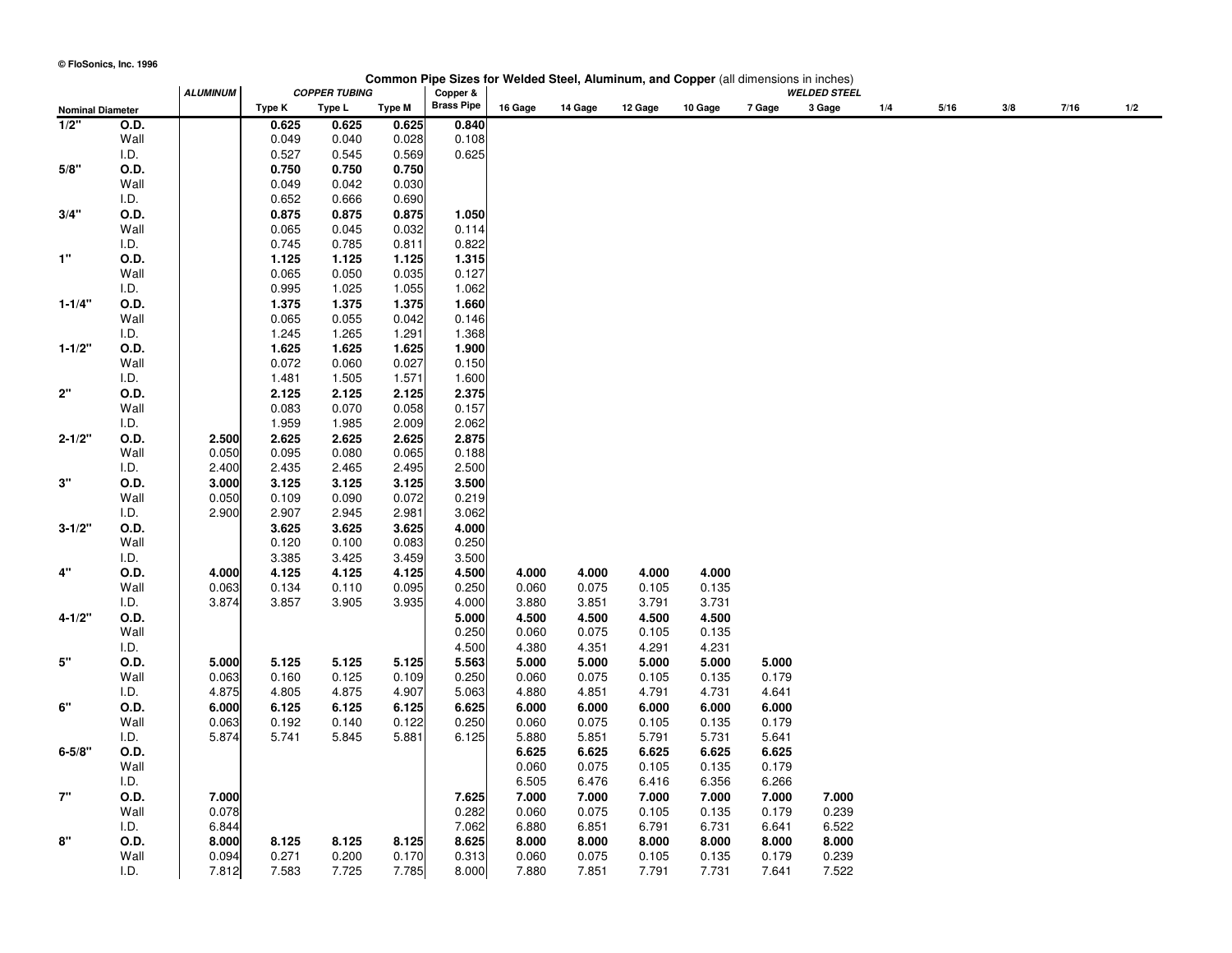|                         |              | <b>ALUMINUM</b> |        | <b>COPPER TUBING</b> | vv            | יאיט טיבעט<br>Copper & | <b>101</b> Welded Otech, Alternational, and Opper (all alternational in increasi- |                 |                 |                 |                 | <b>WELDED STEEL</b> |                 |                 |                 |                 |                 |
|-------------------------|--------------|-----------------|--------|----------------------|---------------|------------------------|-----------------------------------------------------------------------------------|-----------------|-----------------|-----------------|-----------------|---------------------|-----------------|-----------------|-----------------|-----------------|-----------------|
| <b>Nominal Diameter</b> |              |                 | Type K | Type L               | <b>Type M</b> | <b>Brass Pipe</b>      | 16 Gage                                                                           | 14 Gage         | 12 Gage         | 10 Gage         | 7 Gage          | 3 Gage              | 1/4             | 5/16            | 3/8             | 7/16            | 1/2             |
| $8 - 5/8"$              | O.D.         |                 |        |                      |               |                        | 8.625                                                                             | 8.625           | 8.625           | 8.625           | 8.625           | 8.625               |                 |                 |                 |                 |                 |
|                         | Wall         |                 |        |                      |               |                        | 0.060                                                                             | 0.075           | 0.105           | 0.135           | 0.179           | 0.239               |                 |                 |                 |                 |                 |
|                         | I.D.         |                 |        |                      |               |                        | 8.505                                                                             | 8.476           | 8.416           | 8.356           | 8.266           | 8.147               |                 |                 |                 |                 |                 |
| 10"                     | O.D.         | 10.000          |        |                      |               |                        |                                                                                   | 10.000          | 10.000          | 10.000          | 10.000          | 10.000              |                 |                 |                 |                 |                 |
|                         | Wall         | 0.094           |        |                      |               |                        |                                                                                   | 0.075           | 0.105           | 0.135           | 0.179           | 0.239               |                 |                 |                 |                 |                 |
|                         | I.D.         | 9.812           |        |                      |               |                        |                                                                                   | 9.851           | 9.791           | 9.731           | 9.641           | 9.522               |                 |                 |                 |                 |                 |
| $10 - 3/4"$             | O.D.         |                 |        |                      |               |                        |                                                                                   | 10.750          | 10.750          | 10.750          | 10.750          | 10.750              |                 |                 |                 |                 |                 |
|                         | Wall         |                 |        |                      |               |                        |                                                                                   | 0.075           | 0.105           | 0.135           | 0.179           | 0.239               |                 |                 |                 |                 |                 |
|                         | I.D.         |                 |        |                      |               |                        |                                                                                   | 10.601          | 10.541          | 10.481          | 10.391          | 10.272              |                 |                 |                 |                 |                 |
| 12"                     | O.D.         |                 |        |                      |               |                        |                                                                                   | 12.000          | 12.000          | 12.000          | 12.000          | 12.000              |                 |                 |                 |                 |                 |
|                         | Wall         |                 |        |                      |               |                        |                                                                                   | 0.075           | 0.105           | 0.135           | 0.179           | 0.239               |                 |                 |                 |                 |                 |
|                         | I.D.         |                 |        |                      |               |                        |                                                                                   | 11.851          | 11.791          | 11.731          | 11.641          | 11.522              |                 |                 |                 |                 |                 |
| $12 - 3/4"$             | <b>O.D.</b>  |                 |        |                      |               |                        |                                                                                   | 12.750          | 12.750          | 12.750          | 12.750          | 12.750              |                 |                 |                 |                 |                 |
|                         | Wall         |                 |        |                      |               |                        |                                                                                   | 0.075           | 0.105           | 0.135           | 0.179           | 0.239               |                 |                 |                 |                 |                 |
|                         | I.D.         |                 |        |                      |               |                        |                                                                                   | 12.601          | 12.541          | 12.481          | 12.391          | 12.272              |                 |                 |                 |                 |                 |
| 14"                     | <b>O.D.</b>  |                 |        |                      |               |                        |                                                                                   | 14.000          | 14.000          | 14.000          | 14.000          | 14.000              |                 |                 |                 |                 |                 |
|                         | Wall         |                 |        |                      |               |                        |                                                                                   | 0.075           | 0.105           | 0.135           | 0.179           | 0.239               |                 |                 |                 |                 |                 |
|                         | I.D.         |                 |        |                      |               |                        |                                                                                   | 13.851          | 13.791          | 13.731          | 13.641          | 13.522              |                 |                 |                 |                 |                 |
| 16"                     | O.D.         |                 |        |                      |               |                        |                                                                                   | 16.000          | 16.000          | 16.000          | 16.000          | 16.000              | 16.000          | 16.000          | 16.000          |                 |                 |
|                         | Wall         |                 |        |                      |               |                        |                                                                                   | 0.075           | 0.105           | 0.135           | 0.179           | 0.239               | 0.250           | 0.315           | 0.375           |                 |                 |
|                         | I.D.         |                 |        |                      |               |                        |                                                                                   | 15.851          | 15.791          | 15.731          | 15.641          | 15.522              | 15.500          | 15.370          | 15.250          |                 |                 |
| 18"                     | O.D.         |                 |        |                      |               |                        |                                                                                   | 18.000          | 18.000          | 18.000          | 18.000          | 18.000              | 18.000          | 18.000          | 18.000          |                 |                 |
|                         | Wall         |                 |        |                      |               |                        |                                                                                   | 0.075           | 0.105           | 0.135           | 0.179           | 0.239               | 0.250           | 0.315           | 0.375           |                 |                 |
|                         | I.D.         |                 |        |                      |               |                        |                                                                                   | 17.851          | 17.791          | 17.731          | 17.641          | 17.522              | 17.500          | 17.370          | 17.250          |                 |                 |
| 20"                     | O.D.         |                 |        |                      |               |                        |                                                                                   | 20.000          | 20.000          | 20.000          | 20.000          | 20.000              | 20.000          | 20.000          | 20.000          | 20.000          |                 |
|                         | Wall         |                 |        |                      |               |                        |                                                                                   | 0.075           | 0.105           | 0.135           | 0.179           | 0.239               | 0.250           | 0.315           | 0.375           | 0.438           |                 |
|                         | I.D.         |                 |        |                      |               |                        |                                                                                   | 19.851          | 19.791          | 19.731          | 19.641          | 19.522              | 19.500          | 19.370          | 19.250          | 19.124          |                 |
| 22"                     | O.D.         |                 |        |                      |               |                        |                                                                                   | 22.000          | 22.000          | 22.000          | 22.000          | 22.000              | 22.000          | 22.000          | 22.000          | 22.000          |                 |
|                         | Wall         |                 |        |                      |               |                        |                                                                                   | 0.075           | 0.105           | 0.135           | 0.179           | 0.239               | 0.250           | 0.315           | 0.375           | 0.438           |                 |
|                         | I.D.         |                 |        |                      |               |                        |                                                                                   | 21.851          | 21.791          | 21.731          | 21.641          | 21.522              | 21.500          | 21.370          | 21.250          | 21.124          |                 |
| 24"                     | <b>O.D.</b>  |                 |        |                      |               |                        |                                                                                   | 24.000          | 24.000          | 24.000          | 24.000          | 24.000              | 24.000          | 24.000          | 24.000          | 24.000          | 24.000          |
|                         | Wall         |                 |        |                      |               |                        |                                                                                   | 0.075           | 0.105           | 0.135           | 0.179           | 0.239               | 0.250           | 0.315           | 0.375           | 0.438           | 0.500           |
|                         | I.D.         |                 |        |                      |               |                        |                                                                                   | 23.851          | 23.791          | 23.731          | 23.641          | 23.522              | 23.500          | 23.370          | 23.250          | 23.124          | 23.000          |
| 30"                     | O.D.<br>Wall |                 |        |                      |               |                        |                                                                                   | 30.000<br>0.075 | 30.000<br>0.105 | 30.000<br>0.135 | 30.000<br>0.179 | 30.000<br>0.239     | 30.000<br>0.250 | 30.000<br>0.315 | 30.000<br>0.375 | 30.000<br>0.438 | 30.000<br>0.500 |
|                         | I.D.         |                 |        |                      |               |                        |                                                                                   | 29.851          | 29.791          | 29.731          | 29.641          | 29.522              | 29.500          | 29.370          | 29.250          | 29.124          | 29.000          |
| 36"                     | <b>O.D.</b>  |                 |        |                      |               |                        |                                                                                   | 36.000          | 36.000          | 36.000          | 36.000          | 36.000              | 36.000          | 36.000          | 36.000          | 36.000          | 36.000          |
|                         | Wall         |                 |        |                      |               |                        |                                                                                   | 0.075           | 0.105           | 0.135           | 0.179           | 0.239               | 0.250           | 0.315           | 0.375           | 0.438           | 0.500           |
|                         | I.D.         |                 |        |                      |               |                        |                                                                                   | 35.851          | 35.791          | 35.731          | 35.641          | 35.522              | 35.500          | 35.370          | 35.250          | 35.124          | 35.000          |
| 42"                     | O.D.         |                 |        |                      |               |                        |                                                                                   |                 | 42.000          | 42.000          | 42.000          | 42.000              | 42.000          | 42.000          | 42.000          | 42.000          | 42.000          |
|                         | Wall         |                 |        |                      |               |                        |                                                                                   |                 | 0.105           | 0.135           | 0.179           | 0.239               | 0.250           | 0.315           | 0.375           | 0.438           | 0.500           |
|                         | I.D.         |                 |        |                      |               |                        |                                                                                   |                 | 41.791          | 41.731          | 41.641          | 41.522              | 41.500          | 41.370          | 41.250          | 41.124          | 41.000          |
| 48"                     | O.D.         |                 |        |                      |               |                        |                                                                                   |                 | 48.000          | 48.000          | 48.000          | 48.000              | 48.000          | 48.000          | 48.000          | 48.000          | 48.000          |
|                         | Wall         |                 |        |                      |               |                        |                                                                                   |                 | 0.105           | 0.135           | 0.179           | 0.239               | 0.250           | 0.315           | 0.375           | 0.438           | 0.500           |
|                         | I.D.         |                 |        |                      |               |                        |                                                                                   |                 | 47.791          | 47.731          | 47.641          | 47.522              | 47.500          | 47.370          | 47.250          | 47.124          | 47.000          |
| 54"                     | <b>O.D.</b>  |                 |        |                      |               |                        |                                                                                   |                 | 54.000          | 54.000          | 54.000          | 54.000              | 54.000          | 54.000          | 54.000          | 54.000          | 54.000          |
|                         | Wall         |                 |        |                      |               |                        |                                                                                   |                 | 0.105           | 0.135           | 0.179           | 0.239               | 0.250           | 0.315           | 0.375           | 0.438           | 0.500           |
|                         | I.D.         |                 |        |                      |               |                        |                                                                                   |                 | 53.791          | 53.731          | 53.641          | 53.522              | 53.500          | 53.370          | 53.250          | 53.124          | 53.000          |
| 60"                     | O.D.         |                 |        |                      |               |                        |                                                                                   |                 | 60.000          | 60.000          | 60.000          | 60.000              | 60.000          | 60.000          | 60.000          | 60.000          | 60.000          |
|                         | Wall         |                 |        |                      |               |                        |                                                                                   |                 | 0.105           | 0.135           | 0.179           | 0.239               | 0.250           | 0.315           | 0.375           | 0.438           | 0.500           |
|                         | I.D.         |                 |        |                      |               |                        |                                                                                   |                 | 59.791          | 59.731          | 59.641          | 59.522              | 59.500          | 59.370          | 59.250          | 59.124          | 59.000          |

### **Common Pipe Sizes for Welded Steel, Aluminum, and Copper** (all dimensions in inches)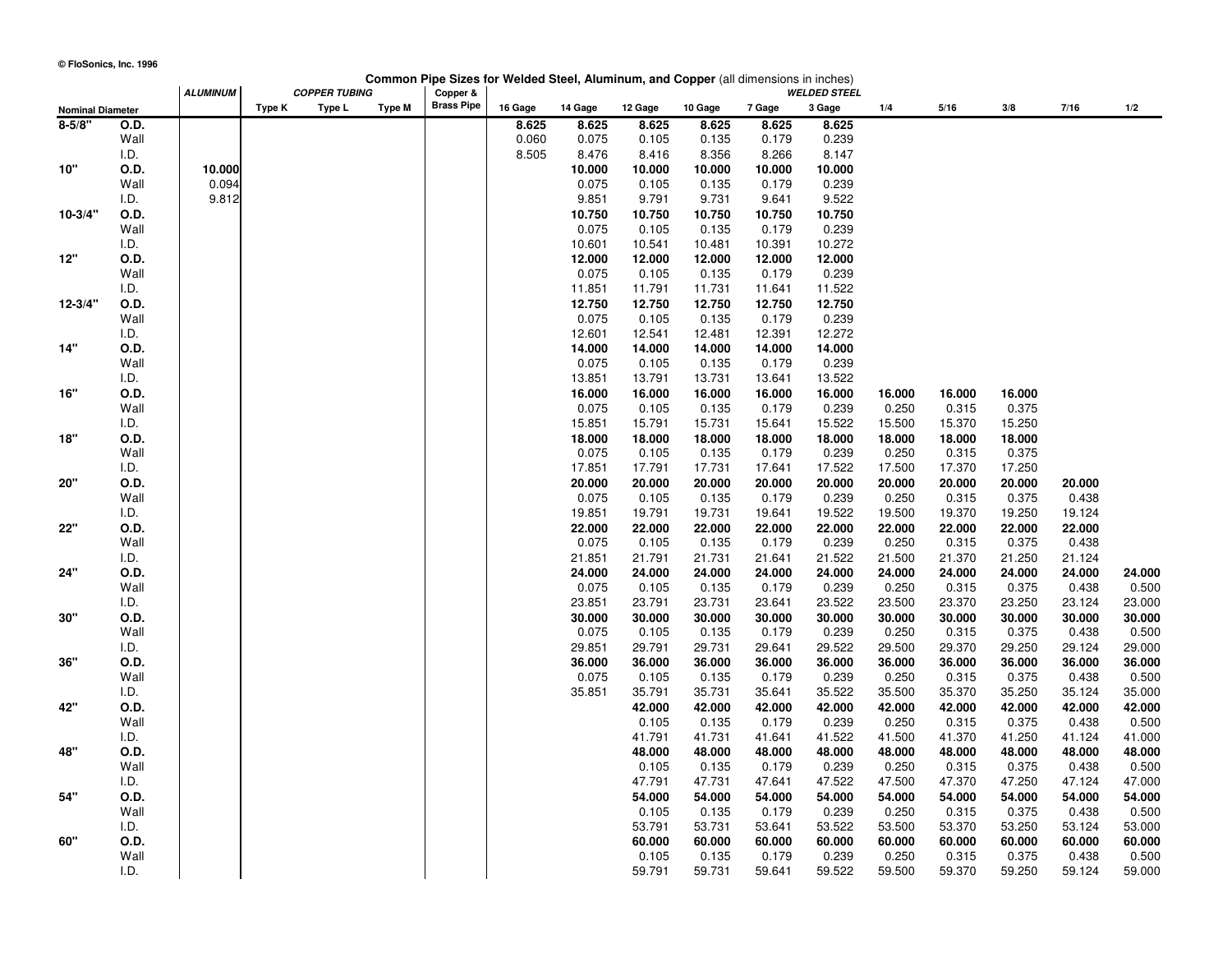|                         |      |                 |        |                      |        |                   |         |         | Common Pipe Sizes for Welded Steel, Aluminum, and Copper (all dimensions in inches) |         |                    |                     |        |        |        |        |        |
|-------------------------|------|-----------------|--------|----------------------|--------|-------------------|---------|---------|-------------------------------------------------------------------------------------|---------|--------------------|---------------------|--------|--------|--------|--------|--------|
|                         |      | <b>ALUMINUM</b> |        | <b>COPPER TUBING</b> |        | Copper &          |         |         |                                                                                     |         |                    | <b>WELDED STEEL</b> |        |        |        |        |        |
| <b>Nominal Diameter</b> |      |                 | Type K | Type L               | Type M | <b>Brass Pipe</b> | 16 Gage | 14 Gage | 12 Gage                                                                             | 10 Gage | 7 Gage             | 3 Gage              | 1/4    | 5/16   | 3/8    | 7/16   | 1/2    |
| 66"                     | O.D. |                 |        |                      |        |                   |         |         | 66,000                                                                              | 66,000  | 66.000             | 66,000              | 66,000 | 66,000 | 66.000 | 66.000 | 66.000 |
|                         | Wall |                 |        |                      |        |                   |         |         | 0.105                                                                               | 0.135   | 0.179              | 0.239               | 0.250  | 0.315  | 0.375  | 0.438  | 0.500  |
|                         | I.D. |                 |        |                      |        |                   |         |         | 65.791                                                                              | 65.731  | 65.64              | 65.522              | 65.500 | 65.370 | 65.250 | 65.124 | 65.000 |
| 72"                     | O.D. |                 |        |                      |        |                   |         |         | 72.000                                                                              | 72.000  | 72.000             | 72.000              | 72.000 | 72.000 | 72.000 | 72.000 | 72.000 |
|                         | Wall |                 |        |                      |        |                   |         |         | 0.105                                                                               | 0.135   | 0.179              | 0.239               | 0.250  | 0.315  | 0.375  | 0.438  | 0.500  |
|                         | I.D. |                 |        |                      |        |                   |         |         | 71.791                                                                              | 71.731  | 71.64 <sup>-</sup> | 71.522              | 71.500 | 71.370 | 71.250 | 71.124 | 71.000 |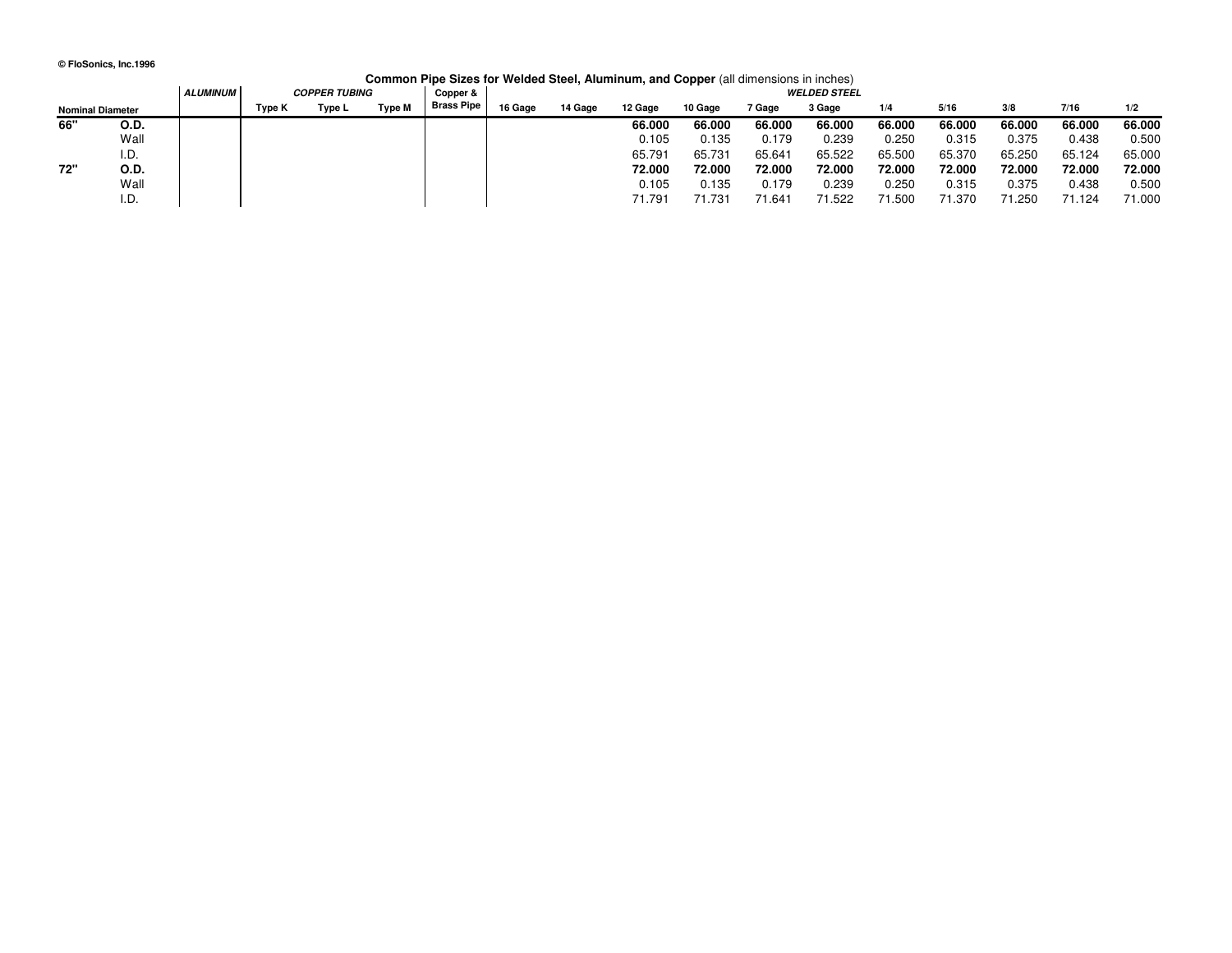| <b>SCHEDULE</b><br>PVC Cast Iron O.D.<br><b>Nominal Diameter</b><br><b>PVC IPS CLASS</b><br><b>PVC</b><br><b>PVC PIP CLASS</b><br>100<br>125<br>160<br>200<br>315<br><b>PVC</b><br>100 psi<br>125 psi<br>100 psi<br>165 psi<br>200 psi<br>150 psi<br>235 psi<br>200 psi<br>Sewer<br>100 Foot<br>63<br>80<br>100<br>125<br>160<br><b>SDR-41</b><br>SDR-32.5<br><b>SDR-26</b><br><b>SDR-21</b><br>SDR-13.5<br><b>Sch. 40</b><br>DR-32.5<br><b>SDR-64</b><br>SDR-32.5<br><b>SDR-26</b><br><b>Sch. 80</b><br><b>DR-41</b><br><b>DR-25</b><br><b>DR-25</b><br><b>DR-21</b><br><b>DR-18</b><br><b>DR-18</b><br><b>DR-14</b><br><b>DR-35</b><br>Head<br><b>SDR-51</b><br><b>SDR-41</b><br>$1/2$ "<br>O.D.<br>0.840<br>0.840<br>0.840<br>0.840<br>0.062<br>Wall<br>0.062<br>0.109<br>0.147<br>I.D.<br>0.716<br>0.716<br>0.546<br>0.612<br>3/4"<br>1.050<br>O.D.<br>1.050<br>1.050<br>1.050<br>Wall<br>0.060<br>0.078<br>0.113<br>0.154<br>I.D.<br>0.930<br>0.894<br>0.824<br>0.742<br>1"<br>O.D.<br>1.315<br>1.315<br>1.315<br>1.315<br>1.315<br>1.315<br>0.052<br>Wall<br>0.060<br>0.063<br>0.097<br>0.133<br>0.179<br>I.D.<br>1.211<br>1.121<br>1.195<br>1.189<br>1.049<br>0.957<br>$1 - 1/4"$<br>O.D.<br>1.660<br>1.660<br>1.660<br>1.660<br>1.660<br>1.660<br>0.060<br>Wall<br>0.064<br>0.079<br>0.123<br>0.191<br>0.140<br>I.D.<br>1.540<br>1.532<br>1.502<br>1.414<br>1.380<br>1.278<br>$1 - 1/2"$<br>O.D.<br>1.900<br>1.900<br>1.900<br>1.900<br>1.900<br>1.900<br>Wall<br>0.060<br>0.073<br>0.090<br>0.200<br>0.141<br>0.145<br>1.780<br>I.D.<br>1.754<br>1.720<br>1.618<br>1.610<br>1.500<br>2.375<br>2.375<br>2.375<br>2.375<br>2"<br>O.D.<br>2.375<br>2.375<br>Wall<br>0.073<br>0.091<br>0.113<br>0.176<br>0.154<br>0.218<br>I.D.<br>2.229<br>2.193<br>2.149<br>2.023<br>2.067<br>1.939<br>O.D.<br>2.875<br>2.875<br>2.875<br>2.875<br>2.875<br>2.875<br>$2 - 1/2"$<br>Wall<br>0.088<br>0.110<br>0.137<br>0.213<br>0.203<br>0.276<br>I.D.<br>2.699<br>2.655<br>2.601<br>2.449<br>2.469<br>2.323<br>3"<br>3.500<br>3.500<br>3.500<br>3.500<br>3.500<br>3.500<br>O.D.<br>3.500<br>0.085<br>0.108<br>0.135<br>0.259<br>0.300<br>Wall<br>0.167<br>0.216<br>I.D.<br>3.330<br>3.284<br>3.230<br>3.166<br>2.982<br>3.068<br>2.900<br>$3 - 1/2"$<br>O.D.<br>4.000<br>4.000<br>4.000<br>4.000<br>4.000<br>4.000<br>Wall<br>0.098<br>0.318<br>0.123<br>0.154<br>0.190<br>0.226<br>I.D.<br>3.804<br>3.754<br>3.548<br>3.364<br>3.692<br>3.620<br>4"<br>O.D.<br>4.500<br>4.800<br>4.800<br>4.130<br>4.130<br>4.130<br>4.130<br>4.500<br>4.500<br>4.500<br>4.500<br>4.500<br>4.500<br>4.800<br>4.125<br>Wall<br>0.110<br>0.138<br>0.173<br>0.214<br>0.333<br>0.237<br>0.337<br>0.192<br>0.267<br>0.343<br>0.125<br>0.081<br>0.101<br>0.127<br>0.159<br>3.928<br>I.D.<br>4.280<br>4.224<br>4.072<br>3.384<br>4.026<br>3.826<br>4.416<br>4.266<br>3.875<br>3.968<br>3.876<br>3.812<br>4.154<br>4.114<br>5"<br>5.563<br>5.563<br>5.563<br>O.D.<br>5.563<br>5.563<br>5.563<br>0.136<br>0.171<br>0.214<br>0.265<br>0.258<br>0.375<br>Wall<br>I.D.<br>5.291<br>5.221<br>5.135<br>5.033<br>5.047<br>4.813<br>6"<br>6.625<br>6.900<br>6.140<br>O.D.<br>6.625<br>6.625<br>6.625<br>6.625<br>6.625<br>6.900<br>6.900<br>6.275<br>6.140<br>6.140<br>6.140<br>6.140<br>0.205<br>0.255<br>0.432<br>0.276<br>0.493<br>0.236<br>Wall<br>0.162<br>0.316<br>0.280<br>0.383<br>0.180<br>0.120<br>0.120<br>0.150<br>0.189<br>I.D.<br>6.301<br>6.215<br>6.115<br>5.993<br>6.065<br>5.761<br>6.348<br>5.914<br>5.915<br>5.900<br>5.900<br>5.840<br>5.762<br>5.668<br>6.134<br>8"<br>8.625<br>8.625<br>8.625<br>9.050<br>8.400<br>O.D.<br>8.625<br>8.625<br>8.625<br>9.050<br>9.050<br>8.160<br>8.160<br>8.160<br>8.160<br>8.160<br>0.332<br>0.500<br>Wall<br>0.210<br>0.265<br>0.411<br>0.322<br>0.362<br>0.503<br>0.646<br>0.240<br>0.087<br>0.160<br>0.199<br>0.251<br>0.314<br>I.D.<br>8.205<br>8.095<br>7.961<br>7.803<br>7.981<br>7.625<br>8.326<br>8.044<br>7.758<br>7.920<br>7.986<br>7.840<br>7.762<br>7.658<br>7.532<br>10"<br>10.750<br>10.750<br>10.750<br>10.750<br>10.750<br>10.750<br>11.100<br>11.100<br>11.100<br>10.500<br>10.200<br>10.200<br>10.200<br>10.200<br>10.200<br>O.D.<br>0.300<br>0.200<br>0.392<br>Wall<br>0.262<br>0.331<br>0.413<br>0.511<br>0.365<br>0.593<br>0.444<br>0.617<br>0.793<br>0.107<br>0.249<br>0.314<br>I.D.<br>10.088<br>9.924<br>9.728<br>9.564<br>10.212<br>9.866<br>9.514<br>9.900<br>9.702<br>9.572<br>9.416<br>10.226<br>10.020<br>9.986<br>9.800<br>12"<br>O.D.<br>12.750<br>12.750<br>12.750<br>12.750<br>12.750<br>12.750<br>13.200<br>13.200<br>13.200<br>12.500<br>12.240<br>12.240<br>12.240<br>12.240<br>12.240<br>0.687<br>0.528<br>0.733<br>0.943<br>0.240<br>0.299<br>0.377<br>0.471<br>Wall<br>0.311<br>0.392<br>0.490<br>0.606<br>0.406<br>0.360<br>0.131<br>11.938<br>11.376<br>11.734<br>11.978<br>11.486<br>11.298<br>I.D.<br>12.128<br>11.966<br>11.770<br>11.538<br>12.144<br>11.314<br>11.780<br>11.760<br>11.642<br>15.300<br>14"<br>O.D.<br>14.000<br>14.000<br>14.000<br>14.000<br>15.300<br>15.300<br>15.300<br>Wall<br>0.341<br>0.430<br>0.538<br>0.666<br>0.373<br>0.471<br>0.612<br>0.850<br>14.358<br>I.D.<br>13.318<br>13.140<br>12.924<br>12.668<br>14.554<br>14.076<br>13.600<br>$15"$<br>15.300<br>15.300<br>O.D.<br>15.300<br>15.300<br>15.300<br>15.300<br>15.300<br>0.300<br>0.588<br>Wall<br>0.437<br>0.164<br>0.239<br>0.373<br>0.471<br>14.972<br>14.822<br>14.700<br>14.554<br>14.350<br>I.D.<br>14.426<br>14.124<br>16"<br>16.000<br>16.000<br>16.000<br>16.000<br>17.400<br>17.400<br>17.400<br>17.400<br>O.D.<br>0.390<br>0.492<br>0.762<br>0.424<br>0.535<br>0.696<br>Wall<br>0.615<br>0.967<br>16.330<br>16.008<br>I.D.<br>15.220<br>15.016<br>14.770<br>14.476<br>16.552<br>15.466<br>18"<br>O.D.<br>18.000<br>18.000<br>18.000<br>18.000<br>19.500<br>19.500<br>19.500<br>19.500<br>19.500<br>18.701<br>18.360<br>18.700<br>18.700<br>18.700<br>Wall<br>0.439<br>0.554<br>0.692<br>0.857<br>0.476<br>0.600<br>0.780<br>0.929<br>1.083<br>0.536<br>0.200<br>0.367<br>0.456<br>0.575<br>17.629<br>17.966<br>17.788<br>17.550<br>I.D.<br>17.122<br>16.892<br>16.616<br>16.286<br>18.548<br>18.300<br>17.940<br>17.642<br>17.334<br>17.960<br>20"<br>O.D.<br>20.000<br>20.000<br>20.000<br>20.000<br>21.600<br>21.600<br>21.600<br>21.600<br>21.600<br>20.400<br>Wall<br>0.488<br>0.615<br>0.769<br>0.952<br>0.527<br>0.665<br>0.864<br>1.029<br>1.200<br>0.225<br>I.D.<br>19.024<br>18.770<br>18.462<br>18.096<br>20.546<br>20.270<br>19.872<br>19.542<br>19.200<br>19.950<br>21"<br>22.047<br>22.050<br>22.050<br>22.050<br>O.D.<br>Wall<br>0.632<br>0.432<br>0.538<br>0.678<br>20.974<br>I.D.<br>20.783<br>21.186<br>20.694<br>24"<br>24.000<br>24.000<br>24.000<br>24.000<br>25.800<br>25.800<br>25.800<br>25.800<br>25.800<br>24.800<br>24.800<br>24.800<br>O.D.<br>24.803<br>0.738<br>0.923<br>0.629<br>0.794<br>0.711<br>0.486<br>Wall<br>0.585<br>1.143<br>1.032<br>1.229<br>1.433<br>0.605<br>0.763<br>I.D.<br>22.830<br>22.524<br>22.154<br>21.714<br>24.542<br>24.212<br>23.736<br>23.342<br>22.934<br>23.381<br>23.828<br>23.590<br>23.274 |  |  |  |  |  |  |  | <b>Common Pipe Sizes for PVC</b> (all dimensions in inches) |  |  |  |  |  |  |  |  |
|--------------------------------------------------------------------------------------------------------------------------------------------------------------------------------------------------------------------------------------------------------------------------------------------------------------------------------------------------------------------------------------------------------------------------------------------------------------------------------------------------------------------------------------------------------------------------------------------------------------------------------------------------------------------------------------------------------------------------------------------------------------------------------------------------------------------------------------------------------------------------------------------------------------------------------------------------------------------------------------------------------------------------------------------------------------------------------------------------------------------------------------------------------------------------------------------------------------------------------------------------------------------------------------------------------------------------------------------------------------------------------------------------------------------------------------------------------------------------------------------------------------------------------------------------------------------------------------------------------------------------------------------------------------------------------------------------------------------------------------------------------------------------------------------------------------------------------------------------------------------------------------------------------------------------------------------------------------------------------------------------------------------------------------------------------------------------------------------------------------------------------------------------------------------------------------------------------------------------------------------------------------------------------------------------------------------------------------------------------------------------------------------------------------------------------------------------------------------------------------------------------------------------------------------------------------------------------------------------------------------------------------------------------------------------------------------------------------------------------------------------------------------------------------------------------------------------------------------------------------------------------------------------------------------------------------------------------------------------------------------------------------------------------------------------------------------------------------------------------------------------------------------------------------------------------------------------------------------------------------------------------------------------------------------------------------------------------------------------------------------------------------------------------------------------------------------------------------------------------------------------------------------------------------------------------------------------------------------------------------------------------------------------------------------------------------------------------------------------------------------------------------------------------------------------------------------------------------------------------------------------------------------------------------------------------------------------------------------------------------------------------------------------------------------------------------------------------------------------------------------------------------------------------------------------------------------------------------------------------------------------------------------------------------------------------------------------------------------------------------------------------------------------------------------------------------------------------------------------------------------------------------------------------------------------------------------------------------------------------------------------------------------------------------------------------------------------------------------------------------------------------------------------------------------------------------------------------------------------------------------------------------------------------------------------------------------------------------------------------------------------------------------------------------------------------------------------------------------------------------------------------------------------------------------------------------------------------------------------------------------------------------------------------------------------------------------------------------------------------------------------------------------------------------------------------------------------------------------------------------------------------------------------------------------------------------------------------------------------------------------------------------------------------------------------------------------------------------------------------------------------------------------------------------------------------------------------------------------------------------------------------------------------------------------------------------------------------------------------------------------------------------------------------------------------------------------------------------------------------------------------------------------------------------------------------------------------------------------------------------------------------------------------------------------------------------------------------------------------------------------------------------------------------------------------------------------------------------------------------------------------------------------------------------------------------------------------------------------------------------------------------------------------------------------------------------------------------------------------------------------------------------------------------------------------------------------------------------------------------------------------------------------------------------------------------------------------------------------------------------------------------------------------------------------------------------------------------------------------------------------|--|--|--|--|--|--|--|-------------------------------------------------------------|--|--|--|--|--|--|--|--|
|                                                                                                                                                                                                                                                                                                                                                                                                                                                                                                                                                                                                                                                                                                                                                                                                                                                                                                                                                                                                                                                                                                                                                                                                                                                                                                                                                                                                                                                                                                                                                                                                                                                                                                                                                                                                                                                                                                                                                                                                                                                                                                                                                                                                                                                                                                                                                                                                                                                                                                                                                                                                                                                                                                                                                                                                                                                                                                                                                                                                                                                                                                                                                                                                                                                                                                                                                                                                                                                                                                                                                                                                                                                                                                                                                                                                                                                                                                                                                                                                                                                                                                                                                                                                                                                                                                                                                                                                                                                                                                                                                                                                                                                                                                                                                                                                                                                                                                                                                                                                                                                                                                                                                                                                                                                                                                                                                                                                                                                                                                                                                                                                                                                                                                                                                                                                                                                                                                                                                                                                                                                                                                                                                                                                                                                                                                                                                                                                                                                                                                                                                                                                                                                                                                                                                                                                                                                                                                                                                                                                                                                                                                                    |  |  |  |  |  |  |  |                                                             |  |  |  |  |  |  |  |  |
|                                                                                                                                                                                                                                                                                                                                                                                                                                                                                                                                                                                                                                                                                                                                                                                                                                                                                                                                                                                                                                                                                                                                                                                                                                                                                                                                                                                                                                                                                                                                                                                                                                                                                                                                                                                                                                                                                                                                                                                                                                                                                                                                                                                                                                                                                                                                                                                                                                                                                                                                                                                                                                                                                                                                                                                                                                                                                                                                                                                                                                                                                                                                                                                                                                                                                                                                                                                                                                                                                                                                                                                                                                                                                                                                                                                                                                                                                                                                                                                                                                                                                                                                                                                                                                                                                                                                                                                                                                                                                                                                                                                                                                                                                                                                                                                                                                                                                                                                                                                                                                                                                                                                                                                                                                                                                                                                                                                                                                                                                                                                                                                                                                                                                                                                                                                                                                                                                                                                                                                                                                                                                                                                                                                                                                                                                                                                                                                                                                                                                                                                                                                                                                                                                                                                                                                                                                                                                                                                                                                                                                                                                                                    |  |  |  |  |  |  |  |                                                             |  |  |  |  |  |  |  |  |
|                                                                                                                                                                                                                                                                                                                                                                                                                                                                                                                                                                                                                                                                                                                                                                                                                                                                                                                                                                                                                                                                                                                                                                                                                                                                                                                                                                                                                                                                                                                                                                                                                                                                                                                                                                                                                                                                                                                                                                                                                                                                                                                                                                                                                                                                                                                                                                                                                                                                                                                                                                                                                                                                                                                                                                                                                                                                                                                                                                                                                                                                                                                                                                                                                                                                                                                                                                                                                                                                                                                                                                                                                                                                                                                                                                                                                                                                                                                                                                                                                                                                                                                                                                                                                                                                                                                                                                                                                                                                                                                                                                                                                                                                                                                                                                                                                                                                                                                                                                                                                                                                                                                                                                                                                                                                                                                                                                                                                                                                                                                                                                                                                                                                                                                                                                                                                                                                                                                                                                                                                                                                                                                                                                                                                                                                                                                                                                                                                                                                                                                                                                                                                                                                                                                                                                                                                                                                                                                                                                                                                                                                                                                    |  |  |  |  |  |  |  |                                                             |  |  |  |  |  |  |  |  |
|                                                                                                                                                                                                                                                                                                                                                                                                                                                                                                                                                                                                                                                                                                                                                                                                                                                                                                                                                                                                                                                                                                                                                                                                                                                                                                                                                                                                                                                                                                                                                                                                                                                                                                                                                                                                                                                                                                                                                                                                                                                                                                                                                                                                                                                                                                                                                                                                                                                                                                                                                                                                                                                                                                                                                                                                                                                                                                                                                                                                                                                                                                                                                                                                                                                                                                                                                                                                                                                                                                                                                                                                                                                                                                                                                                                                                                                                                                                                                                                                                                                                                                                                                                                                                                                                                                                                                                                                                                                                                                                                                                                                                                                                                                                                                                                                                                                                                                                                                                                                                                                                                                                                                                                                                                                                                                                                                                                                                                                                                                                                                                                                                                                                                                                                                                                                                                                                                                                                                                                                                                                                                                                                                                                                                                                                                                                                                                                                                                                                                                                                                                                                                                                                                                                                                                                                                                                                                                                                                                                                                                                                                                                    |  |  |  |  |  |  |  |                                                             |  |  |  |  |  |  |  |  |
|                                                                                                                                                                                                                                                                                                                                                                                                                                                                                                                                                                                                                                                                                                                                                                                                                                                                                                                                                                                                                                                                                                                                                                                                                                                                                                                                                                                                                                                                                                                                                                                                                                                                                                                                                                                                                                                                                                                                                                                                                                                                                                                                                                                                                                                                                                                                                                                                                                                                                                                                                                                                                                                                                                                                                                                                                                                                                                                                                                                                                                                                                                                                                                                                                                                                                                                                                                                                                                                                                                                                                                                                                                                                                                                                                                                                                                                                                                                                                                                                                                                                                                                                                                                                                                                                                                                                                                                                                                                                                                                                                                                                                                                                                                                                                                                                                                                                                                                                                                                                                                                                                                                                                                                                                                                                                                                                                                                                                                                                                                                                                                                                                                                                                                                                                                                                                                                                                                                                                                                                                                                                                                                                                                                                                                                                                                                                                                                                                                                                                                                                                                                                                                                                                                                                                                                                                                                                                                                                                                                                                                                                                                                    |  |  |  |  |  |  |  |                                                             |  |  |  |  |  |  |  |  |
|                                                                                                                                                                                                                                                                                                                                                                                                                                                                                                                                                                                                                                                                                                                                                                                                                                                                                                                                                                                                                                                                                                                                                                                                                                                                                                                                                                                                                                                                                                                                                                                                                                                                                                                                                                                                                                                                                                                                                                                                                                                                                                                                                                                                                                                                                                                                                                                                                                                                                                                                                                                                                                                                                                                                                                                                                                                                                                                                                                                                                                                                                                                                                                                                                                                                                                                                                                                                                                                                                                                                                                                                                                                                                                                                                                                                                                                                                                                                                                                                                                                                                                                                                                                                                                                                                                                                                                                                                                                                                                                                                                                                                                                                                                                                                                                                                                                                                                                                                                                                                                                                                                                                                                                                                                                                                                                                                                                                                                                                                                                                                                                                                                                                                                                                                                                                                                                                                                                                                                                                                                                                                                                                                                                                                                                                                                                                                                                                                                                                                                                                                                                                                                                                                                                                                                                                                                                                                                                                                                                                                                                                                                                    |  |  |  |  |  |  |  |                                                             |  |  |  |  |  |  |  |  |
|                                                                                                                                                                                                                                                                                                                                                                                                                                                                                                                                                                                                                                                                                                                                                                                                                                                                                                                                                                                                                                                                                                                                                                                                                                                                                                                                                                                                                                                                                                                                                                                                                                                                                                                                                                                                                                                                                                                                                                                                                                                                                                                                                                                                                                                                                                                                                                                                                                                                                                                                                                                                                                                                                                                                                                                                                                                                                                                                                                                                                                                                                                                                                                                                                                                                                                                                                                                                                                                                                                                                                                                                                                                                                                                                                                                                                                                                                                                                                                                                                                                                                                                                                                                                                                                                                                                                                                                                                                                                                                                                                                                                                                                                                                                                                                                                                                                                                                                                                                                                                                                                                                                                                                                                                                                                                                                                                                                                                                                                                                                                                                                                                                                                                                                                                                                                                                                                                                                                                                                                                                                                                                                                                                                                                                                                                                                                                                                                                                                                                                                                                                                                                                                                                                                                                                                                                                                                                                                                                                                                                                                                                                                    |  |  |  |  |  |  |  |                                                             |  |  |  |  |  |  |  |  |
|                                                                                                                                                                                                                                                                                                                                                                                                                                                                                                                                                                                                                                                                                                                                                                                                                                                                                                                                                                                                                                                                                                                                                                                                                                                                                                                                                                                                                                                                                                                                                                                                                                                                                                                                                                                                                                                                                                                                                                                                                                                                                                                                                                                                                                                                                                                                                                                                                                                                                                                                                                                                                                                                                                                                                                                                                                                                                                                                                                                                                                                                                                                                                                                                                                                                                                                                                                                                                                                                                                                                                                                                                                                                                                                                                                                                                                                                                                                                                                                                                                                                                                                                                                                                                                                                                                                                                                                                                                                                                                                                                                                                                                                                                                                                                                                                                                                                                                                                                                                                                                                                                                                                                                                                                                                                                                                                                                                                                                                                                                                                                                                                                                                                                                                                                                                                                                                                                                                                                                                                                                                                                                                                                                                                                                                                                                                                                                                                                                                                                                                                                                                                                                                                                                                                                                                                                                                                                                                                                                                                                                                                                                                    |  |  |  |  |  |  |  |                                                             |  |  |  |  |  |  |  |  |
|                                                                                                                                                                                                                                                                                                                                                                                                                                                                                                                                                                                                                                                                                                                                                                                                                                                                                                                                                                                                                                                                                                                                                                                                                                                                                                                                                                                                                                                                                                                                                                                                                                                                                                                                                                                                                                                                                                                                                                                                                                                                                                                                                                                                                                                                                                                                                                                                                                                                                                                                                                                                                                                                                                                                                                                                                                                                                                                                                                                                                                                                                                                                                                                                                                                                                                                                                                                                                                                                                                                                                                                                                                                                                                                                                                                                                                                                                                                                                                                                                                                                                                                                                                                                                                                                                                                                                                                                                                                                                                                                                                                                                                                                                                                                                                                                                                                                                                                                                                                                                                                                                                                                                                                                                                                                                                                                                                                                                                                                                                                                                                                                                                                                                                                                                                                                                                                                                                                                                                                                                                                                                                                                                                                                                                                                                                                                                                                                                                                                                                                                                                                                                                                                                                                                                                                                                                                                                                                                                                                                                                                                                                                    |  |  |  |  |  |  |  |                                                             |  |  |  |  |  |  |  |  |
|                                                                                                                                                                                                                                                                                                                                                                                                                                                                                                                                                                                                                                                                                                                                                                                                                                                                                                                                                                                                                                                                                                                                                                                                                                                                                                                                                                                                                                                                                                                                                                                                                                                                                                                                                                                                                                                                                                                                                                                                                                                                                                                                                                                                                                                                                                                                                                                                                                                                                                                                                                                                                                                                                                                                                                                                                                                                                                                                                                                                                                                                                                                                                                                                                                                                                                                                                                                                                                                                                                                                                                                                                                                                                                                                                                                                                                                                                                                                                                                                                                                                                                                                                                                                                                                                                                                                                                                                                                                                                                                                                                                                                                                                                                                                                                                                                                                                                                                                                                                                                                                                                                                                                                                                                                                                                                                                                                                                                                                                                                                                                                                                                                                                                                                                                                                                                                                                                                                                                                                                                                                                                                                                                                                                                                                                                                                                                                                                                                                                                                                                                                                                                                                                                                                                                                                                                                                                                                                                                                                                                                                                                                                    |  |  |  |  |  |  |  |                                                             |  |  |  |  |  |  |  |  |
|                                                                                                                                                                                                                                                                                                                                                                                                                                                                                                                                                                                                                                                                                                                                                                                                                                                                                                                                                                                                                                                                                                                                                                                                                                                                                                                                                                                                                                                                                                                                                                                                                                                                                                                                                                                                                                                                                                                                                                                                                                                                                                                                                                                                                                                                                                                                                                                                                                                                                                                                                                                                                                                                                                                                                                                                                                                                                                                                                                                                                                                                                                                                                                                                                                                                                                                                                                                                                                                                                                                                                                                                                                                                                                                                                                                                                                                                                                                                                                                                                                                                                                                                                                                                                                                                                                                                                                                                                                                                                                                                                                                                                                                                                                                                                                                                                                                                                                                                                                                                                                                                                                                                                                                                                                                                                                                                                                                                                                                                                                                                                                                                                                                                                                                                                                                                                                                                                                                                                                                                                                                                                                                                                                                                                                                                                                                                                                                                                                                                                                                                                                                                                                                                                                                                                                                                                                                                                                                                                                                                                                                                                                                    |  |  |  |  |  |  |  |                                                             |  |  |  |  |  |  |  |  |
|                                                                                                                                                                                                                                                                                                                                                                                                                                                                                                                                                                                                                                                                                                                                                                                                                                                                                                                                                                                                                                                                                                                                                                                                                                                                                                                                                                                                                                                                                                                                                                                                                                                                                                                                                                                                                                                                                                                                                                                                                                                                                                                                                                                                                                                                                                                                                                                                                                                                                                                                                                                                                                                                                                                                                                                                                                                                                                                                                                                                                                                                                                                                                                                                                                                                                                                                                                                                                                                                                                                                                                                                                                                                                                                                                                                                                                                                                                                                                                                                                                                                                                                                                                                                                                                                                                                                                                                                                                                                                                                                                                                                                                                                                                                                                                                                                                                                                                                                                                                                                                                                                                                                                                                                                                                                                                                                                                                                                                                                                                                                                                                                                                                                                                                                                                                                                                                                                                                                                                                                                                                                                                                                                                                                                                                                                                                                                                                                                                                                                                                                                                                                                                                                                                                                                                                                                                                                                                                                                                                                                                                                                                                    |  |  |  |  |  |  |  |                                                             |  |  |  |  |  |  |  |  |
|                                                                                                                                                                                                                                                                                                                                                                                                                                                                                                                                                                                                                                                                                                                                                                                                                                                                                                                                                                                                                                                                                                                                                                                                                                                                                                                                                                                                                                                                                                                                                                                                                                                                                                                                                                                                                                                                                                                                                                                                                                                                                                                                                                                                                                                                                                                                                                                                                                                                                                                                                                                                                                                                                                                                                                                                                                                                                                                                                                                                                                                                                                                                                                                                                                                                                                                                                                                                                                                                                                                                                                                                                                                                                                                                                                                                                                                                                                                                                                                                                                                                                                                                                                                                                                                                                                                                                                                                                                                                                                                                                                                                                                                                                                                                                                                                                                                                                                                                                                                                                                                                                                                                                                                                                                                                                                                                                                                                                                                                                                                                                                                                                                                                                                                                                                                                                                                                                                                                                                                                                                                                                                                                                                                                                                                                                                                                                                                                                                                                                                                                                                                                                                                                                                                                                                                                                                                                                                                                                                                                                                                                                                                    |  |  |  |  |  |  |  |                                                             |  |  |  |  |  |  |  |  |
|                                                                                                                                                                                                                                                                                                                                                                                                                                                                                                                                                                                                                                                                                                                                                                                                                                                                                                                                                                                                                                                                                                                                                                                                                                                                                                                                                                                                                                                                                                                                                                                                                                                                                                                                                                                                                                                                                                                                                                                                                                                                                                                                                                                                                                                                                                                                                                                                                                                                                                                                                                                                                                                                                                                                                                                                                                                                                                                                                                                                                                                                                                                                                                                                                                                                                                                                                                                                                                                                                                                                                                                                                                                                                                                                                                                                                                                                                                                                                                                                                                                                                                                                                                                                                                                                                                                                                                                                                                                                                                                                                                                                                                                                                                                                                                                                                                                                                                                                                                                                                                                                                                                                                                                                                                                                                                                                                                                                                                                                                                                                                                                                                                                                                                                                                                                                                                                                                                                                                                                                                                                                                                                                                                                                                                                                                                                                                                                                                                                                                                                                                                                                                                                                                                                                                                                                                                                                                                                                                                                                                                                                                                                    |  |  |  |  |  |  |  |                                                             |  |  |  |  |  |  |  |  |
|                                                                                                                                                                                                                                                                                                                                                                                                                                                                                                                                                                                                                                                                                                                                                                                                                                                                                                                                                                                                                                                                                                                                                                                                                                                                                                                                                                                                                                                                                                                                                                                                                                                                                                                                                                                                                                                                                                                                                                                                                                                                                                                                                                                                                                                                                                                                                                                                                                                                                                                                                                                                                                                                                                                                                                                                                                                                                                                                                                                                                                                                                                                                                                                                                                                                                                                                                                                                                                                                                                                                                                                                                                                                                                                                                                                                                                                                                                                                                                                                                                                                                                                                                                                                                                                                                                                                                                                                                                                                                                                                                                                                                                                                                                                                                                                                                                                                                                                                                                                                                                                                                                                                                                                                                                                                                                                                                                                                                                                                                                                                                                                                                                                                                                                                                                                                                                                                                                                                                                                                                                                                                                                                                                                                                                                                                                                                                                                                                                                                                                                                                                                                                                                                                                                                                                                                                                                                                                                                                                                                                                                                                                                    |  |  |  |  |  |  |  |                                                             |  |  |  |  |  |  |  |  |
|                                                                                                                                                                                                                                                                                                                                                                                                                                                                                                                                                                                                                                                                                                                                                                                                                                                                                                                                                                                                                                                                                                                                                                                                                                                                                                                                                                                                                                                                                                                                                                                                                                                                                                                                                                                                                                                                                                                                                                                                                                                                                                                                                                                                                                                                                                                                                                                                                                                                                                                                                                                                                                                                                                                                                                                                                                                                                                                                                                                                                                                                                                                                                                                                                                                                                                                                                                                                                                                                                                                                                                                                                                                                                                                                                                                                                                                                                                                                                                                                                                                                                                                                                                                                                                                                                                                                                                                                                                                                                                                                                                                                                                                                                                                                                                                                                                                                                                                                                                                                                                                                                                                                                                                                                                                                                                                                                                                                                                                                                                                                                                                                                                                                                                                                                                                                                                                                                                                                                                                                                                                                                                                                                                                                                                                                                                                                                                                                                                                                                                                                                                                                                                                                                                                                                                                                                                                                                                                                                                                                                                                                                                                    |  |  |  |  |  |  |  |                                                             |  |  |  |  |  |  |  |  |
|                                                                                                                                                                                                                                                                                                                                                                                                                                                                                                                                                                                                                                                                                                                                                                                                                                                                                                                                                                                                                                                                                                                                                                                                                                                                                                                                                                                                                                                                                                                                                                                                                                                                                                                                                                                                                                                                                                                                                                                                                                                                                                                                                                                                                                                                                                                                                                                                                                                                                                                                                                                                                                                                                                                                                                                                                                                                                                                                                                                                                                                                                                                                                                                                                                                                                                                                                                                                                                                                                                                                                                                                                                                                                                                                                                                                                                                                                                                                                                                                                                                                                                                                                                                                                                                                                                                                                                                                                                                                                                                                                                                                                                                                                                                                                                                                                                                                                                                                                                                                                                                                                                                                                                                                                                                                                                                                                                                                                                                                                                                                                                                                                                                                                                                                                                                                                                                                                                                                                                                                                                                                                                                                                                                                                                                                                                                                                                                                                                                                                                                                                                                                                                                                                                                                                                                                                                                                                                                                                                                                                                                                                                                    |  |  |  |  |  |  |  |                                                             |  |  |  |  |  |  |  |  |
|                                                                                                                                                                                                                                                                                                                                                                                                                                                                                                                                                                                                                                                                                                                                                                                                                                                                                                                                                                                                                                                                                                                                                                                                                                                                                                                                                                                                                                                                                                                                                                                                                                                                                                                                                                                                                                                                                                                                                                                                                                                                                                                                                                                                                                                                                                                                                                                                                                                                                                                                                                                                                                                                                                                                                                                                                                                                                                                                                                                                                                                                                                                                                                                                                                                                                                                                                                                                                                                                                                                                                                                                                                                                                                                                                                                                                                                                                                                                                                                                                                                                                                                                                                                                                                                                                                                                                                                                                                                                                                                                                                                                                                                                                                                                                                                                                                                                                                                                                                                                                                                                                                                                                                                                                                                                                                                                                                                                                                                                                                                                                                                                                                                                                                                                                                                                                                                                                                                                                                                                                                                                                                                                                                                                                                                                                                                                                                                                                                                                                                                                                                                                                                                                                                                                                                                                                                                                                                                                                                                                                                                                                                                    |  |  |  |  |  |  |  |                                                             |  |  |  |  |  |  |  |  |
|                                                                                                                                                                                                                                                                                                                                                                                                                                                                                                                                                                                                                                                                                                                                                                                                                                                                                                                                                                                                                                                                                                                                                                                                                                                                                                                                                                                                                                                                                                                                                                                                                                                                                                                                                                                                                                                                                                                                                                                                                                                                                                                                                                                                                                                                                                                                                                                                                                                                                                                                                                                                                                                                                                                                                                                                                                                                                                                                                                                                                                                                                                                                                                                                                                                                                                                                                                                                                                                                                                                                                                                                                                                                                                                                                                                                                                                                                                                                                                                                                                                                                                                                                                                                                                                                                                                                                                                                                                                                                                                                                                                                                                                                                                                                                                                                                                                                                                                                                                                                                                                                                                                                                                                                                                                                                                                                                                                                                                                                                                                                                                                                                                                                                                                                                                                                                                                                                                                                                                                                                                                                                                                                                                                                                                                                                                                                                                                                                                                                                                                                                                                                                                                                                                                                                                                                                                                                                                                                                                                                                                                                                                                    |  |  |  |  |  |  |  |                                                             |  |  |  |  |  |  |  |  |
|                                                                                                                                                                                                                                                                                                                                                                                                                                                                                                                                                                                                                                                                                                                                                                                                                                                                                                                                                                                                                                                                                                                                                                                                                                                                                                                                                                                                                                                                                                                                                                                                                                                                                                                                                                                                                                                                                                                                                                                                                                                                                                                                                                                                                                                                                                                                                                                                                                                                                                                                                                                                                                                                                                                                                                                                                                                                                                                                                                                                                                                                                                                                                                                                                                                                                                                                                                                                                                                                                                                                                                                                                                                                                                                                                                                                                                                                                                                                                                                                                                                                                                                                                                                                                                                                                                                                                                                                                                                                                                                                                                                                                                                                                                                                                                                                                                                                                                                                                                                                                                                                                                                                                                                                                                                                                                                                                                                                                                                                                                                                                                                                                                                                                                                                                                                                                                                                                                                                                                                                                                                                                                                                                                                                                                                                                                                                                                                                                                                                                                                                                                                                                                                                                                                                                                                                                                                                                                                                                                                                                                                                                                                    |  |  |  |  |  |  |  |                                                             |  |  |  |  |  |  |  |  |
|                                                                                                                                                                                                                                                                                                                                                                                                                                                                                                                                                                                                                                                                                                                                                                                                                                                                                                                                                                                                                                                                                                                                                                                                                                                                                                                                                                                                                                                                                                                                                                                                                                                                                                                                                                                                                                                                                                                                                                                                                                                                                                                                                                                                                                                                                                                                                                                                                                                                                                                                                                                                                                                                                                                                                                                                                                                                                                                                                                                                                                                                                                                                                                                                                                                                                                                                                                                                                                                                                                                                                                                                                                                                                                                                                                                                                                                                                                                                                                                                                                                                                                                                                                                                                                                                                                                                                                                                                                                                                                                                                                                                                                                                                                                                                                                                                                                                                                                                                                                                                                                                                                                                                                                                                                                                                                                                                                                                                                                                                                                                                                                                                                                                                                                                                                                                                                                                                                                                                                                                                                                                                                                                                                                                                                                                                                                                                                                                                                                                                                                                                                                                                                                                                                                                                                                                                                                                                                                                                                                                                                                                                                                    |  |  |  |  |  |  |  |                                                             |  |  |  |  |  |  |  |  |
|                                                                                                                                                                                                                                                                                                                                                                                                                                                                                                                                                                                                                                                                                                                                                                                                                                                                                                                                                                                                                                                                                                                                                                                                                                                                                                                                                                                                                                                                                                                                                                                                                                                                                                                                                                                                                                                                                                                                                                                                                                                                                                                                                                                                                                                                                                                                                                                                                                                                                                                                                                                                                                                                                                                                                                                                                                                                                                                                                                                                                                                                                                                                                                                                                                                                                                                                                                                                                                                                                                                                                                                                                                                                                                                                                                                                                                                                                                                                                                                                                                                                                                                                                                                                                                                                                                                                                                                                                                                                                                                                                                                                                                                                                                                                                                                                                                                                                                                                                                                                                                                                                                                                                                                                                                                                                                                                                                                                                                                                                                                                                                                                                                                                                                                                                                                                                                                                                                                                                                                                                                                                                                                                                                                                                                                                                                                                                                                                                                                                                                                                                                                                                                                                                                                                                                                                                                                                                                                                                                                                                                                                                                                    |  |  |  |  |  |  |  |                                                             |  |  |  |  |  |  |  |  |
|                                                                                                                                                                                                                                                                                                                                                                                                                                                                                                                                                                                                                                                                                                                                                                                                                                                                                                                                                                                                                                                                                                                                                                                                                                                                                                                                                                                                                                                                                                                                                                                                                                                                                                                                                                                                                                                                                                                                                                                                                                                                                                                                                                                                                                                                                                                                                                                                                                                                                                                                                                                                                                                                                                                                                                                                                                                                                                                                                                                                                                                                                                                                                                                                                                                                                                                                                                                                                                                                                                                                                                                                                                                                                                                                                                                                                                                                                                                                                                                                                                                                                                                                                                                                                                                                                                                                                                                                                                                                                                                                                                                                                                                                                                                                                                                                                                                                                                                                                                                                                                                                                                                                                                                                                                                                                                                                                                                                                                                                                                                                                                                                                                                                                                                                                                                                                                                                                                                                                                                                                                                                                                                                                                                                                                                                                                                                                                                                                                                                                                                                                                                                                                                                                                                                                                                                                                                                                                                                                                                                                                                                                                                    |  |  |  |  |  |  |  |                                                             |  |  |  |  |  |  |  |  |
|                                                                                                                                                                                                                                                                                                                                                                                                                                                                                                                                                                                                                                                                                                                                                                                                                                                                                                                                                                                                                                                                                                                                                                                                                                                                                                                                                                                                                                                                                                                                                                                                                                                                                                                                                                                                                                                                                                                                                                                                                                                                                                                                                                                                                                                                                                                                                                                                                                                                                                                                                                                                                                                                                                                                                                                                                                                                                                                                                                                                                                                                                                                                                                                                                                                                                                                                                                                                                                                                                                                                                                                                                                                                                                                                                                                                                                                                                                                                                                                                                                                                                                                                                                                                                                                                                                                                                                                                                                                                                                                                                                                                                                                                                                                                                                                                                                                                                                                                                                                                                                                                                                                                                                                                                                                                                                                                                                                                                                                                                                                                                                                                                                                                                                                                                                                                                                                                                                                                                                                                                                                                                                                                                                                                                                                                                                                                                                                                                                                                                                                                                                                                                                                                                                                                                                                                                                                                                                                                                                                                                                                                                                                    |  |  |  |  |  |  |  |                                                             |  |  |  |  |  |  |  |  |
|                                                                                                                                                                                                                                                                                                                                                                                                                                                                                                                                                                                                                                                                                                                                                                                                                                                                                                                                                                                                                                                                                                                                                                                                                                                                                                                                                                                                                                                                                                                                                                                                                                                                                                                                                                                                                                                                                                                                                                                                                                                                                                                                                                                                                                                                                                                                                                                                                                                                                                                                                                                                                                                                                                                                                                                                                                                                                                                                                                                                                                                                                                                                                                                                                                                                                                                                                                                                                                                                                                                                                                                                                                                                                                                                                                                                                                                                                                                                                                                                                                                                                                                                                                                                                                                                                                                                                                                                                                                                                                                                                                                                                                                                                                                                                                                                                                                                                                                                                                                                                                                                                                                                                                                                                                                                                                                                                                                                                                                                                                                                                                                                                                                                                                                                                                                                                                                                                                                                                                                                                                                                                                                                                                                                                                                                                                                                                                                                                                                                                                                                                                                                                                                                                                                                                                                                                                                                                                                                                                                                                                                                                                                    |  |  |  |  |  |  |  |                                                             |  |  |  |  |  |  |  |  |
|                                                                                                                                                                                                                                                                                                                                                                                                                                                                                                                                                                                                                                                                                                                                                                                                                                                                                                                                                                                                                                                                                                                                                                                                                                                                                                                                                                                                                                                                                                                                                                                                                                                                                                                                                                                                                                                                                                                                                                                                                                                                                                                                                                                                                                                                                                                                                                                                                                                                                                                                                                                                                                                                                                                                                                                                                                                                                                                                                                                                                                                                                                                                                                                                                                                                                                                                                                                                                                                                                                                                                                                                                                                                                                                                                                                                                                                                                                                                                                                                                                                                                                                                                                                                                                                                                                                                                                                                                                                                                                                                                                                                                                                                                                                                                                                                                                                                                                                                                                                                                                                                                                                                                                                                                                                                                                                                                                                                                                                                                                                                                                                                                                                                                                                                                                                                                                                                                                                                                                                                                                                                                                                                                                                                                                                                                                                                                                                                                                                                                                                                                                                                                                                                                                                                                                                                                                                                                                                                                                                                                                                                                                                    |  |  |  |  |  |  |  |                                                             |  |  |  |  |  |  |  |  |
|                                                                                                                                                                                                                                                                                                                                                                                                                                                                                                                                                                                                                                                                                                                                                                                                                                                                                                                                                                                                                                                                                                                                                                                                                                                                                                                                                                                                                                                                                                                                                                                                                                                                                                                                                                                                                                                                                                                                                                                                                                                                                                                                                                                                                                                                                                                                                                                                                                                                                                                                                                                                                                                                                                                                                                                                                                                                                                                                                                                                                                                                                                                                                                                                                                                                                                                                                                                                                                                                                                                                                                                                                                                                                                                                                                                                                                                                                                                                                                                                                                                                                                                                                                                                                                                                                                                                                                                                                                                                                                                                                                                                                                                                                                                                                                                                                                                                                                                                                                                                                                                                                                                                                                                                                                                                                                                                                                                                                                                                                                                                                                                                                                                                                                                                                                                                                                                                                                                                                                                                                                                                                                                                                                                                                                                                                                                                                                                                                                                                                                                                                                                                                                                                                                                                                                                                                                                                                                                                                                                                                                                                                                                    |  |  |  |  |  |  |  |                                                             |  |  |  |  |  |  |  |  |
|                                                                                                                                                                                                                                                                                                                                                                                                                                                                                                                                                                                                                                                                                                                                                                                                                                                                                                                                                                                                                                                                                                                                                                                                                                                                                                                                                                                                                                                                                                                                                                                                                                                                                                                                                                                                                                                                                                                                                                                                                                                                                                                                                                                                                                                                                                                                                                                                                                                                                                                                                                                                                                                                                                                                                                                                                                                                                                                                                                                                                                                                                                                                                                                                                                                                                                                                                                                                                                                                                                                                                                                                                                                                                                                                                                                                                                                                                                                                                                                                                                                                                                                                                                                                                                                                                                                                                                                                                                                                                                                                                                                                                                                                                                                                                                                                                                                                                                                                                                                                                                                                                                                                                                                                                                                                                                                                                                                                                                                                                                                                                                                                                                                                                                                                                                                                                                                                                                                                                                                                                                                                                                                                                                                                                                                                                                                                                                                                                                                                                                                                                                                                                                                                                                                                                                                                                                                                                                                                                                                                                                                                                                                    |  |  |  |  |  |  |  |                                                             |  |  |  |  |  |  |  |  |
|                                                                                                                                                                                                                                                                                                                                                                                                                                                                                                                                                                                                                                                                                                                                                                                                                                                                                                                                                                                                                                                                                                                                                                                                                                                                                                                                                                                                                                                                                                                                                                                                                                                                                                                                                                                                                                                                                                                                                                                                                                                                                                                                                                                                                                                                                                                                                                                                                                                                                                                                                                                                                                                                                                                                                                                                                                                                                                                                                                                                                                                                                                                                                                                                                                                                                                                                                                                                                                                                                                                                                                                                                                                                                                                                                                                                                                                                                                                                                                                                                                                                                                                                                                                                                                                                                                                                                                                                                                                                                                                                                                                                                                                                                                                                                                                                                                                                                                                                                                                                                                                                                                                                                                                                                                                                                                                                                                                                                                                                                                                                                                                                                                                                                                                                                                                                                                                                                                                                                                                                                                                                                                                                                                                                                                                                                                                                                                                                                                                                                                                                                                                                                                                                                                                                                                                                                                                                                                                                                                                                                                                                                                                    |  |  |  |  |  |  |  |                                                             |  |  |  |  |  |  |  |  |
|                                                                                                                                                                                                                                                                                                                                                                                                                                                                                                                                                                                                                                                                                                                                                                                                                                                                                                                                                                                                                                                                                                                                                                                                                                                                                                                                                                                                                                                                                                                                                                                                                                                                                                                                                                                                                                                                                                                                                                                                                                                                                                                                                                                                                                                                                                                                                                                                                                                                                                                                                                                                                                                                                                                                                                                                                                                                                                                                                                                                                                                                                                                                                                                                                                                                                                                                                                                                                                                                                                                                                                                                                                                                                                                                                                                                                                                                                                                                                                                                                                                                                                                                                                                                                                                                                                                                                                                                                                                                                                                                                                                                                                                                                                                                                                                                                                                                                                                                                                                                                                                                                                                                                                                                                                                                                                                                                                                                                                                                                                                                                                                                                                                                                                                                                                                                                                                                                                                                                                                                                                                                                                                                                                                                                                                                                                                                                                                                                                                                                                                                                                                                                                                                                                                                                                                                                                                                                                                                                                                                                                                                                                                    |  |  |  |  |  |  |  |                                                             |  |  |  |  |  |  |  |  |
|                                                                                                                                                                                                                                                                                                                                                                                                                                                                                                                                                                                                                                                                                                                                                                                                                                                                                                                                                                                                                                                                                                                                                                                                                                                                                                                                                                                                                                                                                                                                                                                                                                                                                                                                                                                                                                                                                                                                                                                                                                                                                                                                                                                                                                                                                                                                                                                                                                                                                                                                                                                                                                                                                                                                                                                                                                                                                                                                                                                                                                                                                                                                                                                                                                                                                                                                                                                                                                                                                                                                                                                                                                                                                                                                                                                                                                                                                                                                                                                                                                                                                                                                                                                                                                                                                                                                                                                                                                                                                                                                                                                                                                                                                                                                                                                                                                                                                                                                                                                                                                                                                                                                                                                                                                                                                                                                                                                                                                                                                                                                                                                                                                                                                                                                                                                                                                                                                                                                                                                                                                                                                                                                                                                                                                                                                                                                                                                                                                                                                                                                                                                                                                                                                                                                                                                                                                                                                                                                                                                                                                                                                                                    |  |  |  |  |  |  |  |                                                             |  |  |  |  |  |  |  |  |
|                                                                                                                                                                                                                                                                                                                                                                                                                                                                                                                                                                                                                                                                                                                                                                                                                                                                                                                                                                                                                                                                                                                                                                                                                                                                                                                                                                                                                                                                                                                                                                                                                                                                                                                                                                                                                                                                                                                                                                                                                                                                                                                                                                                                                                                                                                                                                                                                                                                                                                                                                                                                                                                                                                                                                                                                                                                                                                                                                                                                                                                                                                                                                                                                                                                                                                                                                                                                                                                                                                                                                                                                                                                                                                                                                                                                                                                                                                                                                                                                                                                                                                                                                                                                                                                                                                                                                                                                                                                                                                                                                                                                                                                                                                                                                                                                                                                                                                                                                                                                                                                                                                                                                                                                                                                                                                                                                                                                                                                                                                                                                                                                                                                                                                                                                                                                                                                                                                                                                                                                                                                                                                                                                                                                                                                                                                                                                                                                                                                                                                                                                                                                                                                                                                                                                                                                                                                                                                                                                                                                                                                                                                                    |  |  |  |  |  |  |  |                                                             |  |  |  |  |  |  |  |  |
|                                                                                                                                                                                                                                                                                                                                                                                                                                                                                                                                                                                                                                                                                                                                                                                                                                                                                                                                                                                                                                                                                                                                                                                                                                                                                                                                                                                                                                                                                                                                                                                                                                                                                                                                                                                                                                                                                                                                                                                                                                                                                                                                                                                                                                                                                                                                                                                                                                                                                                                                                                                                                                                                                                                                                                                                                                                                                                                                                                                                                                                                                                                                                                                                                                                                                                                                                                                                                                                                                                                                                                                                                                                                                                                                                                                                                                                                                                                                                                                                                                                                                                                                                                                                                                                                                                                                                                                                                                                                                                                                                                                                                                                                                                                                                                                                                                                                                                                                                                                                                                                                                                                                                                                                                                                                                                                                                                                                                                                                                                                                                                                                                                                                                                                                                                                                                                                                                                                                                                                                                                                                                                                                                                                                                                                                                                                                                                                                                                                                                                                                                                                                                                                                                                                                                                                                                                                                                                                                                                                                                                                                                                                    |  |  |  |  |  |  |  |                                                             |  |  |  |  |  |  |  |  |
|                                                                                                                                                                                                                                                                                                                                                                                                                                                                                                                                                                                                                                                                                                                                                                                                                                                                                                                                                                                                                                                                                                                                                                                                                                                                                                                                                                                                                                                                                                                                                                                                                                                                                                                                                                                                                                                                                                                                                                                                                                                                                                                                                                                                                                                                                                                                                                                                                                                                                                                                                                                                                                                                                                                                                                                                                                                                                                                                                                                                                                                                                                                                                                                                                                                                                                                                                                                                                                                                                                                                                                                                                                                                                                                                                                                                                                                                                                                                                                                                                                                                                                                                                                                                                                                                                                                                                                                                                                                                                                                                                                                                                                                                                                                                                                                                                                                                                                                                                                                                                                                                                                                                                                                                                                                                                                                                                                                                                                                                                                                                                                                                                                                                                                                                                                                                                                                                                                                                                                                                                                                                                                                                                                                                                                                                                                                                                                                                                                                                                                                                                                                                                                                                                                                                                                                                                                                                                                                                                                                                                                                                                                                    |  |  |  |  |  |  |  |                                                             |  |  |  |  |  |  |  |  |
|                                                                                                                                                                                                                                                                                                                                                                                                                                                                                                                                                                                                                                                                                                                                                                                                                                                                                                                                                                                                                                                                                                                                                                                                                                                                                                                                                                                                                                                                                                                                                                                                                                                                                                                                                                                                                                                                                                                                                                                                                                                                                                                                                                                                                                                                                                                                                                                                                                                                                                                                                                                                                                                                                                                                                                                                                                                                                                                                                                                                                                                                                                                                                                                                                                                                                                                                                                                                                                                                                                                                                                                                                                                                                                                                                                                                                                                                                                                                                                                                                                                                                                                                                                                                                                                                                                                                                                                                                                                                                                                                                                                                                                                                                                                                                                                                                                                                                                                                                                                                                                                                                                                                                                                                                                                                                                                                                                                                                                                                                                                                                                                                                                                                                                                                                                                                                                                                                                                                                                                                                                                                                                                                                                                                                                                                                                                                                                                                                                                                                                                                                                                                                                                                                                                                                                                                                                                                                                                                                                                                                                                                                                                    |  |  |  |  |  |  |  |                                                             |  |  |  |  |  |  |  |  |
|                                                                                                                                                                                                                                                                                                                                                                                                                                                                                                                                                                                                                                                                                                                                                                                                                                                                                                                                                                                                                                                                                                                                                                                                                                                                                                                                                                                                                                                                                                                                                                                                                                                                                                                                                                                                                                                                                                                                                                                                                                                                                                                                                                                                                                                                                                                                                                                                                                                                                                                                                                                                                                                                                                                                                                                                                                                                                                                                                                                                                                                                                                                                                                                                                                                                                                                                                                                                                                                                                                                                                                                                                                                                                                                                                                                                                                                                                                                                                                                                                                                                                                                                                                                                                                                                                                                                                                                                                                                                                                                                                                                                                                                                                                                                                                                                                                                                                                                                                                                                                                                                                                                                                                                                                                                                                                                                                                                                                                                                                                                                                                                                                                                                                                                                                                                                                                                                                                                                                                                                                                                                                                                                                                                                                                                                                                                                                                                                                                                                                                                                                                                                                                                                                                                                                                                                                                                                                                                                                                                                                                                                                                                    |  |  |  |  |  |  |  |                                                             |  |  |  |  |  |  |  |  |
|                                                                                                                                                                                                                                                                                                                                                                                                                                                                                                                                                                                                                                                                                                                                                                                                                                                                                                                                                                                                                                                                                                                                                                                                                                                                                                                                                                                                                                                                                                                                                                                                                                                                                                                                                                                                                                                                                                                                                                                                                                                                                                                                                                                                                                                                                                                                                                                                                                                                                                                                                                                                                                                                                                                                                                                                                                                                                                                                                                                                                                                                                                                                                                                                                                                                                                                                                                                                                                                                                                                                                                                                                                                                                                                                                                                                                                                                                                                                                                                                                                                                                                                                                                                                                                                                                                                                                                                                                                                                                                                                                                                                                                                                                                                                                                                                                                                                                                                                                                                                                                                                                                                                                                                                                                                                                                                                                                                                                                                                                                                                                                                                                                                                                                                                                                                                                                                                                                                                                                                                                                                                                                                                                                                                                                                                                                                                                                                                                                                                                                                                                                                                                                                                                                                                                                                                                                                                                                                                                                                                                                                                                                                    |  |  |  |  |  |  |  |                                                             |  |  |  |  |  |  |  |  |
|                                                                                                                                                                                                                                                                                                                                                                                                                                                                                                                                                                                                                                                                                                                                                                                                                                                                                                                                                                                                                                                                                                                                                                                                                                                                                                                                                                                                                                                                                                                                                                                                                                                                                                                                                                                                                                                                                                                                                                                                                                                                                                                                                                                                                                                                                                                                                                                                                                                                                                                                                                                                                                                                                                                                                                                                                                                                                                                                                                                                                                                                                                                                                                                                                                                                                                                                                                                                                                                                                                                                                                                                                                                                                                                                                                                                                                                                                                                                                                                                                                                                                                                                                                                                                                                                                                                                                                                                                                                                                                                                                                                                                                                                                                                                                                                                                                                                                                                                                                                                                                                                                                                                                                                                                                                                                                                                                                                                                                                                                                                                                                                                                                                                                                                                                                                                                                                                                                                                                                                                                                                                                                                                                                                                                                                                                                                                                                                                                                                                                                                                                                                                                                                                                                                                                                                                                                                                                                                                                                                                                                                                                                                    |  |  |  |  |  |  |  |                                                             |  |  |  |  |  |  |  |  |
|                                                                                                                                                                                                                                                                                                                                                                                                                                                                                                                                                                                                                                                                                                                                                                                                                                                                                                                                                                                                                                                                                                                                                                                                                                                                                                                                                                                                                                                                                                                                                                                                                                                                                                                                                                                                                                                                                                                                                                                                                                                                                                                                                                                                                                                                                                                                                                                                                                                                                                                                                                                                                                                                                                                                                                                                                                                                                                                                                                                                                                                                                                                                                                                                                                                                                                                                                                                                                                                                                                                                                                                                                                                                                                                                                                                                                                                                                                                                                                                                                                                                                                                                                                                                                                                                                                                                                                                                                                                                                                                                                                                                                                                                                                                                                                                                                                                                                                                                                                                                                                                                                                                                                                                                                                                                                                                                                                                                                                                                                                                                                                                                                                                                                                                                                                                                                                                                                                                                                                                                                                                                                                                                                                                                                                                                                                                                                                                                                                                                                                                                                                                                                                                                                                                                                                                                                                                                                                                                                                                                                                                                                                                    |  |  |  |  |  |  |  |                                                             |  |  |  |  |  |  |  |  |
|                                                                                                                                                                                                                                                                                                                                                                                                                                                                                                                                                                                                                                                                                                                                                                                                                                                                                                                                                                                                                                                                                                                                                                                                                                                                                                                                                                                                                                                                                                                                                                                                                                                                                                                                                                                                                                                                                                                                                                                                                                                                                                                                                                                                                                                                                                                                                                                                                                                                                                                                                                                                                                                                                                                                                                                                                                                                                                                                                                                                                                                                                                                                                                                                                                                                                                                                                                                                                                                                                                                                                                                                                                                                                                                                                                                                                                                                                                                                                                                                                                                                                                                                                                                                                                                                                                                                                                                                                                                                                                                                                                                                                                                                                                                                                                                                                                                                                                                                                                                                                                                                                                                                                                                                                                                                                                                                                                                                                                                                                                                                                                                                                                                                                                                                                                                                                                                                                                                                                                                                                                                                                                                                                                                                                                                                                                                                                                                                                                                                                                                                                                                                                                                                                                                                                                                                                                                                                                                                                                                                                                                                                                                    |  |  |  |  |  |  |  |                                                             |  |  |  |  |  |  |  |  |
|                                                                                                                                                                                                                                                                                                                                                                                                                                                                                                                                                                                                                                                                                                                                                                                                                                                                                                                                                                                                                                                                                                                                                                                                                                                                                                                                                                                                                                                                                                                                                                                                                                                                                                                                                                                                                                                                                                                                                                                                                                                                                                                                                                                                                                                                                                                                                                                                                                                                                                                                                                                                                                                                                                                                                                                                                                                                                                                                                                                                                                                                                                                                                                                                                                                                                                                                                                                                                                                                                                                                                                                                                                                                                                                                                                                                                                                                                                                                                                                                                                                                                                                                                                                                                                                                                                                                                                                                                                                                                                                                                                                                                                                                                                                                                                                                                                                                                                                                                                                                                                                                                                                                                                                                                                                                                                                                                                                                                                                                                                                                                                                                                                                                                                                                                                                                                                                                                                                                                                                                                                                                                                                                                                                                                                                                                                                                                                                                                                                                                                                                                                                                                                                                                                                                                                                                                                                                                                                                                                                                                                                                                                                    |  |  |  |  |  |  |  |                                                             |  |  |  |  |  |  |  |  |
|                                                                                                                                                                                                                                                                                                                                                                                                                                                                                                                                                                                                                                                                                                                                                                                                                                                                                                                                                                                                                                                                                                                                                                                                                                                                                                                                                                                                                                                                                                                                                                                                                                                                                                                                                                                                                                                                                                                                                                                                                                                                                                                                                                                                                                                                                                                                                                                                                                                                                                                                                                                                                                                                                                                                                                                                                                                                                                                                                                                                                                                                                                                                                                                                                                                                                                                                                                                                                                                                                                                                                                                                                                                                                                                                                                                                                                                                                                                                                                                                                                                                                                                                                                                                                                                                                                                                                                                                                                                                                                                                                                                                                                                                                                                                                                                                                                                                                                                                                                                                                                                                                                                                                                                                                                                                                                                                                                                                                                                                                                                                                                                                                                                                                                                                                                                                                                                                                                                                                                                                                                                                                                                                                                                                                                                                                                                                                                                                                                                                                                                                                                                                                                                                                                                                                                                                                                                                                                                                                                                                                                                                                                                    |  |  |  |  |  |  |  |                                                             |  |  |  |  |  |  |  |  |
|                                                                                                                                                                                                                                                                                                                                                                                                                                                                                                                                                                                                                                                                                                                                                                                                                                                                                                                                                                                                                                                                                                                                                                                                                                                                                                                                                                                                                                                                                                                                                                                                                                                                                                                                                                                                                                                                                                                                                                                                                                                                                                                                                                                                                                                                                                                                                                                                                                                                                                                                                                                                                                                                                                                                                                                                                                                                                                                                                                                                                                                                                                                                                                                                                                                                                                                                                                                                                                                                                                                                                                                                                                                                                                                                                                                                                                                                                                                                                                                                                                                                                                                                                                                                                                                                                                                                                                                                                                                                                                                                                                                                                                                                                                                                                                                                                                                                                                                                                                                                                                                                                                                                                                                                                                                                                                                                                                                                                                                                                                                                                                                                                                                                                                                                                                                                                                                                                                                                                                                                                                                                                                                                                                                                                                                                                                                                                                                                                                                                                                                                                                                                                                                                                                                                                                                                                                                                                                                                                                                                                                                                                                                    |  |  |  |  |  |  |  |                                                             |  |  |  |  |  |  |  |  |
|                                                                                                                                                                                                                                                                                                                                                                                                                                                                                                                                                                                                                                                                                                                                                                                                                                                                                                                                                                                                                                                                                                                                                                                                                                                                                                                                                                                                                                                                                                                                                                                                                                                                                                                                                                                                                                                                                                                                                                                                                                                                                                                                                                                                                                                                                                                                                                                                                                                                                                                                                                                                                                                                                                                                                                                                                                                                                                                                                                                                                                                                                                                                                                                                                                                                                                                                                                                                                                                                                                                                                                                                                                                                                                                                                                                                                                                                                                                                                                                                                                                                                                                                                                                                                                                                                                                                                                                                                                                                                                                                                                                                                                                                                                                                                                                                                                                                                                                                                                                                                                                                                                                                                                                                                                                                                                                                                                                                                                                                                                                                                                                                                                                                                                                                                                                                                                                                                                                                                                                                                                                                                                                                                                                                                                                                                                                                                                                                                                                                                                                                                                                                                                                                                                                                                                                                                                                                                                                                                                                                                                                                                                                    |  |  |  |  |  |  |  |                                                             |  |  |  |  |  |  |  |  |
|                                                                                                                                                                                                                                                                                                                                                                                                                                                                                                                                                                                                                                                                                                                                                                                                                                                                                                                                                                                                                                                                                                                                                                                                                                                                                                                                                                                                                                                                                                                                                                                                                                                                                                                                                                                                                                                                                                                                                                                                                                                                                                                                                                                                                                                                                                                                                                                                                                                                                                                                                                                                                                                                                                                                                                                                                                                                                                                                                                                                                                                                                                                                                                                                                                                                                                                                                                                                                                                                                                                                                                                                                                                                                                                                                                                                                                                                                                                                                                                                                                                                                                                                                                                                                                                                                                                                                                                                                                                                                                                                                                                                                                                                                                                                                                                                                                                                                                                                                                                                                                                                                                                                                                                                                                                                                                                                                                                                                                                                                                                                                                                                                                                                                                                                                                                                                                                                                                                                                                                                                                                                                                                                                                                                                                                                                                                                                                                                                                                                                                                                                                                                                                                                                                                                                                                                                                                                                                                                                                                                                                                                                                                    |  |  |  |  |  |  |  |                                                             |  |  |  |  |  |  |  |  |
|                                                                                                                                                                                                                                                                                                                                                                                                                                                                                                                                                                                                                                                                                                                                                                                                                                                                                                                                                                                                                                                                                                                                                                                                                                                                                                                                                                                                                                                                                                                                                                                                                                                                                                                                                                                                                                                                                                                                                                                                                                                                                                                                                                                                                                                                                                                                                                                                                                                                                                                                                                                                                                                                                                                                                                                                                                                                                                                                                                                                                                                                                                                                                                                                                                                                                                                                                                                                                                                                                                                                                                                                                                                                                                                                                                                                                                                                                                                                                                                                                                                                                                                                                                                                                                                                                                                                                                                                                                                                                                                                                                                                                                                                                                                                                                                                                                                                                                                                                                                                                                                                                                                                                                                                                                                                                                                                                                                                                                                                                                                                                                                                                                                                                                                                                                                                                                                                                                                                                                                                                                                                                                                                                                                                                                                                                                                                                                                                                                                                                                                                                                                                                                                                                                                                                                                                                                                                                                                                                                                                                                                                                                                    |  |  |  |  |  |  |  |                                                             |  |  |  |  |  |  |  |  |
|                                                                                                                                                                                                                                                                                                                                                                                                                                                                                                                                                                                                                                                                                                                                                                                                                                                                                                                                                                                                                                                                                                                                                                                                                                                                                                                                                                                                                                                                                                                                                                                                                                                                                                                                                                                                                                                                                                                                                                                                                                                                                                                                                                                                                                                                                                                                                                                                                                                                                                                                                                                                                                                                                                                                                                                                                                                                                                                                                                                                                                                                                                                                                                                                                                                                                                                                                                                                                                                                                                                                                                                                                                                                                                                                                                                                                                                                                                                                                                                                                                                                                                                                                                                                                                                                                                                                                                                                                                                                                                                                                                                                                                                                                                                                                                                                                                                                                                                                                                                                                                                                                                                                                                                                                                                                                                                                                                                                                                                                                                                                                                                                                                                                                                                                                                                                                                                                                                                                                                                                                                                                                                                                                                                                                                                                                                                                                                                                                                                                                                                                                                                                                                                                                                                                                                                                                                                                                                                                                                                                                                                                                                                    |  |  |  |  |  |  |  |                                                             |  |  |  |  |  |  |  |  |
|                                                                                                                                                                                                                                                                                                                                                                                                                                                                                                                                                                                                                                                                                                                                                                                                                                                                                                                                                                                                                                                                                                                                                                                                                                                                                                                                                                                                                                                                                                                                                                                                                                                                                                                                                                                                                                                                                                                                                                                                                                                                                                                                                                                                                                                                                                                                                                                                                                                                                                                                                                                                                                                                                                                                                                                                                                                                                                                                                                                                                                                                                                                                                                                                                                                                                                                                                                                                                                                                                                                                                                                                                                                                                                                                                                                                                                                                                                                                                                                                                                                                                                                                                                                                                                                                                                                                                                                                                                                                                                                                                                                                                                                                                                                                                                                                                                                                                                                                                                                                                                                                                                                                                                                                                                                                                                                                                                                                                                                                                                                                                                                                                                                                                                                                                                                                                                                                                                                                                                                                                                                                                                                                                                                                                                                                                                                                                                                                                                                                                                                                                                                                                                                                                                                                                                                                                                                                                                                                                                                                                                                                                                                    |  |  |  |  |  |  |  |                                                             |  |  |  |  |  |  |  |  |
|                                                                                                                                                                                                                                                                                                                                                                                                                                                                                                                                                                                                                                                                                                                                                                                                                                                                                                                                                                                                                                                                                                                                                                                                                                                                                                                                                                                                                                                                                                                                                                                                                                                                                                                                                                                                                                                                                                                                                                                                                                                                                                                                                                                                                                                                                                                                                                                                                                                                                                                                                                                                                                                                                                                                                                                                                                                                                                                                                                                                                                                                                                                                                                                                                                                                                                                                                                                                                                                                                                                                                                                                                                                                                                                                                                                                                                                                                                                                                                                                                                                                                                                                                                                                                                                                                                                                                                                                                                                                                                                                                                                                                                                                                                                                                                                                                                                                                                                                                                                                                                                                                                                                                                                                                                                                                                                                                                                                                                                                                                                                                                                                                                                                                                                                                                                                                                                                                                                                                                                                                                                                                                                                                                                                                                                                                                                                                                                                                                                                                                                                                                                                                                                                                                                                                                                                                                                                                                                                                                                                                                                                                                                    |  |  |  |  |  |  |  |                                                             |  |  |  |  |  |  |  |  |
|                                                                                                                                                                                                                                                                                                                                                                                                                                                                                                                                                                                                                                                                                                                                                                                                                                                                                                                                                                                                                                                                                                                                                                                                                                                                                                                                                                                                                                                                                                                                                                                                                                                                                                                                                                                                                                                                                                                                                                                                                                                                                                                                                                                                                                                                                                                                                                                                                                                                                                                                                                                                                                                                                                                                                                                                                                                                                                                                                                                                                                                                                                                                                                                                                                                                                                                                                                                                                                                                                                                                                                                                                                                                                                                                                                                                                                                                                                                                                                                                                                                                                                                                                                                                                                                                                                                                                                                                                                                                                                                                                                                                                                                                                                                                                                                                                                                                                                                                                                                                                                                                                                                                                                                                                                                                                                                                                                                                                                                                                                                                                                                                                                                                                                                                                                                                                                                                                                                                                                                                                                                                                                                                                                                                                                                                                                                                                                                                                                                                                                                                                                                                                                                                                                                                                                                                                                                                                                                                                                                                                                                                                                                    |  |  |  |  |  |  |  |                                                             |  |  |  |  |  |  |  |  |
|                                                                                                                                                                                                                                                                                                                                                                                                                                                                                                                                                                                                                                                                                                                                                                                                                                                                                                                                                                                                                                                                                                                                                                                                                                                                                                                                                                                                                                                                                                                                                                                                                                                                                                                                                                                                                                                                                                                                                                                                                                                                                                                                                                                                                                                                                                                                                                                                                                                                                                                                                                                                                                                                                                                                                                                                                                                                                                                                                                                                                                                                                                                                                                                                                                                                                                                                                                                                                                                                                                                                                                                                                                                                                                                                                                                                                                                                                                                                                                                                                                                                                                                                                                                                                                                                                                                                                                                                                                                                                                                                                                                                                                                                                                                                                                                                                                                                                                                                                                                                                                                                                                                                                                                                                                                                                                                                                                                                                                                                                                                                                                                                                                                                                                                                                                                                                                                                                                                                                                                                                                                                                                                                                                                                                                                                                                                                                                                                                                                                                                                                                                                                                                                                                                                                                                                                                                                                                                                                                                                                                                                                                                                    |  |  |  |  |  |  |  |                                                             |  |  |  |  |  |  |  |  |
|                                                                                                                                                                                                                                                                                                                                                                                                                                                                                                                                                                                                                                                                                                                                                                                                                                                                                                                                                                                                                                                                                                                                                                                                                                                                                                                                                                                                                                                                                                                                                                                                                                                                                                                                                                                                                                                                                                                                                                                                                                                                                                                                                                                                                                                                                                                                                                                                                                                                                                                                                                                                                                                                                                                                                                                                                                                                                                                                                                                                                                                                                                                                                                                                                                                                                                                                                                                                                                                                                                                                                                                                                                                                                                                                                                                                                                                                                                                                                                                                                                                                                                                                                                                                                                                                                                                                                                                                                                                                                                                                                                                                                                                                                                                                                                                                                                                                                                                                                                                                                                                                                                                                                                                                                                                                                                                                                                                                                                                                                                                                                                                                                                                                                                                                                                                                                                                                                                                                                                                                                                                                                                                                                                                                                                                                                                                                                                                                                                                                                                                                                                                                                                                                                                                                                                                                                                                                                                                                                                                                                                                                                                                    |  |  |  |  |  |  |  |                                                             |  |  |  |  |  |  |  |  |
|                                                                                                                                                                                                                                                                                                                                                                                                                                                                                                                                                                                                                                                                                                                                                                                                                                                                                                                                                                                                                                                                                                                                                                                                                                                                                                                                                                                                                                                                                                                                                                                                                                                                                                                                                                                                                                                                                                                                                                                                                                                                                                                                                                                                                                                                                                                                                                                                                                                                                                                                                                                                                                                                                                                                                                                                                                                                                                                                                                                                                                                                                                                                                                                                                                                                                                                                                                                                                                                                                                                                                                                                                                                                                                                                                                                                                                                                                                                                                                                                                                                                                                                                                                                                                                                                                                                                                                                                                                                                                                                                                                                                                                                                                                                                                                                                                                                                                                                                                                                                                                                                                                                                                                                                                                                                                                                                                                                                                                                                                                                                                                                                                                                                                                                                                                                                                                                                                                                                                                                                                                                                                                                                                                                                                                                                                                                                                                                                                                                                                                                                                                                                                                                                                                                                                                                                                                                                                                                                                                                                                                                                                                                    |  |  |  |  |  |  |  |                                                             |  |  |  |  |  |  |  |  |
|                                                                                                                                                                                                                                                                                                                                                                                                                                                                                                                                                                                                                                                                                                                                                                                                                                                                                                                                                                                                                                                                                                                                                                                                                                                                                                                                                                                                                                                                                                                                                                                                                                                                                                                                                                                                                                                                                                                                                                                                                                                                                                                                                                                                                                                                                                                                                                                                                                                                                                                                                                                                                                                                                                                                                                                                                                                                                                                                                                                                                                                                                                                                                                                                                                                                                                                                                                                                                                                                                                                                                                                                                                                                                                                                                                                                                                                                                                                                                                                                                                                                                                                                                                                                                                                                                                                                                                                                                                                                                                                                                                                                                                                                                                                                                                                                                                                                                                                                                                                                                                                                                                                                                                                                                                                                                                                                                                                                                                                                                                                                                                                                                                                                                                                                                                                                                                                                                                                                                                                                                                                                                                                                                                                                                                                                                                                                                                                                                                                                                                                                                                                                                                                                                                                                                                                                                                                                                                                                                                                                                                                                                                                    |  |  |  |  |  |  |  |                                                             |  |  |  |  |  |  |  |  |
|                                                                                                                                                                                                                                                                                                                                                                                                                                                                                                                                                                                                                                                                                                                                                                                                                                                                                                                                                                                                                                                                                                                                                                                                                                                                                                                                                                                                                                                                                                                                                                                                                                                                                                                                                                                                                                                                                                                                                                                                                                                                                                                                                                                                                                                                                                                                                                                                                                                                                                                                                                                                                                                                                                                                                                                                                                                                                                                                                                                                                                                                                                                                                                                                                                                                                                                                                                                                                                                                                                                                                                                                                                                                                                                                                                                                                                                                                                                                                                                                                                                                                                                                                                                                                                                                                                                                                                                                                                                                                                                                                                                                                                                                                                                                                                                                                                                                                                                                                                                                                                                                                                                                                                                                                                                                                                                                                                                                                                                                                                                                                                                                                                                                                                                                                                                                                                                                                                                                                                                                                                                                                                                                                                                                                                                                                                                                                                                                                                                                                                                                                                                                                                                                                                                                                                                                                                                                                                                                                                                                                                                                                                                    |  |  |  |  |  |  |  |                                                             |  |  |  |  |  |  |  |  |
|                                                                                                                                                                                                                                                                                                                                                                                                                                                                                                                                                                                                                                                                                                                                                                                                                                                                                                                                                                                                                                                                                                                                                                                                                                                                                                                                                                                                                                                                                                                                                                                                                                                                                                                                                                                                                                                                                                                                                                                                                                                                                                                                                                                                                                                                                                                                                                                                                                                                                                                                                                                                                                                                                                                                                                                                                                                                                                                                                                                                                                                                                                                                                                                                                                                                                                                                                                                                                                                                                                                                                                                                                                                                                                                                                                                                                                                                                                                                                                                                                                                                                                                                                                                                                                                                                                                                                                                                                                                                                                                                                                                                                                                                                                                                                                                                                                                                                                                                                                                                                                                                                                                                                                                                                                                                                                                                                                                                                                                                                                                                                                                                                                                                                                                                                                                                                                                                                                                                                                                                                                                                                                                                                                                                                                                                                                                                                                                                                                                                                                                                                                                                                                                                                                                                                                                                                                                                                                                                                                                                                                                                                                                    |  |  |  |  |  |  |  |                                                             |  |  |  |  |  |  |  |  |
|                                                                                                                                                                                                                                                                                                                                                                                                                                                                                                                                                                                                                                                                                                                                                                                                                                                                                                                                                                                                                                                                                                                                                                                                                                                                                                                                                                                                                                                                                                                                                                                                                                                                                                                                                                                                                                                                                                                                                                                                                                                                                                                                                                                                                                                                                                                                                                                                                                                                                                                                                                                                                                                                                                                                                                                                                                                                                                                                                                                                                                                                                                                                                                                                                                                                                                                                                                                                                                                                                                                                                                                                                                                                                                                                                                                                                                                                                                                                                                                                                                                                                                                                                                                                                                                                                                                                                                                                                                                                                                                                                                                                                                                                                                                                                                                                                                                                                                                                                                                                                                                                                                                                                                                                                                                                                                                                                                                                                                                                                                                                                                                                                                                                                                                                                                                                                                                                                                                                                                                                                                                                                                                                                                                                                                                                                                                                                                                                                                                                                                                                                                                                                                                                                                                                                                                                                                                                                                                                                                                                                                                                                                                    |  |  |  |  |  |  |  |                                                             |  |  |  |  |  |  |  |  |
|                                                                                                                                                                                                                                                                                                                                                                                                                                                                                                                                                                                                                                                                                                                                                                                                                                                                                                                                                                                                                                                                                                                                                                                                                                                                                                                                                                                                                                                                                                                                                                                                                                                                                                                                                                                                                                                                                                                                                                                                                                                                                                                                                                                                                                                                                                                                                                                                                                                                                                                                                                                                                                                                                                                                                                                                                                                                                                                                                                                                                                                                                                                                                                                                                                                                                                                                                                                                                                                                                                                                                                                                                                                                                                                                                                                                                                                                                                                                                                                                                                                                                                                                                                                                                                                                                                                                                                                                                                                                                                                                                                                                                                                                                                                                                                                                                                                                                                                                                                                                                                                                                                                                                                                                                                                                                                                                                                                                                                                                                                                                                                                                                                                                                                                                                                                                                                                                                                                                                                                                                                                                                                                                                                                                                                                                                                                                                                                                                                                                                                                                                                                                                                                                                                                                                                                                                                                                                                                                                                                                                                                                                                                    |  |  |  |  |  |  |  |                                                             |  |  |  |  |  |  |  |  |
|                                                                                                                                                                                                                                                                                                                                                                                                                                                                                                                                                                                                                                                                                                                                                                                                                                                                                                                                                                                                                                                                                                                                                                                                                                                                                                                                                                                                                                                                                                                                                                                                                                                                                                                                                                                                                                                                                                                                                                                                                                                                                                                                                                                                                                                                                                                                                                                                                                                                                                                                                                                                                                                                                                                                                                                                                                                                                                                                                                                                                                                                                                                                                                                                                                                                                                                                                                                                                                                                                                                                                                                                                                                                                                                                                                                                                                                                                                                                                                                                                                                                                                                                                                                                                                                                                                                                                                                                                                                                                                                                                                                                                                                                                                                                                                                                                                                                                                                                                                                                                                                                                                                                                                                                                                                                                                                                                                                                                                                                                                                                                                                                                                                                                                                                                                                                                                                                                                                                                                                                                                                                                                                                                                                                                                                                                                                                                                                                                                                                                                                                                                                                                                                                                                                                                                                                                                                                                                                                                                                                                                                                                                                    |  |  |  |  |  |  |  |                                                             |  |  |  |  |  |  |  |  |
|                                                                                                                                                                                                                                                                                                                                                                                                                                                                                                                                                                                                                                                                                                                                                                                                                                                                                                                                                                                                                                                                                                                                                                                                                                                                                                                                                                                                                                                                                                                                                                                                                                                                                                                                                                                                                                                                                                                                                                                                                                                                                                                                                                                                                                                                                                                                                                                                                                                                                                                                                                                                                                                                                                                                                                                                                                                                                                                                                                                                                                                                                                                                                                                                                                                                                                                                                                                                                                                                                                                                                                                                                                                                                                                                                                                                                                                                                                                                                                                                                                                                                                                                                                                                                                                                                                                                                                                                                                                                                                                                                                                                                                                                                                                                                                                                                                                                                                                                                                                                                                                                                                                                                                                                                                                                                                                                                                                                                                                                                                                                                                                                                                                                                                                                                                                                                                                                                                                                                                                                                                                                                                                                                                                                                                                                                                                                                                                                                                                                                                                                                                                                                                                                                                                                                                                                                                                                                                                                                                                                                                                                                                                    |  |  |  |  |  |  |  |                                                             |  |  |  |  |  |  |  |  |
|                                                                                                                                                                                                                                                                                                                                                                                                                                                                                                                                                                                                                                                                                                                                                                                                                                                                                                                                                                                                                                                                                                                                                                                                                                                                                                                                                                                                                                                                                                                                                                                                                                                                                                                                                                                                                                                                                                                                                                                                                                                                                                                                                                                                                                                                                                                                                                                                                                                                                                                                                                                                                                                                                                                                                                                                                                                                                                                                                                                                                                                                                                                                                                                                                                                                                                                                                                                                                                                                                                                                                                                                                                                                                                                                                                                                                                                                                                                                                                                                                                                                                                                                                                                                                                                                                                                                                                                                                                                                                                                                                                                                                                                                                                                                                                                                                                                                                                                                                                                                                                                                                                                                                                                                                                                                                                                                                                                                                                                                                                                                                                                                                                                                                                                                                                                                                                                                                                                                                                                                                                                                                                                                                                                                                                                                                                                                                                                                                                                                                                                                                                                                                                                                                                                                                                                                                                                                                                                                                                                                                                                                                                                    |  |  |  |  |  |  |  |                                                             |  |  |  |  |  |  |  |  |
|                                                                                                                                                                                                                                                                                                                                                                                                                                                                                                                                                                                                                                                                                                                                                                                                                                                                                                                                                                                                                                                                                                                                                                                                                                                                                                                                                                                                                                                                                                                                                                                                                                                                                                                                                                                                                                                                                                                                                                                                                                                                                                                                                                                                                                                                                                                                                                                                                                                                                                                                                                                                                                                                                                                                                                                                                                                                                                                                                                                                                                                                                                                                                                                                                                                                                                                                                                                                                                                                                                                                                                                                                                                                                                                                                                                                                                                                                                                                                                                                                                                                                                                                                                                                                                                                                                                                                                                                                                                                                                                                                                                                                                                                                                                                                                                                                                                                                                                                                                                                                                                                                                                                                                                                                                                                                                                                                                                                                                                                                                                                                                                                                                                                                                                                                                                                                                                                                                                                                                                                                                                                                                                                                                                                                                                                                                                                                                                                                                                                                                                                                                                                                                                                                                                                                                                                                                                                                                                                                                                                                                                                                                                    |  |  |  |  |  |  |  |                                                             |  |  |  |  |  |  |  |  |
|                                                                                                                                                                                                                                                                                                                                                                                                                                                                                                                                                                                                                                                                                                                                                                                                                                                                                                                                                                                                                                                                                                                                                                                                                                                                                                                                                                                                                                                                                                                                                                                                                                                                                                                                                                                                                                                                                                                                                                                                                                                                                                                                                                                                                                                                                                                                                                                                                                                                                                                                                                                                                                                                                                                                                                                                                                                                                                                                                                                                                                                                                                                                                                                                                                                                                                                                                                                                                                                                                                                                                                                                                                                                                                                                                                                                                                                                                                                                                                                                                                                                                                                                                                                                                                                                                                                                                                                                                                                                                                                                                                                                                                                                                                                                                                                                                                                                                                                                                                                                                                                                                                                                                                                                                                                                                                                                                                                                                                                                                                                                                                                                                                                                                                                                                                                                                                                                                                                                                                                                                                                                                                                                                                                                                                                                                                                                                                                                                                                                                                                                                                                                                                                                                                                                                                                                                                                                                                                                                                                                                                                                                                                    |  |  |  |  |  |  |  |                                                             |  |  |  |  |  |  |  |  |
|                                                                                                                                                                                                                                                                                                                                                                                                                                                                                                                                                                                                                                                                                                                                                                                                                                                                                                                                                                                                                                                                                                                                                                                                                                                                                                                                                                                                                                                                                                                                                                                                                                                                                                                                                                                                                                                                                                                                                                                                                                                                                                                                                                                                                                                                                                                                                                                                                                                                                                                                                                                                                                                                                                                                                                                                                                                                                                                                                                                                                                                                                                                                                                                                                                                                                                                                                                                                                                                                                                                                                                                                                                                                                                                                                                                                                                                                                                                                                                                                                                                                                                                                                                                                                                                                                                                                                                                                                                                                                                                                                                                                                                                                                                                                                                                                                                                                                                                                                                                                                                                                                                                                                                                                                                                                                                                                                                                                                                                                                                                                                                                                                                                                                                                                                                                                                                                                                                                                                                                                                                                                                                                                                                                                                                                                                                                                                                                                                                                                                                                                                                                                                                                                                                                                                                                                                                                                                                                                                                                                                                                                                                                    |  |  |  |  |  |  |  |                                                             |  |  |  |  |  |  |  |  |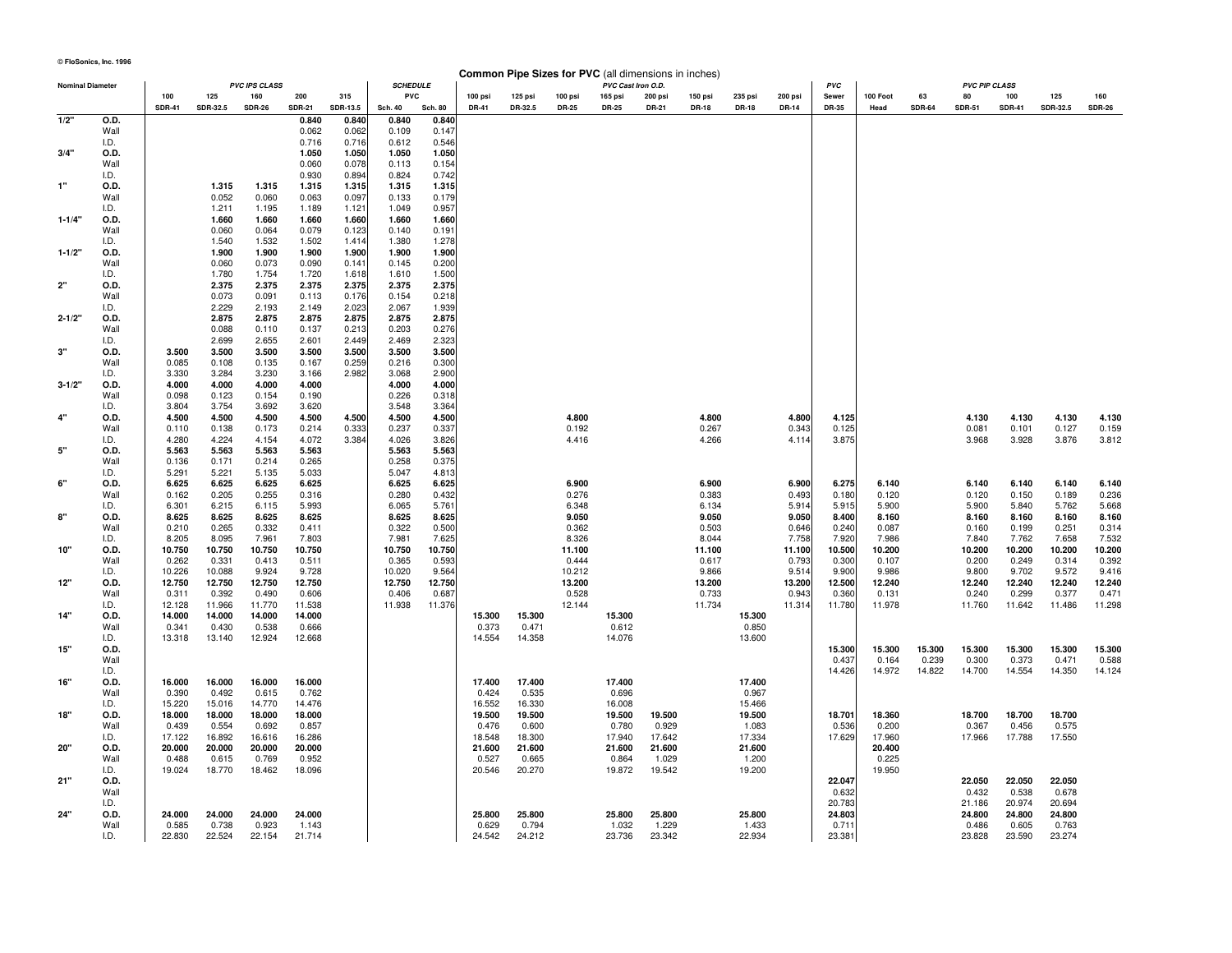|                         | <b>Common Pipe Sizes for PVC</b> (all dimensions in inches) |               |                 |                      |               |                 |                 |                |              |         |              |                    |              |              |              |              |            |          |               |                      |               |                 |               |
|-------------------------|-------------------------------------------------------------|---------------|-----------------|----------------------|---------------|-----------------|-----------------|----------------|--------------|---------|--------------|--------------------|--------------|--------------|--------------|--------------|------------|----------|---------------|----------------------|---------------|-----------------|---------------|
| <b>Nominal Diameter</b> |                                                             |               |                 | <b>PVC IPS CLASS</b> |               |                 | <b>SCHEDULE</b> |                |              |         |              | PVC Cast Iron O.D. |              |              |              |              | <b>PVC</b> |          |               | <b>PVC PIP CLASS</b> |               |                 |               |
|                         |                                                             | 100           | 125             | 160                  | 200           | 315             | <b>PVC</b>      |                | 100 psi      | 125 psi | 100 psi      | 165 psi            | 200 psi      | 150 psi      | 235 psi      | 200 psi      | Sewer      | 100 Foot | 63            | 80                   | 100           | 125             | 160           |
|                         |                                                             | <b>SDR-41</b> | <b>SDR-32.5</b> | <b>SDR-26</b>        | <b>SDR-21</b> | <b>SDR-13.5</b> | <b>Sch. 40</b>  | <b>Sch. 80</b> | <b>DR-41</b> | DR-32.5 | <b>DR-25</b> | <b>DR-25</b>       | <b>DR-21</b> | <b>DR-18</b> | <b>DR-18</b> | <b>DR-14</b> | DR-35      | Head     | <b>SDR-64</b> | <b>SDR-51</b>        | <b>SDR-41</b> | <b>SDR-32.5</b> | <b>SDR-26</b> |
| 27"                     | O.D.                                                        |               |                 |                      |               |                 |                 |                |              |         |              |                    |              |              |              |              | 27.953     |          |               | 27.950               | 27.950        | 27.950          |               |
|                         | Wall                                                        |               |                 |                      |               |                 |                 |                |              |         |              |                    |              |              |              |              | 0.801      |          |               | 0.548                | 0.683         | 0.863           |               |
|                         | I.D.                                                        |               |                 |                      |               |                 |                 |                |              |         |              |                    |              |              |              |              | 26.351     |          |               | 26.854               | 26.584        | 26.224          |               |
| 30"                     | O.D.                                                        | 30.000        | 30.000          | 30.000               | 30.000        |                 |                 |                | 32.000       | 32.000  |              | 32.000             | 32.000       |              |              |              |            |          |               |                      |               |                 |               |
|                         | Wall                                                        | 0.732         | 0.923           | 1.154                | 1.428         |                 |                 |                | 0.780        | 0.985   |              | 1.280              | 1.524        |              |              |              |            |          |               |                      |               |                 |               |
|                         | I.D.                                                        | 28.536        | 28.154          | 27.692               | 27.144        |                 |                 |                | 30.440       | 30.030  |              | 29.440             | 28.952       |              |              |              |            |          |               |                      |               |                 |               |
| 36"                     | O.D.                                                        | 36.000        | 36.000          | 36,000               | 36.000        |                 |                 |                | 38.300       | 38.300  |              | 38.300             | 38.300       |              |              |              |            |          |               |                      |               |                 |               |
|                         | Wall                                                        | 0.878         | 1.108           | 1.385                | 1.714         |                 |                 |                | 0.934        | 1.178   |              | 1.532              | 1.824        |              |              |              |            |          |               |                      |               |                 |               |
|                         | I.D.                                                        | 34.244        | 33.784          | 33.230               | 32.572        |                 |                 |                | 36.432       | 35.944  |              | 35.236             | 34.652       |              |              |              |            |          |               |                      |               |                 |               |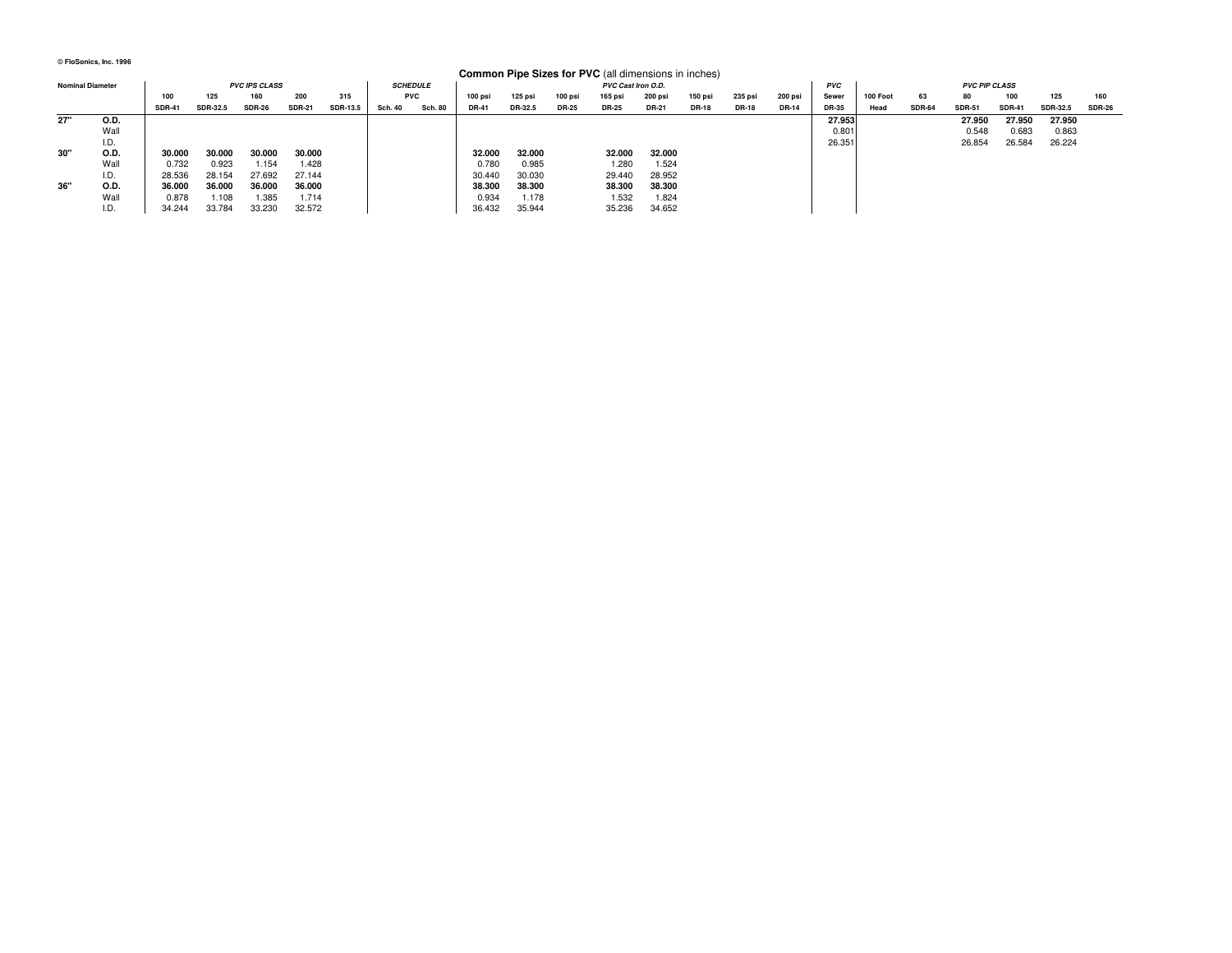### **Common Pipe Sizes for Ductile Iron and Cast Iron** (all dimensions in inches)

|                  |                         |                    |                    |                    | <b>DUCTILE IRON</b> |                    |                    |                    |            |            |            |            | <b>CAST IRON</b> |             |            |            |
|------------------|-------------------------|--------------------|--------------------|--------------------|---------------------|--------------------|--------------------|--------------------|------------|------------|------------|------------|------------------|-------------|------------|------------|
|                  | <b>Nominal Diameter</b> | <b>CLASS</b><br>50 | <b>CLASS</b><br>51 | <b>CLASS</b><br>52 | <b>CLASS</b><br>53  | <b>CLASS</b><br>54 | <b>CLASS</b><br>55 | <b>CLASS</b><br>56 | Class<br>А | Class<br>в | Class<br>C | Class<br>D | Class<br>Е       | Class<br>F. | Class<br>G | Class<br>н |
| $\overline{3}$ " | O.D.                    |                    | 3.960              | 3.960              | 3.960               | 3.960              | 3.960              | 3.960              | 3.800      | 3.960      | 3.960      | 3.960      |                  |             |            |            |
|                  | Wall                    |                    | 0.250              | 0.280              | 0.310               | 0.340              | 0.370              | 0.400              | 0.390      | 0.420      | 0.450      | 0.480      |                  |             |            |            |
|                  | I.D.                    |                    | 3.460              | 3.400              | 3.340               | 3.280              | 3.220              | 3.160              | 3.020      | 3.120      | 3.060      | 3.000      |                  |             |            |            |
| 4"               | O.D.                    |                    | 4.800              | 4.800              | 4.800               | 4.800              | 4.800              | 4.800              | 4.800      | 5.000      | 5.000      | 5.000      |                  |             |            |            |
|                  | Wall                    |                    | 0.260              | 0.290              | 0.320               | 0.350              | 0.380              | 0.410              | 0.420      | 0.450      | 0.480      | 0.520      |                  |             |            |            |
|                  | I.D.                    |                    | 4.280              | 4.220              | 4.160               | 4.100              | 4.040              | 3.980              | 3.960      | 4.100      | 4.040      | 3.960      |                  |             |            |            |
| 6"               | O.D.                    | 6.900              | 6.900              | 6.900              | 6.900               | 6.900              | 6.900              | 6.900              | 6.900      | 7.100      | 7.100      | 7.100      | 7.220            | 7.220       | 7.380      | 7.380      |
|                  | Wall                    | 0.250              | 0.280              | 0.310              | 0.340               | 0.370              | 0.400              | 0.430              | 0.440      | 0.480      | 0.510      | 0.550      | 0.580            | 0.610       | 0.650      | 0.690      |
|                  | I.D.                    | 6.400              | 6.340              | 6.280              | 6.220               | 6.160              | 6.100              | 6.040              | 6.020      | 6.140      | 6.080      | 6.000      | 6.060            | 6.000       | 6.080      | 6.000      |
| 8"               | O.D.                    | 9.050              | 9.050              | 9.050              | 9.050               | 9.050              | 9.050              | 9.050              | 9.050      | 9.050      | 9.300      | 9.300      | 9.420            | 9.420       | 9.600      | 9.600      |
|                  | Wall                    | 0.270              | 0.300              | 0.330              | 0.360               | 0.390              | 0.420              | 0.450              | 0.460      | 0.510      | 0.560      | 0.600      | 0.660            | 0.660       | 0.750      | 0.800      |
|                  | I.D.                    | 8.510              | 8.450              | 8.390              | 8.330               | 8.270              | 8.210              | 8.150              | 8.130      | 8.030      | 8.180      | 8.100      | 8.100            | 8.100       | 8.100      | 8.000      |
| 10"              | O.D.                    | 11.100             | 11.100             | 11.100             | 11.100              | 11.100             | 11.100             | 11.100             | 11.100     | 11.100     | 11.400     | 11.400     | 11.600           | 11.600      | 11.840     | 11.840     |
|                  | Wall                    | 0.290              | 0.320              | 0.350              | 0.380               | 0.410              | 0.440              | 0.470              | 0.500      | 0.570      | 0.620      | 0.680      | 0.740            | 0.800       | 0.860      | 0.920      |
|                  | I.D.                    | 10.520             | 10.460             | 10.400             | 10.340              | 10.280             | 10.220             | 10.160             | 10.100     | 9.960      | 10.100     | 10.400     | 10.120           | 10.000      | 10.120     | 10.000     |
| 12"              | O.D.                    | 13.200             | 13.200             | 13.200             | 13.200              | 13.200             | 13.200             | 13.200             | 13.200     | 13.200     | 13.500     | 13.500     | 13.780           | 13.780      | 14.080     | 14.080     |
|                  | Wall                    | 0.310              | 0.340              | 0.370              | 0.400               | 0.430              | 0.460              | 0.490              | 0.540      | 0.620      | 0.680      | 0.750      | 0.820            | 0.890       | 0.970      | 1.040      |
|                  | I.D.                    | 12.580             | 12.520             | 12.460             | 12.400              | 12.340             | 12.280             | 12.220             | 12.120     | 11.960     | 12.140     | 12.000     | 12.140           | 12.000      | 12.140     | 12.000     |
| 14"              | O.D.                    | 15.300             | 15.300             | 15.300             | 15.300              | 15.300             | 15.300             | 15.300             | 15.300     | 15.300     | 15.650     | 15.650     | 15.980           | 15.980      | 16.320     | 16.320     |
|                  | Wall                    | 0.330              | 0.360              | 0.390              | 0.420               | 0.450              | 0.480              | 0.510              | 0.570      | 0.660      | 0.740      | 0.820      | 0.900            | 0.990       | 1.070      | 1.160      |
|                  | I.D.                    | 14.640             | 14.580             | 14.520             | 14.460              | 14.400             | 14.340             | 14.280             | 14.160     | 13.980     | 14.170     | 14.010     | 14.180           | 14.000      | 14.180     | 14.000     |
| 16"              | O.D.                    | 17.400             | 17.400             | 17.400             | 17.400              | 17.400             | 17.400             | 17.400             | 17.400     | 17.400     | 17.800     | 17.800     | 18.160           | 18.160      | 18.540     | 18.540     |
|                  | Wall                    | 0.340              | 0.370              | 0.400              | 0.430               | 0.460              | 0.490              | 0.520              | 0.600      | 0.700      | 0.800      | 0.890      | 0.980            | 1.050       | 1.180      | 1.270      |
|                  | I.D.                    | 16.720             | 16.660             | 16.600             | 16.540              | 16.480             | 16.420             | 16.360             | 16.200     | 16.000     | 16.200     | 16.020     | 16.200           | 16.000      | 16.180     | 16.000     |
| 18"              | O.D.                    | 19.500             | 19.500             | 19.500             | 19.500              | 19.500             | 19.500             | 19.500             | 19.500     | 19.500     | 19.920     | 19.920     | 20.340           | 20.340      | 20.780     | 20.780     |
|                  | Wall                    | 0.350              | 0.380              | 0.410              | 0.440               | 0.470              | 0.500              | 0.530              | 0.640      | 0.750      | 0.870      | 0.960      | 1.070            | 1.170       | 1.280      | 1.390      |
|                  | I.D.                    | 18.800             | 18.740             | 18.680             | 18.620              | 18.560             | 18.500             | 18.440             | 18.220     | 18.000     | 18.180     | 18.000     | 18.200           | 18.000      | 18.220     | 18.000     |
| 20"              | O.D.                    | 21.600             | 21.600             | 21.600             | 21.600              | 21.600             | 21.600             | 21.600             | 21.600     | 21.600     | 22.060     | 22.060     | 22.540           | 22.540      | 23.020     | 23.020     |
|                  | Wall                    | 0.360              | 0.390              | 0.420              | 0.450               | 0.480              | 0.510              | 0.540              | 0.670      | 0.800      | 0.920      | 1.030      | 1.150            | 1.270       | 1.390      | 1.510      |
|                  | I.D.                    | 20.880             | 20.820             | 20.760             | 20.700              | 20.640             | 20.580             | 20.520             | 20.260     | 20.000     | 20.220     | 20.000     | 20.240           | 20.000      | 20.240     | 20.000     |
| 24"              | O.D.                    | 25.800             | 25.800             | 25.800             | 25.800              | 25.800             | 25.800             | 25.800             | 25.800     | 25.800     | 26.320     | 26.320     | 26.900           | 26.900      | 27.760     | 27.760     |
|                  | Wall                    | 0.380              | 0.410              | 0.440              | 0.470               | 0.500              | 0.530              | 0.560              | 0.760      | 0.890      | 1.050      | 1.160      | 1.310            | 1.450       | 1.750      | 1.880      |
|                  | I.D.                    | 25.040             | 24.980             | 24.920             | 24.860              | 24.800             | 24.740             | 24.680             | 24.280     | 24.020     | 24.220     | 24.000     | 24.280           | 24.000      | 24.260     | 24.000     |
| 30"              | O.D.                    | 32.000             | 32.000             | 32.000             | 32.000              | 32.000             | 32.000             | 32.000             | 31.740     | 32.000     | 32.400     | 32.740     | 33.100           | 33.460      |            |            |
|                  | Wall                    | 0.390              | 0.430              | 0.470              | 0.510               | 0.550              | 0.590              | 0.630              | 0.880      | 1.030      | 1.200      | 1.370      | 1.550            | 1.730       |            |            |
|                  | I.D.                    | 31.220             | 31.140             | 31.060             | 30.980              | 30.900             | 30.820             | 30.740             | 29.980     | 29.940     | 30.000     | 30.000     | 30.000           | 30.000      |            |            |
| 36"              | O.D.                    | 38.300             | 38.300             | 38.300             | 38.300              | 38.300             | 38.300             | 38.300             | 37.960     | 38.300     | 38.700     | 39.160     | 39.600           | 40.040      |            |            |
|                  | Wall                    | 0.430              | 0.480              | 0.530              | 0.580               | 0.630              | 0.680              | 0.730              | 0.990      | 1.150      | 1.360      | 1.580      | 1.800            | 2.020       |            |            |
|                  | I.D.                    | 37.440             | 37.340             | 37.240             | 37.140              | 37.040             | 36.940             | 36.840             | 35.980     | 36.000     | 35.980     | 36.000     | 36.000           | 36.000      |            |            |
| 42"              | O.D.                    | 44.500             | 44.500             | 44.500             | 44.500              | 44.500             | 44.500             | 44.500             | 44.200     | 44.500     | 45.100     | 45.580     |                  |             |            |            |
|                  | Wall                    | 0.470              | 0.530              | 0.590              | 0.650               | 0.710              | 0.770              | 0.830              | 1.100      | 1.280      | 1.540      | 1.780      |                  |             |            |            |
|                  | I.D.                    | 43.560             | 43.440             | 43.320             | 43.200              | 43.080             | 42.960             | 42.840             | 42.000     | 41.940     | 42.020     | 42.020     |                  |             |            |            |
| 48"              | O.D.                    | 50.800             | 50.800             | 50.800             | 50.800              | 50.800             | 50.800             | 50.800             | 50.500     | 50.800     | 51.400     | 51.980     |                  |             |            |            |
|                  | Wall                    | 0.510              | 0.580              | 0.650              | 0.720               | 0.790              | 0.860              | 0.930              | 1.260      | 1.420      | 1.710      | 1.990      |                  |             |            |            |
|                  | I.D.                    | 49.780             | 49.640             | 49.500             | 49.360              | 49.220             | 49.080             | 48.940             | 47.980     | 47.960     | 47.980     | 48.000     |                  |             |            |            |
| 54"              | O.D.                    | 57.100             | 57.100             | 57.100             | 57.100              | 57.100             | 57.100             | 57.100             | 56.660     | 57.100     | 57.800     | 58.400     |                  |             |            |            |
|                  | Wall                    | 0.570              | 0.650              | 0.730              | 0.810               | 0.890              | 0.970              | 1.050              | 1.350      | 1.550      | 1.900      | 2.230      |                  |             |            |            |
|                  | I.D.                    | 55.960             | 55.800             | 55.640             | 55.480              | 55.320             | 55.160             | 55.000             | 53.960     | 54.000     | 54.000     | 53.940     |                  |             |            |            |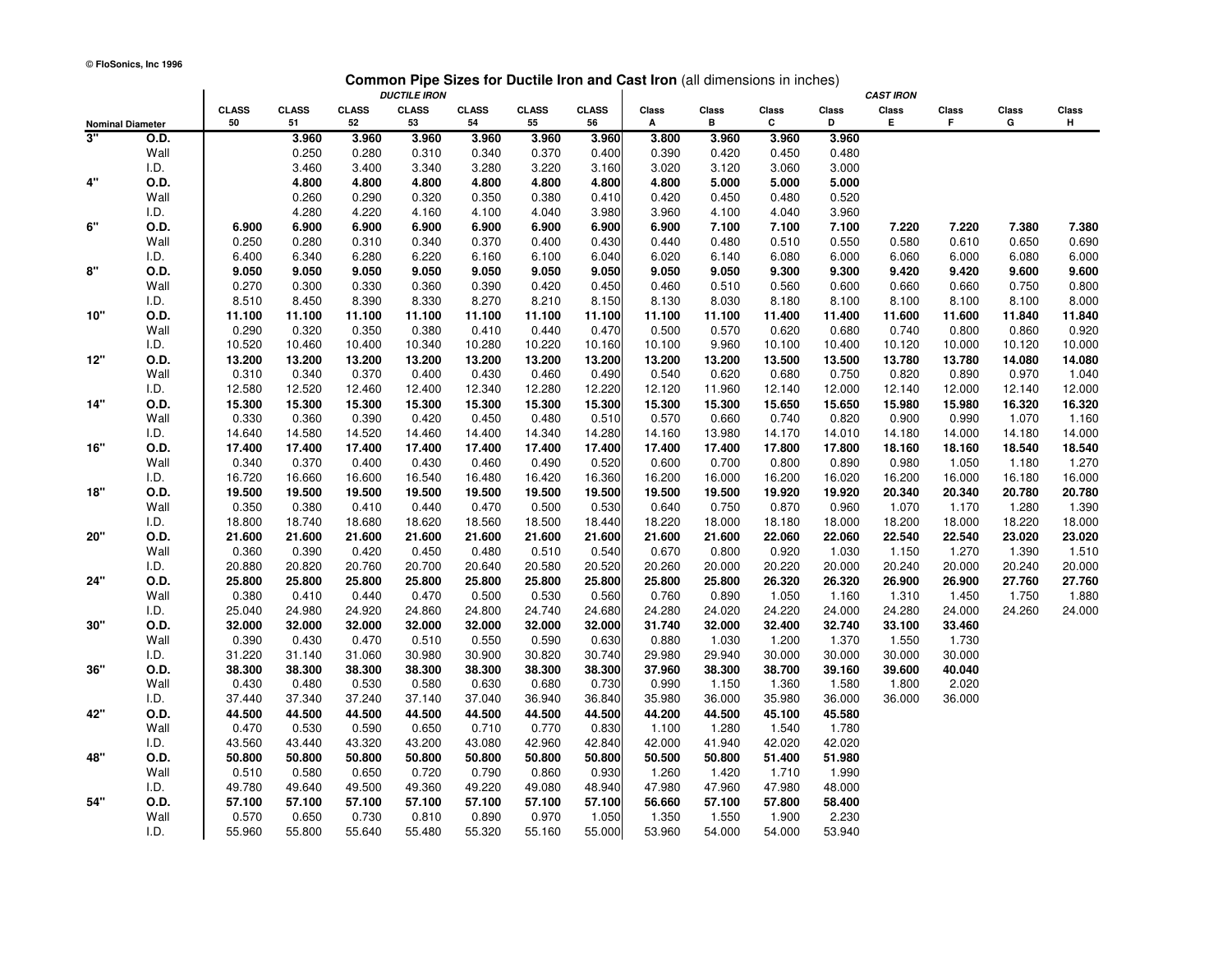### **Common Pipe Sizes for Ductile Iron and Cast Iron** (all dimensions in inches)

|                         | COMMUNITY PIDE SIZES TOT DUCTILE HON AND CAST HON TAIL UNITED SIGNS IN INCHEST |                     |              |              |              |              |              |              |        |                  |        |        |       |       |       |       |  |  |
|-------------------------|--------------------------------------------------------------------------------|---------------------|--------------|--------------|--------------|--------------|--------------|--------------|--------|------------------|--------|--------|-------|-------|-------|-------|--|--|
|                         |                                                                                | <b>DUCTILE IRON</b> |              |              |              |              |              |              |        | <b>CAST IRON</b> |        |        |       |       |       |       |  |  |
|                         |                                                                                | <b>CLASS</b>        | <b>CLASS</b> | <b>CLASS</b> | <b>CLASS</b> | <b>CLASS</b> | <b>CLASS</b> | <b>CLASS</b> | Class  | Class            | Class  | Class  | Class | Class | Class | Class |  |  |
| <b>Nominal Diameter</b> |                                                                                | 50                  | -51          | 52           | 53           | 54           | 55           | 56           | A      | в                | С      | D      |       |       | G     | н     |  |  |
| 60"                     | O.D.                                                                           |                     |              |              |              |              |              |              | 62.800 | 63.400           | 64.200 | 64.820 |       |       |       |       |  |  |
|                         | Wall                                                                           |                     |              |              |              |              |              |              | 1.390  | .670             | 2.000  | 2.380  |       |       |       |       |  |  |
|                         | I.D.                                                                           |                     |              |              |              |              |              |              | 60.020 | 60.060           | 60.200 | 60.060 |       |       |       |       |  |  |
| 72"                     | O.D.                                                                           |                     |              |              |              |              |              |              | 75.340 | 76.000           | 76.880 |        |       |       |       |       |  |  |
|                         | Wall                                                                           |                     |              |              |              |              |              |              | 1.620  | 1.950            | 2.390  |        |       |       |       |       |  |  |
|                         | I.D.                                                                           |                     |              |              |              |              |              |              | 72.100 | 72.100           | 72.100 |        |       |       |       |       |  |  |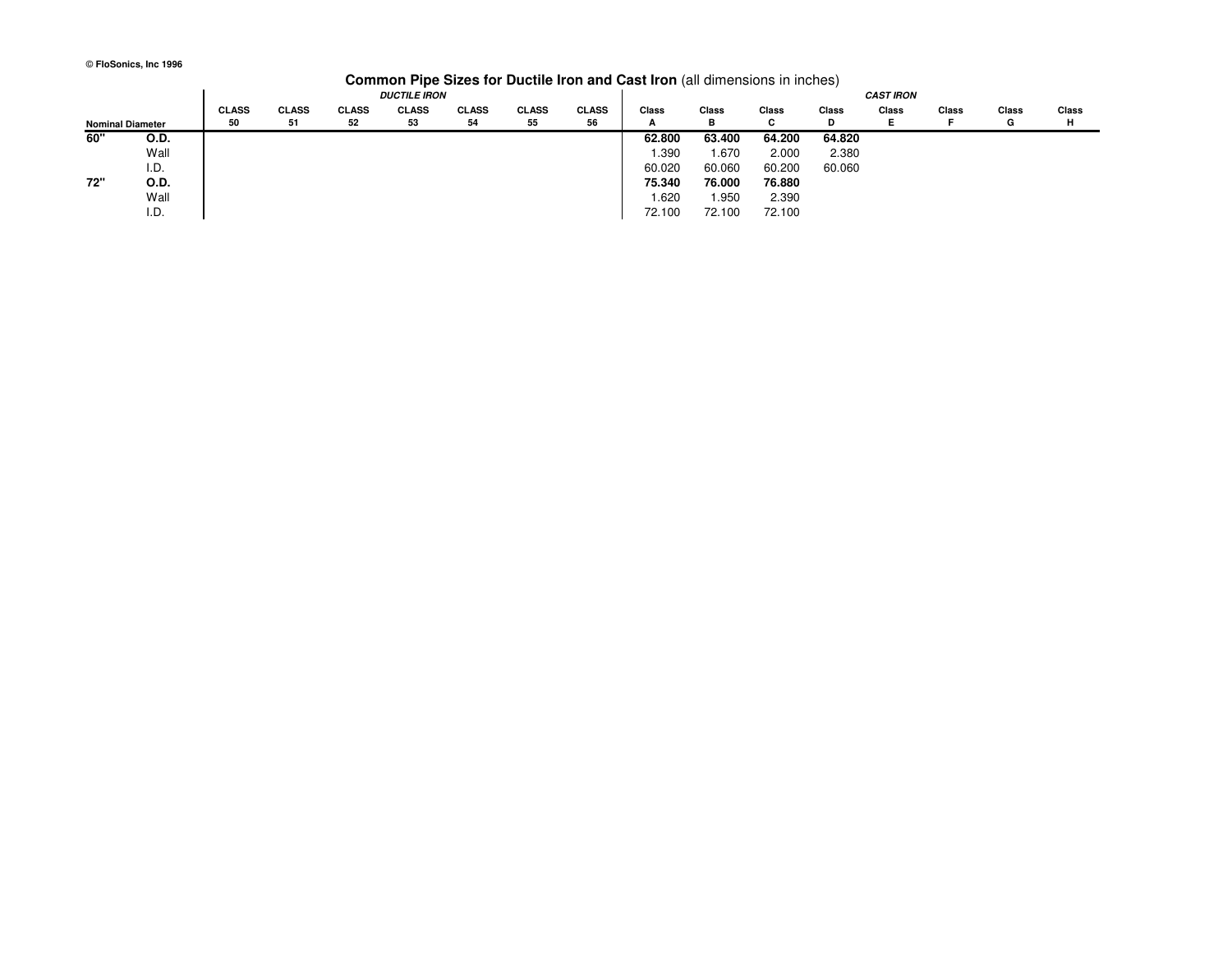### **Common Pipe Sizes for Galvanized Steel Tubing and Pipe** (all dimensions in inches)

| <b>Nominal Diameter</b> |           | Sch 5  | <b>Sch 10</b> | <b>Sch 20</b> | <b>Sch 30</b> | <b>Sch 40</b> | Std.   | <b>Sch 60</b> | <b>Sch 80</b> | E.H.   | <b>Sch 100</b> | <b>Sch 120</b> | <b>Sch 140</b> | <b>Sch 160</b> | Double E.H. |
|-------------------------|-----------|--------|---------------|---------------|---------------|---------------|--------|---------------|---------------|--------|----------------|----------------|----------------|----------------|-------------|
| 0.375                   | O.D.      | 0.6750 | 0.6750        |               |               | 0.6750        |        |               | 0.6750        |        |                |                |                |                |             |
| (3/8")                  |           |        |               |               |               |               |        |               |               |        |                |                |                |                |             |
|                         | Wall      | 0.0490 | 0.0650        |               |               | 0.0910        |        |               | 0.1260        |        |                |                |                |                |             |
|                         | I.D.      | 0.5770 | 0.5450        |               |               | 0.4930        |        |               | 0.4230        |        |                |                |                |                |             |
| 0.500                   | O.D.      | 0.8400 | 0.8400        |               |               | 0.8400        |        |               | 0.8400        |        |                |                |                |                |             |
| (1/2")                  |           |        |               |               |               |               |        |               |               |        |                |                |                |                |             |
|                         | Wall      | 0.0490 | 0.0650        |               |               | 0.0880        |        |               | 0.1190        |        |                |                |                |                |             |
|                         | I.D.      | 0.7420 | 0.7100        |               |               | 0.6640        |        |               | 0.6020        |        |                |                |                |                |             |
| 0.750                   | O.D.      | 1.0500 | 1.0500        |               |               | 1.0500        |        |               | 1.0500        |        |                |                |                |                |             |
| (3/4")                  |           |        |               |               |               |               |        |               |               |        |                |                |                |                |             |
|                         | Wall      | 0.0650 | 0.0830        |               |               | 0.1130        |        |               | 0.1540        |        |                |                |                |                |             |
|                         | I.D.      | 0.9200 | 0.8840        |               |               | 0.8240        |        |               | 0.7420        |        |                |                |                |                |             |
| 1.000                   | O.D.      | 1.3150 | 1.3150        |               |               | 1.3150        |        |               | 1.3150        |        |                |                |                | 1.3150         | 1.3150      |
|                         | Wall      | 0.0650 | 0.0830        |               |               | 0.1090        |        |               | 0.1790        |        |                |                |                | 0.2500         | 0.4000      |
|                         | I.D.      | 1.1850 | 1.1490        |               |               | 1.0970        |        |               | 0.9570        |        |                |                |                | 0.8150         | 0.5150      |
| 1.250                   | (1 O.D.   | 1.6600 | 1.6600        |               |               | 1.6600        |        |               | 1.6600        |        |                |                |                | 1.6600         | 1.6600      |
| 1/4"                    |           |        |               |               |               |               |        |               |               |        |                |                |                |                |             |
|                         | Wall      | 0.0650 | 0.1090        |               |               | 0.1400        |        |               | 0.1910        |        |                |                |                | 0.2500         | 0.3820      |
|                         | I.D.      | 1.5300 | 1.4420        |               |               | 1.3800        |        |               | 1.2780        |        |                |                |                | 1.1600         | 0.8960      |
| 1.500                   | (1 O.D.   | 1.9000 | 1.9000        |               |               | 1.9000        |        |               | 1.9000        |        |                |                |                | 1.9000         | 1.9000      |
| 1/2"                    |           |        |               |               |               |               |        |               |               |        |                |                |                |                |             |
|                         | Wall      | 0.0650 | 0.1090        |               |               | 0.1450        |        |               | 0.2000        |        |                |                |                | 0.2810         | 0.4000      |
|                         | I.D.      | 1.7700 | 1.6820        |               |               | 1.6100        |        |               | 1.5000        |        |                |                |                | 1.3380         | 1.1000      |
| 2.000                   | O.D.      | 2.3750 | 2.3750        |               |               | 2.3750        |        |               | 2.3750        |        |                |                |                | 2.3750         | 2.3750      |
|                         | Wall      | 0.0650 | 0.1090        |               |               | 0.1540        |        |               | 0.2180        |        |                |                |                | 0.3430         | 0.4360      |
|                         | I.D.      | 2.2450 | 2.1570        |               |               | 2.0670        |        |               | 1.9390        |        |                |                |                | 1.6890         | 1.5030      |
| 2.500                   | (2 O.D.   | 2.8750 | 2.8750        |               |               | 2.8750        |        |               | 2.8750        |        |                |                |                | 2.8750         | 2.8750      |
| 1/2"                    |           |        |               |               |               |               |        |               |               |        |                |                |                |                |             |
|                         | Wall      | 0.0830 | 0.1200        |               |               | 0.2030        |        |               | 0.2760        |        |                |                |                | 0.3750         | 0.5520      |
|                         | I.D.      | 2.7090 | 2.6350        |               |               | 2.4690        |        |               | 2.3230        |        |                |                |                | 2.1250         | 1.7710      |
| 3.000                   | O.D.      | 3.5000 | 3.5000        |               |               | 3.5000        |        |               | 3.5000        |        |                |                |                | 3.5000         | 3.5000      |
|                         | Wall      | 0.0830 | 0.1200        |               |               | 0.2160        |        |               | 0.3000        |        |                |                |                | 0.4370         | 0.6000      |
|                         | I.D.      | 3.3340 | 3.2600        |               |               | 3.0680        |        |               | 2.9000        |        |                |                |                | 2.6260         | 2.3000      |
| 3.500                   | $(3$ O.D. | 4.0000 | 4.0000        |               |               | 4.0000        |        |               | 4.0000        |        |                |                |                |                | 4.0000      |
| 1/2"                    |           |        |               |               |               |               |        |               |               |        |                |                |                |                |             |
|                         | Wall      | 0.0830 | 0.1200        |               |               | 0.2260        |        |               | 0.3180        |        |                |                |                |                | 0.6360      |
|                         | I.D.      | 3.8340 | 3.7600        |               |               | 3.5480        |        |               | 3.3640        |        |                |                |                |                | 2.7280      |
| 4.000                   | O.D.      | 4.5000 | 4.5000        |               |               | 4.5000        |        | 4.5000        | 4.5000        |        |                | 4.5000         |                | 4.5000         | 4.5000      |
|                         | Wall      | 0.0830 | 0.1200        |               |               | 0.2370        |        | 0.2810        | 0.3370        |        |                | 0.4370         |                | 0.5310         | 0.6740      |
|                         | I.D.      | 4.3340 | 4.2600        |               |               | 4.0260        |        | 3.9380        | 3.8260        |        |                | 3.6260         |                | 3.4380         | 3.1520      |
| 4.500                   | (4 O.D.   |        |               |               |               |               | 5.0000 |               |               | 5.0000 |                |                |                |                | 5.0000      |
| 1/2"                    |           |        |               |               |               |               |        |               |               |        |                |                |                |                |             |
|                         | Wall      |        |               |               |               |               | 0.2470 |               |               | 0.3550 |                |                |                |                | 0.7100      |
|                         | I.D.      |        |               |               |               |               | 4.5060 |               |               | 4.2900 |                |                |                |                | 3.5800      |
| 5.000                   | O.D.      | 5.5630 | 5.5630        |               |               | 5.5630        |        |               | 5.5630        |        |                | 5.5630         |                | 5.5630         | 5.5630      |
|                         | Wall      | 0.1090 | 0.1340        |               |               | 0.2580        |        |               | 0.3750        |        |                | 0.5000         |                | 0.6250         | 0.7500      |
|                         | I.D.      | 5.3450 | 5.2950        |               |               | 5.0470        |        |               | 4.8130        |        |                | 4.5630         |                | 4.3130         | 4.0630      |
|                         |           |        |               |               |               |               |        |               |               |        |                |                |                |                |             |